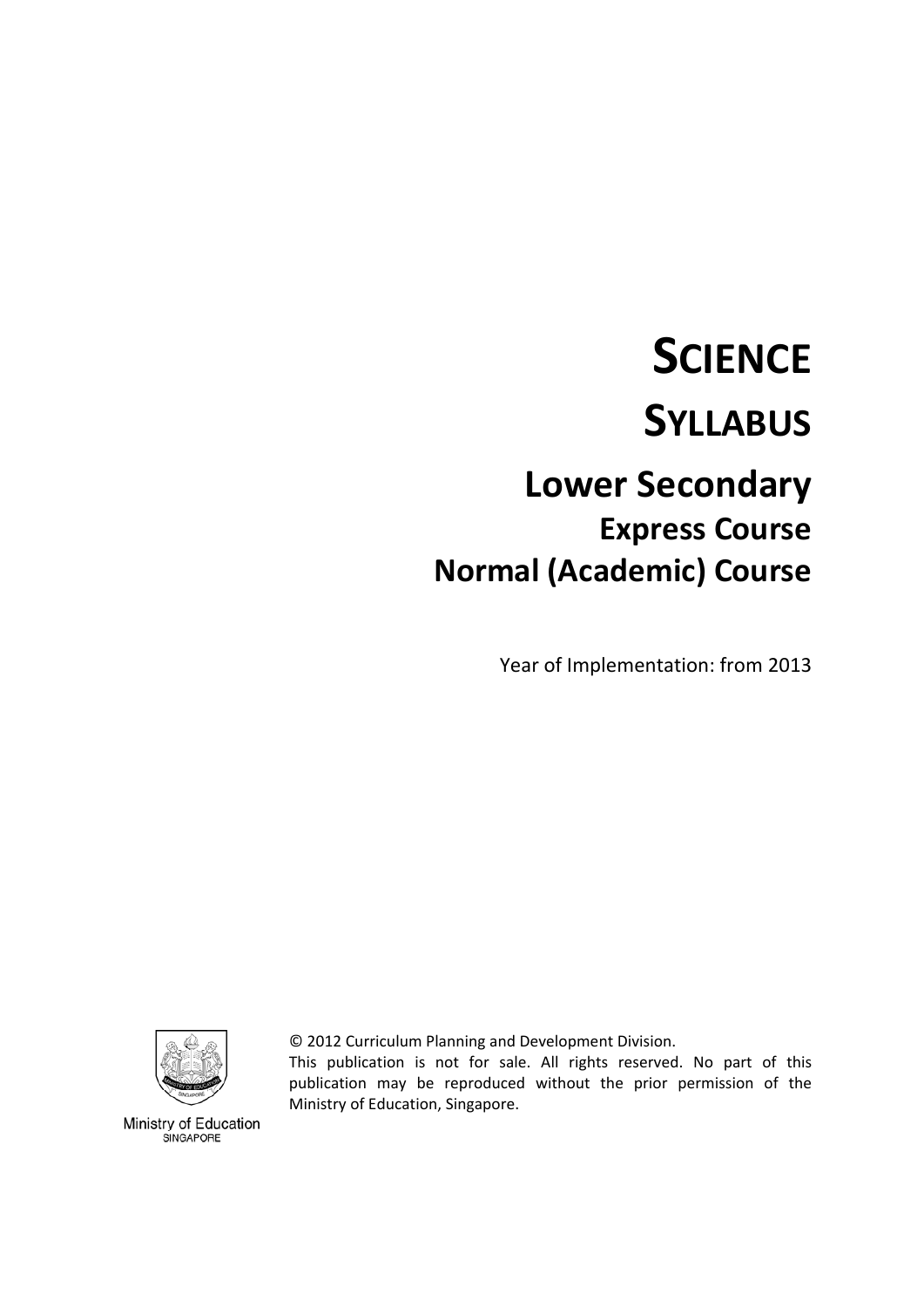ISBN 978‐981‐07‐1183‐2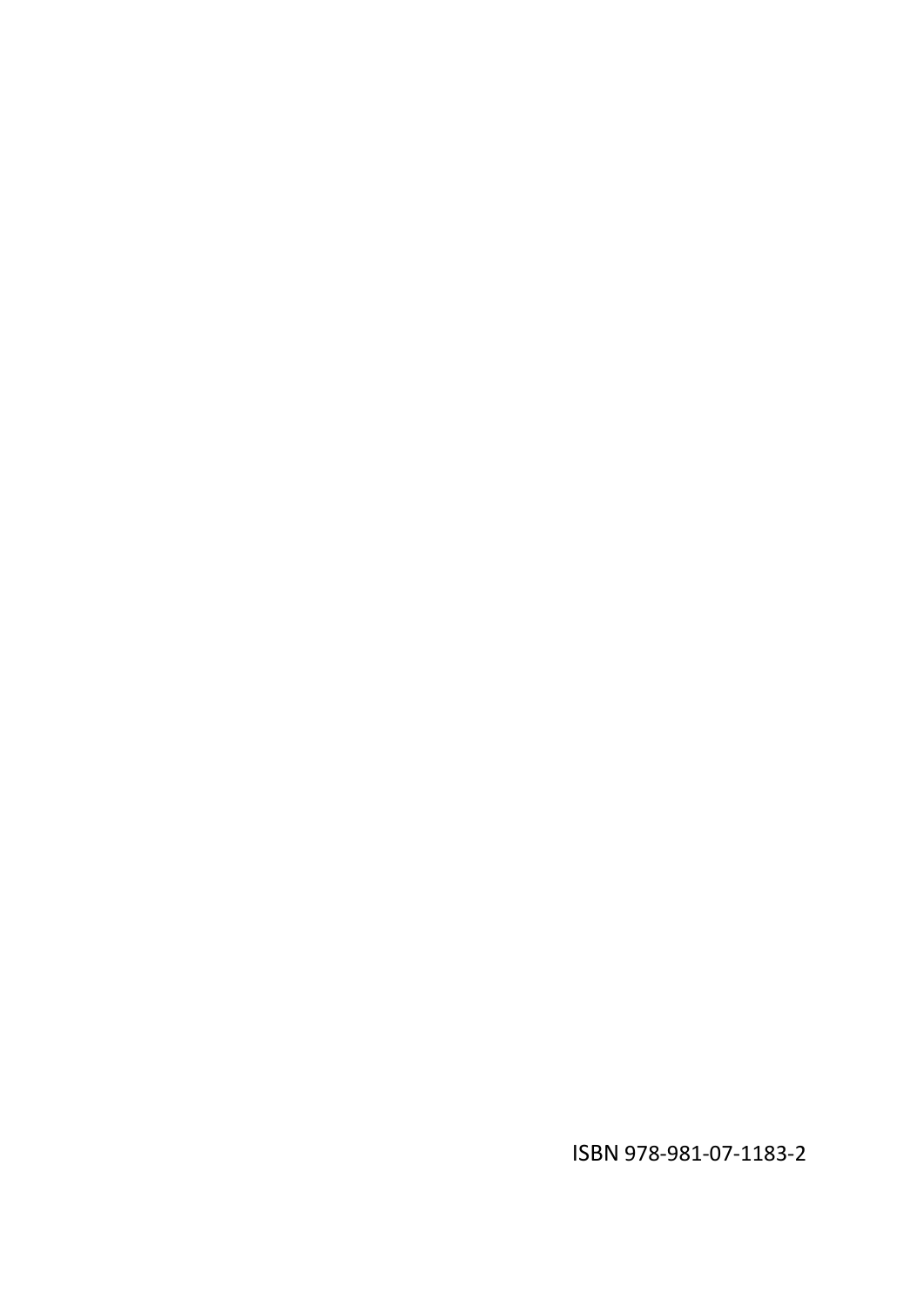## **CONTENTS**

| 1            | <b>OVERVIEW</b>                                                         |    |
|--------------|-------------------------------------------------------------------------|----|
|              | • Science Curriculum Framework                                          |    |
|              | • 21 <sup>st</sup> Century Competencies Framework & Scientific Literacy |    |
|              | <b>Aims</b><br>$\bullet$                                                | 5  |
|              | • Syllabus Framework                                                    | 6  |
| $\mathbf{2}$ | <b>TEACHING AND LEARNING</b>                                            |    |
|              | • Teaching and Learning through Inquiry                                 | 12 |
|              | • Assessing Teaching and Learning                                       | 17 |
| 3            | <b>SYLLABUS CONTENT</b>                                                 | 19 |
| 4            | <b>GLOSSARY OF TERMS</b>                                                | 41 |
| 5            | <b>ACKNOWLEDGEMENTS</b>                                                 | 42 |

**Page**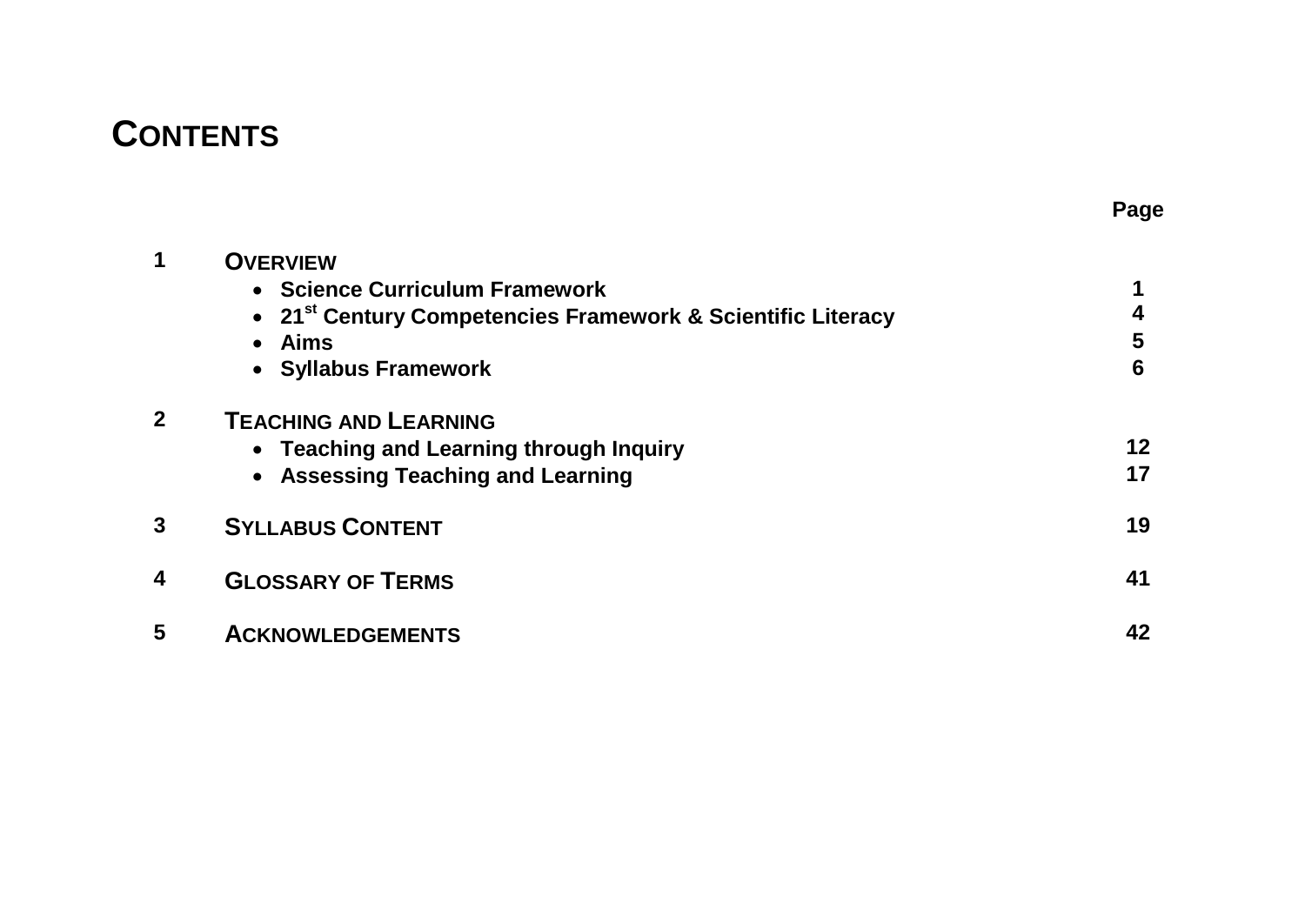### **PREAMBLE**

This Lower Secondary Science Syllabus is essentially a continuation and further development of the Primary Science Syllabus. It is also a bridge to, and a foundation for, the pursuit of scientific studies at upper secondary levels. The syllabus has also taken into consideration the desired outcomes of education for our lower secondary students as well as the national education emphasis.

This syllabus is based on the *Science Curriculum Framework* and emphasises the need for a **balance between the acquisition of science knowledge, skills and attitudes**. The learning outcomes in the Skills and Processes domain have the key words describing the skills underlined. In addition, as and when the topics lend themselves, the technological applications, social implications and the value aspects of science are also considered. It also emphasises the broad coverage of fundamental concepts in the natural and physical world.

The aims spelt out in the syllabus provide the guiding principles for the suggested teaching approaches and evaluation methods.

Teachers are advised not to follow the syllabus too rigidly but to exercise their professional judgement in implementing it. Schemes of work should be developed with the interests and abilities of the students uppermost in mind. Teachers are encouraged to use a variety of approaches in their teaching

and to incorporate ideas and materials from various sources in order to enhance the learning of science.

Certain learning outcomes in the syllabus have been marked with an asterisk. These learning outcomes are optional for the Normal (Academic) course students.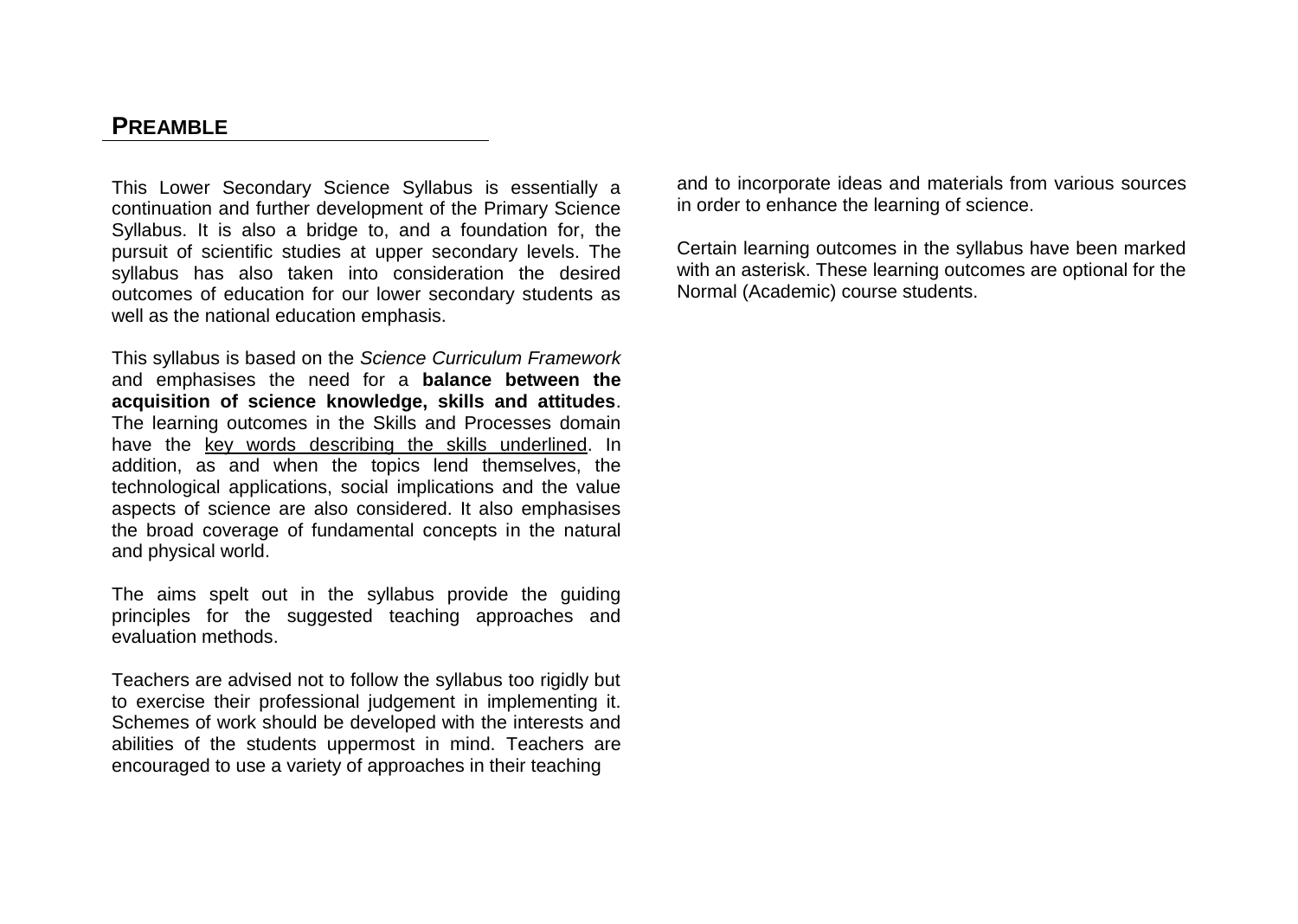### **SCIENCE CURRICULUM FRAMEWORK**

The *Science Curriculum Framework* is derived from the *Policy Framework for the Teaching and Learning of Science*. It encapsulates the thrust of science education in Singapore to prepare our students to be sufficiently adept as effective citizens, able to function in and contribute to an increasingly technologically-driven world.

Central to the curriculum framework is the inculcation of the spirit of scientific inquiry. The conduct of inquiry is founded on three integral domains of (a) Knowledge, Understanding and Application, (b) Skills and Processes and (c) Ethics and Attitudes. These domains are essential to the practice of science. The curriculum design seeks to enable students to view the pursuit of science as meaningful and useful. Inquiry is thus grounded in knowledge, issues and questions that relate to the roles played by science in daily life, society and the environment.

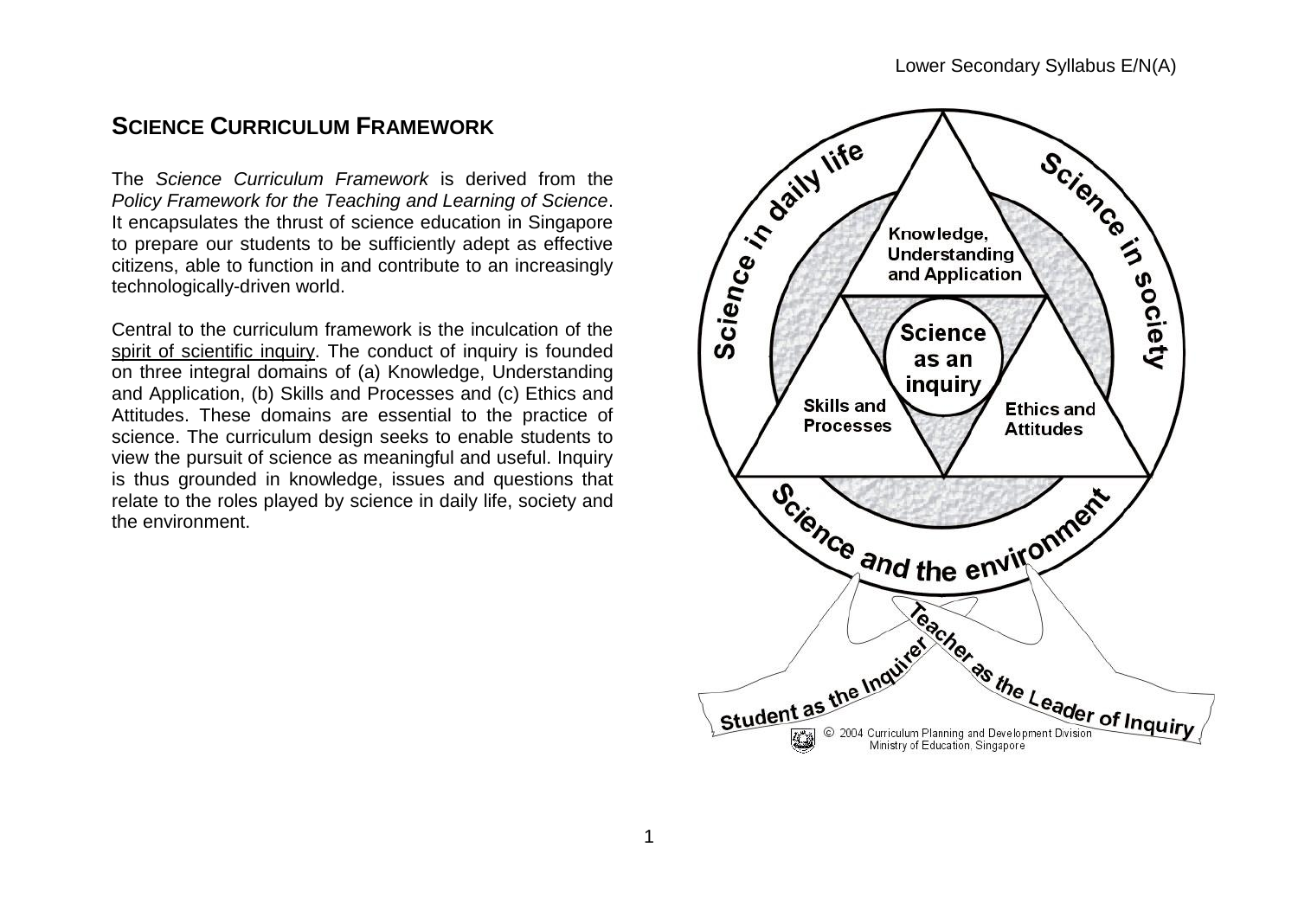The science curriculum seeks to nurture the student as an inquirer. The starting point is that children are curious about and want to explore the things around them. The science curriculum leverages on and seeks to fuel this spirit of curiosity. The end goal is students who enjoy science and value science as an important tool in helping them explore their natural and physical world.

The teacher is the leader of inquiry in the science classroom. Teachers of science impart the excitement and value of science to their students. They are facilitators and role models of the inquiry process in the classrooms. The teacher creates a learning environment that will encourage and challenge students to develop their sense of inquiry. Teaching and learning approaches centre around the student as an inquirer.

The following table shows the description of each domain which frames the practice of science:

| Knowledge,<br><b>Understanding and</b><br><b>Application of</b>                                                                                                                                                                                                          | <b>Skills and Processes</b>                                                                                                                                                                                                                                                                                                                                                                                                                                                                                                                       | <b>Ethics and</b><br><b>Attitudes</b>                                                                                                       |
|--------------------------------------------------------------------------------------------------------------------------------------------------------------------------------------------------------------------------------------------------------------------------|---------------------------------------------------------------------------------------------------------------------------------------------------------------------------------------------------------------------------------------------------------------------------------------------------------------------------------------------------------------------------------------------------------------------------------------------------------------------------------------------------------------------------------------------------|---------------------------------------------------------------------------------------------------------------------------------------------|
| Scientific<br>phenomena, facts,<br>concepts and<br>principles<br>Scientific vocabulary,<br>terminology and<br>conventions<br>Scientific instruments<br>and apparatus<br>including techniques<br>and aspects of safety<br>Scientific and<br>technological<br>applications | <b>Skills</b><br>Posing questions<br>$\bullet$<br>Formulating<br>$\bullet$<br>hypothesis<br>Defining the problem<br>$\bullet$<br>Generating<br>$\bullet$<br>possibilities<br>Predicting<br>$\bullet$<br>Observing<br>$\bullet$<br>Using apparatus and<br>$\bullet$<br>equipment<br>Comparing<br>$\bullet$<br>Classifying<br>$\bullet$<br>Inferring<br>Analysing<br>$\bullet$<br>Evaluating<br>$\bullet$<br>Verifying<br>$\bullet$<br>Communicating<br>Processes<br>Creative problem-<br>solving<br>Planning investigation<br>٠<br>Decision-making | Curiosity<br>Creativity<br>$\bullet$<br>Objectivity<br>Integrity<br>Open-<br>$\bullet$<br>mindedness<br>Perseverance<br>٠<br>Responsibility |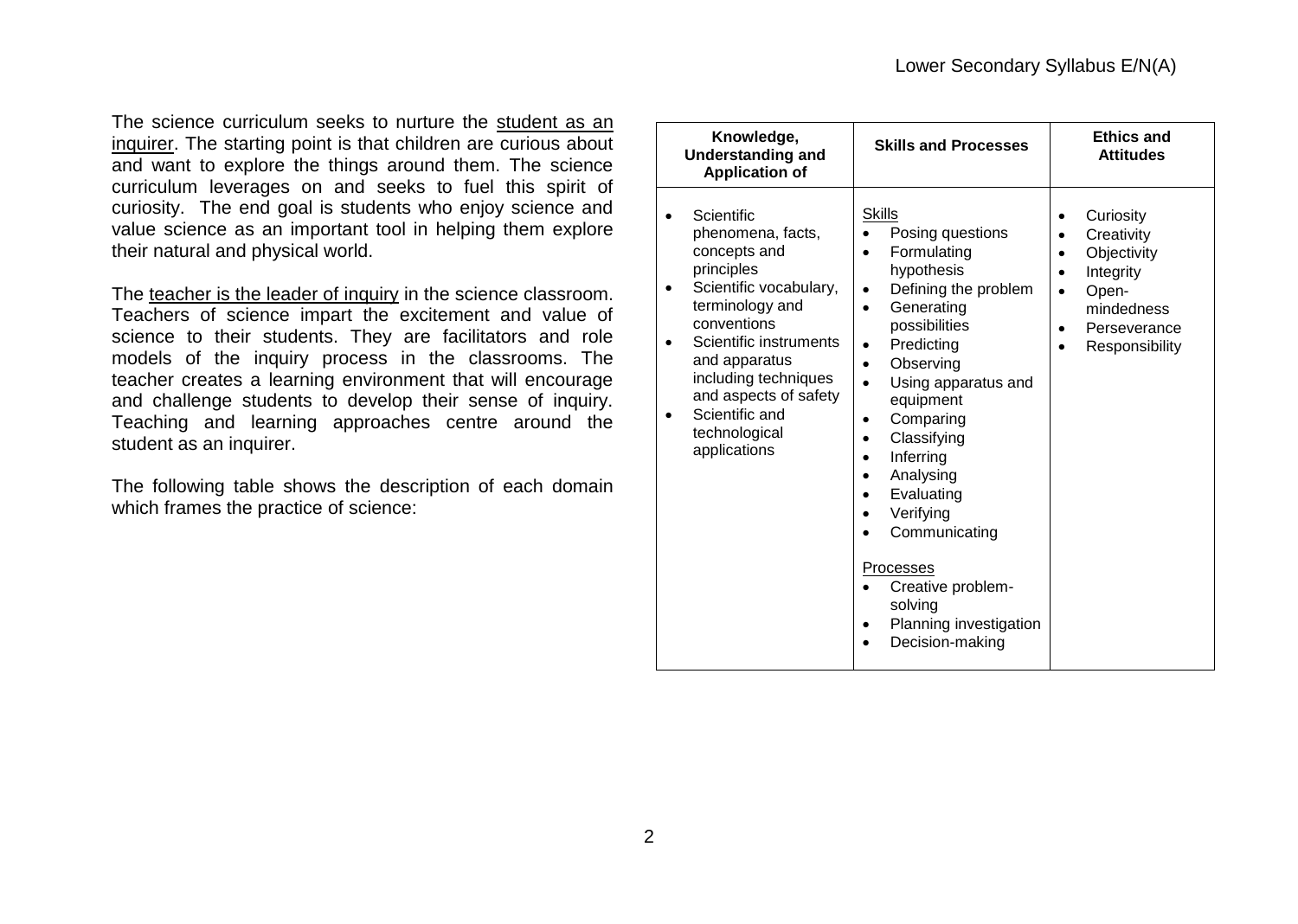The domains are contextually linked to the roles played by science to establish its relevance and relationship to modern-day living:

| Science in daily life<br>- Personal perspective<br>focusing on the<br>individual                                                                                                                                                                                                                                                                                                                               | <b>Science in society</b><br>- Social perspective<br>focusing on human<br>interactions                                                                                                                                                                                                                                                                                                                                                                               | <b>Science and the</b><br>environment<br>- Naturalistic<br>perspective focusing<br>on man-nature<br>relationship                                                                                                                                                                                                                                                                                                                  |
|----------------------------------------------------------------------------------------------------------------------------------------------------------------------------------------------------------------------------------------------------------------------------------------------------------------------------------------------------------------------------------------------------------------|----------------------------------------------------------------------------------------------------------------------------------------------------------------------------------------------------------------------------------------------------------------------------------------------------------------------------------------------------------------------------------------------------------------------------------------------------------------------|-----------------------------------------------------------------------------------------------------------------------------------------------------------------------------------------------------------------------------------------------------------------------------------------------------------------------------------------------------------------------------------------------------------------------------------|
| scientific<br>Using<br>skills<br>in.<br>everyday<br>life, e.g. observing<br>trends and patterns<br>and analysing data<br>from media reports<br>Being adaptable to<br>scientific<br>and<br>technological<br>advances e.g. use<br>of IT tools and on-<br>line resources<br>Making<br>informed<br>decisions<br>that are<br>related to science<br>and technology e.g.<br>consumption of GM<br>food, health choices | Engaging<br>in.<br>$\bullet$<br>meaningful scientific<br>discourse<br>with<br>others e.g.<br>social<br>moral<br>issues<br>and<br>related to advances<br>in science<br>Understanding<br>role<br>$\bullet$<br>impact<br>οf<br>and<br>science<br>and<br>technology<br>in<br>life<br>society e.g.<br>sciences,<br>computers<br>Contributing to the<br>$\bullet$<br>progress of science<br>knowledge<br>e.g.<br>working<br>with<br>scientists<br>on.<br>research projects | Understanding<br>the<br>$\bullet$<br>place of humanity in<br>the natural<br>world<br>man's<br>e.g.<br>connections<br>with<br>living things and the<br>environment<br>Showing awareness<br>$\bullet$<br>of<br>safety<br>and<br>biological<br>issues,<br>e.g. SARS, AIDS,<br><b>Bird Flu</b><br>Demonstrating care<br>and concern for the<br>environment<br>e.g.<br>the<br>understanding<br>causes and effects<br>of global warming |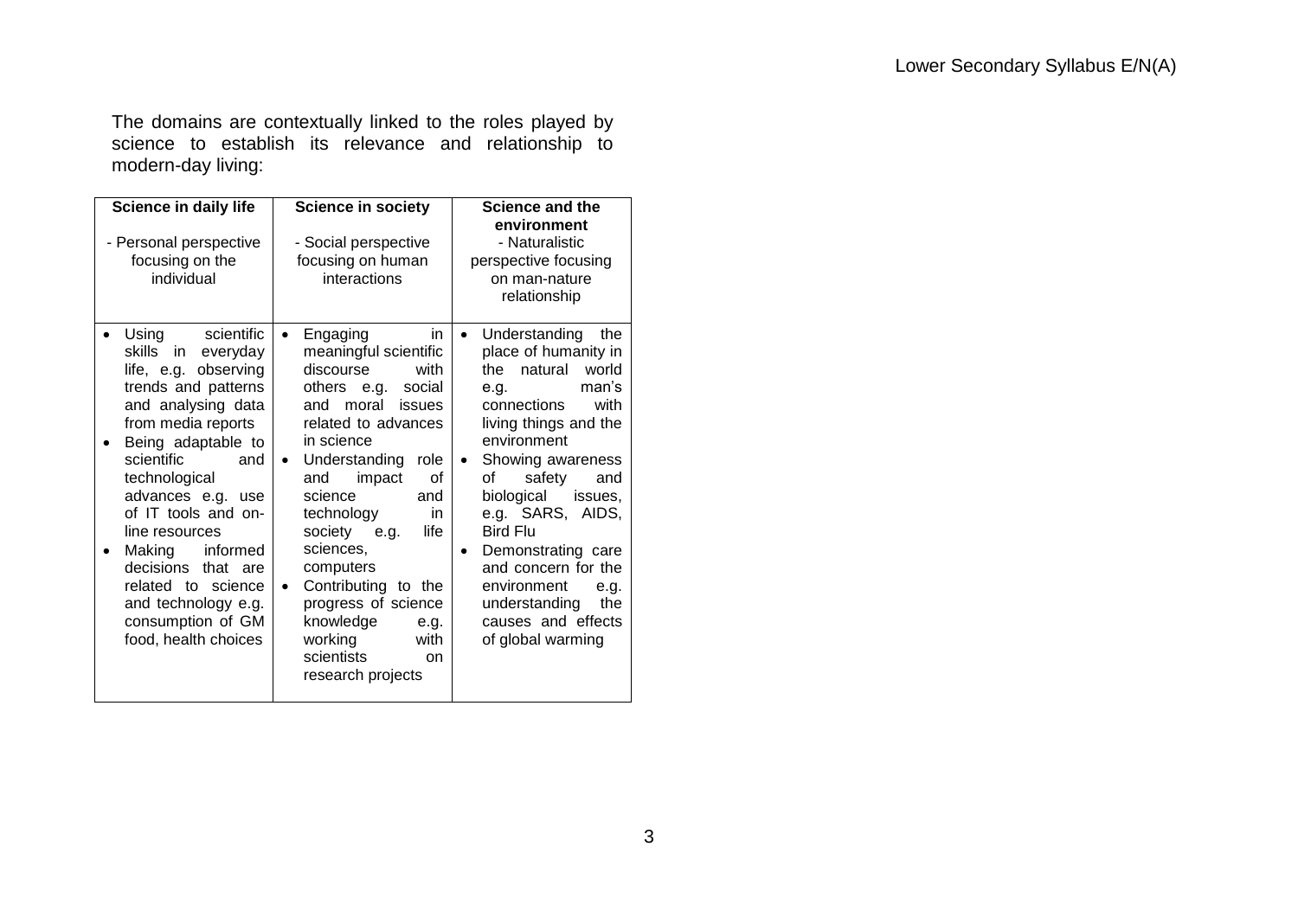### **21ST CENTURY COMPETENCIES AND SCIENTIFIC LITERACY**

### **The 21st Century Competencies**

The *21st Century Competencies Framework* encapsulates the thrust of education for the future, to prepare our students to be confident people, self-directed learners, concerned citizens, and active contributors – outcomes of individuals able to thrive in and contribute to a world where change is the only constant.



The competency domains gaining prominence in the 21<sup>st</sup> century are Civic Literacy, Global Awareness and Crosscultural Skills, Critical and Inventive Thinking, and Information and Communication Skills. The competencies encompassed in these domains have been termed the *21st Century Competencies.*

### **Scientific Literacy**

Science education for the future involves teaching students more than just the basic concepts of science. Students need to be equipped with the *skills* to be able to use scientific knowledge to identify questions, and to draw evidencebased conclusions in order to understand and make decisions about the natural world and the changes made to it through human activity. They also need to *understand* the characteristic features of science as a form of human knowledge and inquiry, and be aware of how science and technology shape our material, intellectual and cultural environments. Lastly, they need to be equipped with *ethics and attitudes* to engage in science-related issues as a reflective citizen<sup>1</sup>.

A strong foundation in scientific knowledge and methodologies will include the development of reasoning and analytical skills, decision and problem solving skills, flexibility to respond to different contexts and possessing an open and inquiring mind that is willing to explore new territories and learn new things. These are skills and habits of mind that are aligned to the desired  $21<sup>st</sup>$  century competencies.

1

<sup>&</sup>lt;sup>1</sup> Adapted from Assessing Scientific, Reading and Mathematical Literacy, a Framework for PISA 2006, OECD.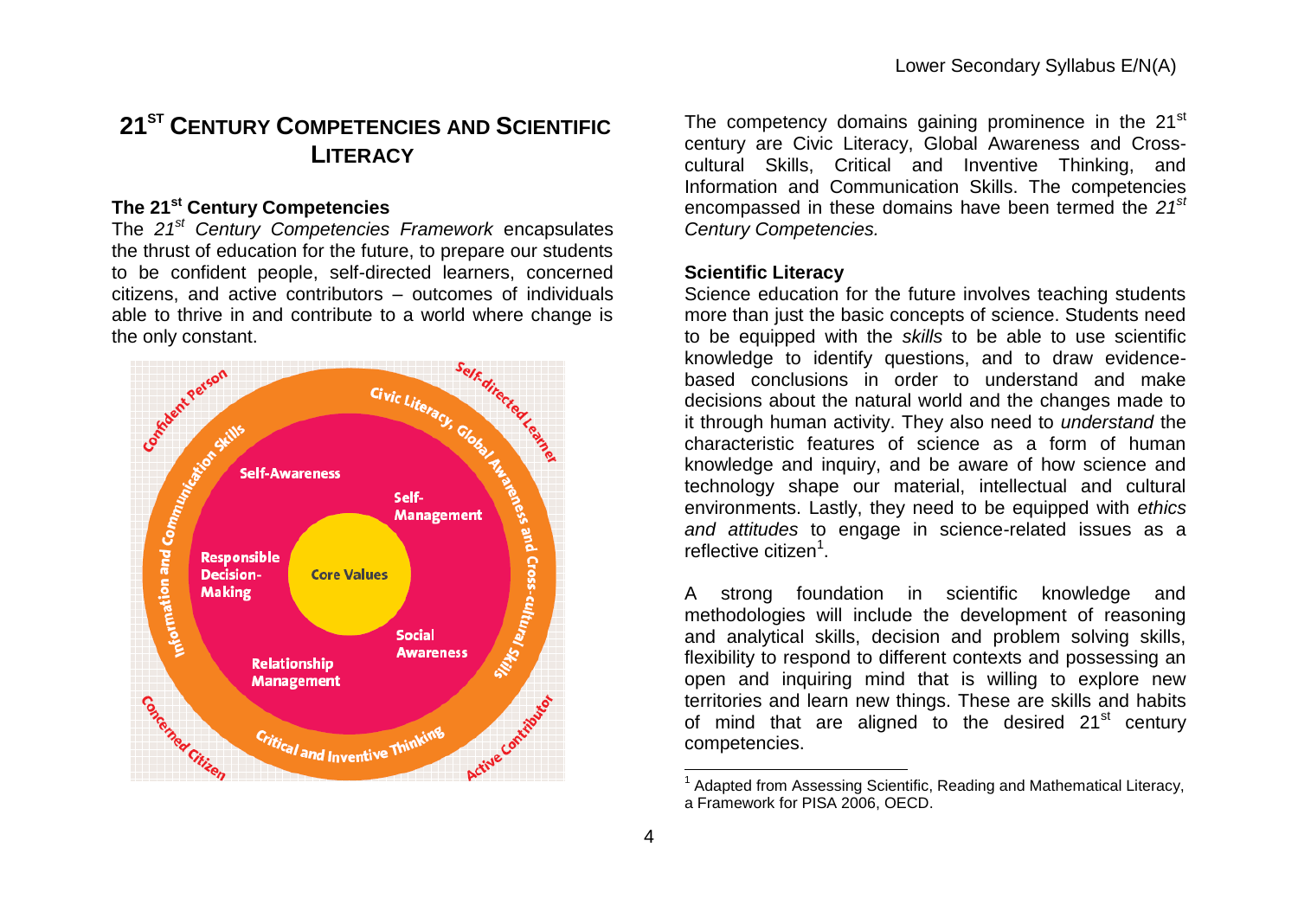### **AIMS**

The aims of the Lower Secondary Science syllabus are to:

**i) cultivate students' perception of Science as a collective effort and a way of thinking rather than just a body of facts;** 

> This involves promoting awareness that the study and practice of science are co-operative and cumulative activities. These activities are subject to social, economic, technological, ethical and cultural influences and limitations. In addition, the applications of science are generally beneficial but the abuse of scientific knowledge can be detrimental.

### **ii) engage students in Science-related issues that concern their lives, the society and the environment; and**

This involves stimulating the students' curiosity, interest and enjoyment in science and matters relating to science and technology as well as developing the students' interest and care for the environment.

### **iii) help students develop the domains that are integral to the conduct of Science Inquiry.**

This includes (i) acquisition of knowledge and understanding to become confident citizens in a technological world and for further studies, (ii) developing skills and abilities and (iii) developing attributes relevant to the study and/or practice of science.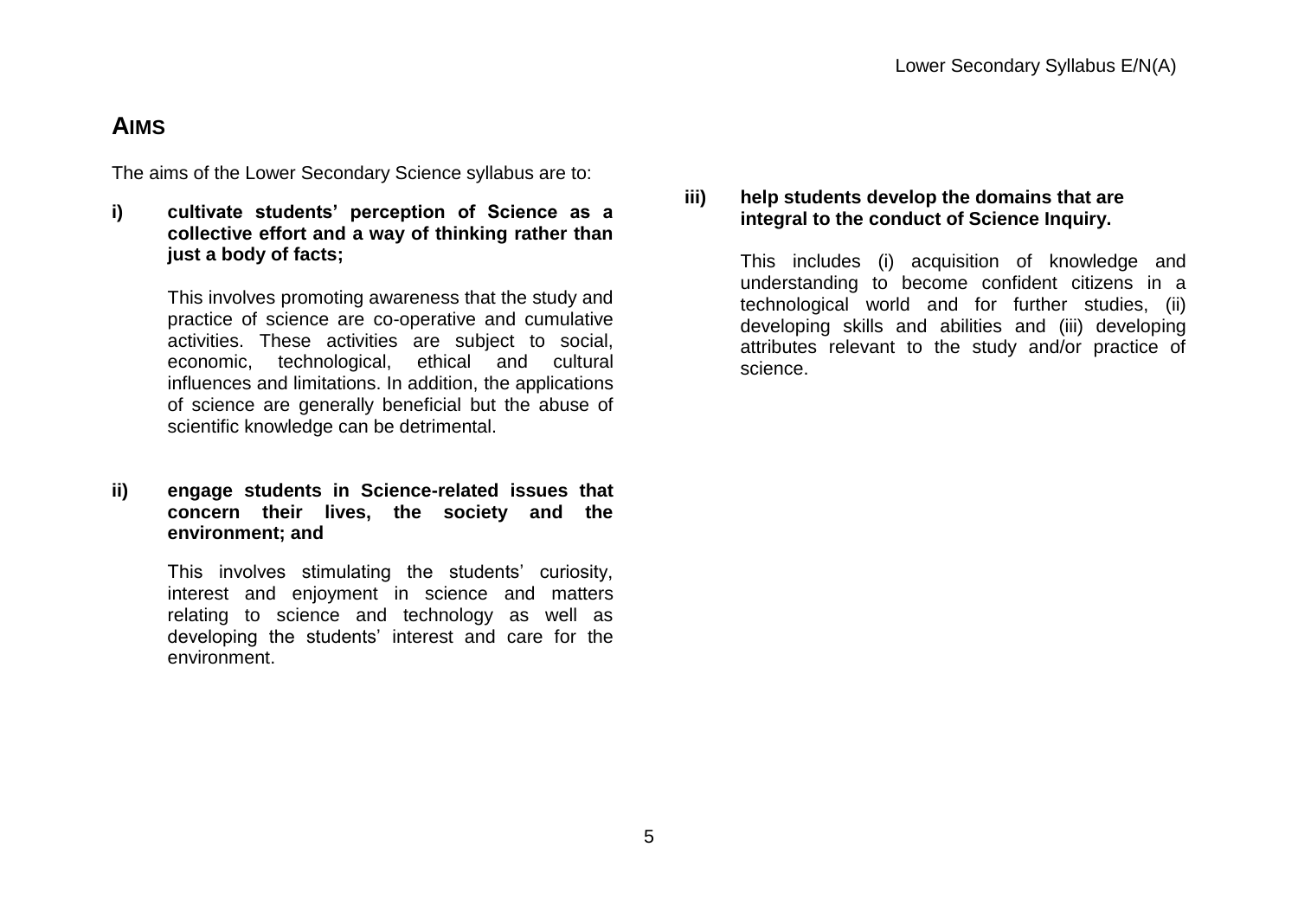### **SYLLABUS FRAMEWORK**

The Lower Secondary Science Syllabus comprises:

- The knowledge, skills and attitudes that all students should acquire, which are designed for 85% of the curriculum time.
- The 15% freed up curriculum time, known as the white space, to enable teachers to use more engaging teaching and learning approaches, and/or to implement customised school-based programmes as long as the aims of the syllabus are met. This enables teachers to make learning more meaningful and enjoyable for their students.

### **A Knowledge, Understanding and Application**

This component of the Lower Secondary Science Syllabus comprises *knowledge of Science* chosen to provide a broad based understanding of the environment, and it will help build a foundation upon which students can rely on for further study. It is structured in a similar way to the Primary Science Syllabus based on themes that the students can relate to in their everyday experiences, and to the commonly observed phenomena in nature. The aim is to enable students to appreciate the links between different themes/topics and thus allow the integration of scientific ideas. The four themes chosen are: **Diversity; Models; Systems;** and **Interactions**. The first and latter two themes are similar to those found in Primary Science.

In addition to the above themes, *knowledge about Science* is highlighted in an introduction, **The Scientific Endeavour** which builds on the students' learning of Primary Science as a way of exploring and understanding the physical and natural world. It aims to deepen students" understanding of what Science is and how it is practised and applied, i.e. the nature of Science. The coverage of these ideas is not limited to the topic itself but should be reinforced through the subsequent topics.

To help teachers and students appreciate and understand the introductory topic and themes, *Essential Takeaways* and *Key Inquiry Questions* are included for each of them. The *Essential Takeaways* articulates the big ideas while the *Key Inquiry Questions* guide the teachers and engage the students in uncovering the important ideas at the heart of the introduction/theme. They can also use these questions to raise more specific questions for the respective topics under each theme.

Although this component of the syllabus is organised into an introduction and 4 themes, the content and *Essential Takeaways* should not be viewed as compartmentalised blocks of knowledge. In general, there are no clear boundaries between these themes. There may be topics common to different themes. Hence, a conscious effort is needed to demonstrate the relationship between themes whenever possible.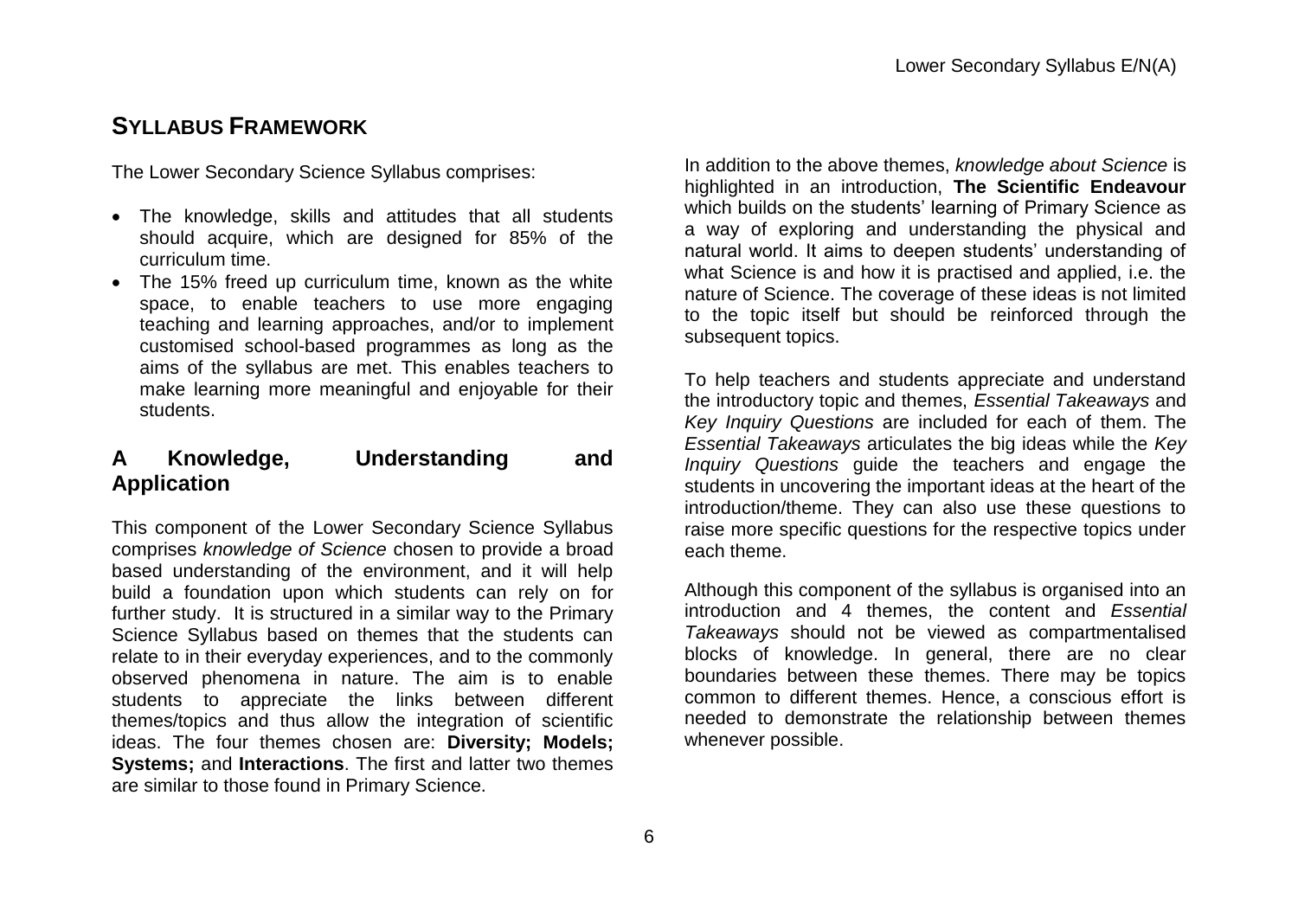### **B Skills and Processes**

In this syllabus, teachers are encouraged to provide opportunities for students to use concepts and integrate skills and processes to inquire about phenomena around them.

The skill sets identified are similar to that of Primary Science (note: Lower Block refers to Primary and Lower Secondary) and are aligned to the essential features of inquiry as shown in the table on the right.

It must be pointed out that there is no one definite sequence of priority among the skills and processes listed below. For example, observation may lead to hypothesising but at other times a hypothesis can lead to an observation. All the skills and processes listed below are seen as part of the total process of scientific inquiry.

In science teaching and learning, effort should initially be directed at teaching explicitly each of the skills through the use of appropriate activities. Later effort should be directed to helping students integrate some or all of the skills in scientific inquiry.

Table showing alignment of Lower Block Skill sets (consisting of skills and processes) to the essential features of inquiry

| <b>Lower Block</b><br><b>Skill sets</b> | <b>Engaging with</b><br>an event,<br>phenomenon<br>or problem<br>through:                                                                  | <b>Collecting</b><br>and<br>presenting<br>evidence<br>through:                   | Reasoning;<br><b>Making</b><br>meaning of<br>information<br>and evidence<br>through:                      |
|-----------------------------------------|--------------------------------------------------------------------------------------------------------------------------------------------|----------------------------------------------------------------------------------|-----------------------------------------------------------------------------------------------------------|
| <b>Skills</b>                           | $\bullet$ Posing<br>questions<br>• Formulating<br>hypothesis<br>• Defining the<br>problem<br>• Generating<br>possibilities<br>• Predicting | • Observing<br>$\bullet$ Using<br>apparatus<br>and<br>equipment<br>Communicating | • Comparing<br>• Classifying<br>$\bullet$ Inferring<br>• Analyzing<br>• Evaluating<br>$\bullet$ Verifying |
|                                         |                                                                                                                                            |                                                                                  |                                                                                                           |
| <b>Processes</b>                        | <b>Creative problem-solving, Planning investigation</b><br>and Decision-making                                                             |                                                                                  |                                                                                                           |
| <b>Essential</b>                        | Question                                                                                                                                   | <b>Evidence</b>                                                                  | <b>Explain</b><br><b>Connect</b>                                                                          |
| <b>Features of</b><br><b>Inquiry</b>    |                                                                                                                                            | <b>Communication</b>                                                             |                                                                                                           |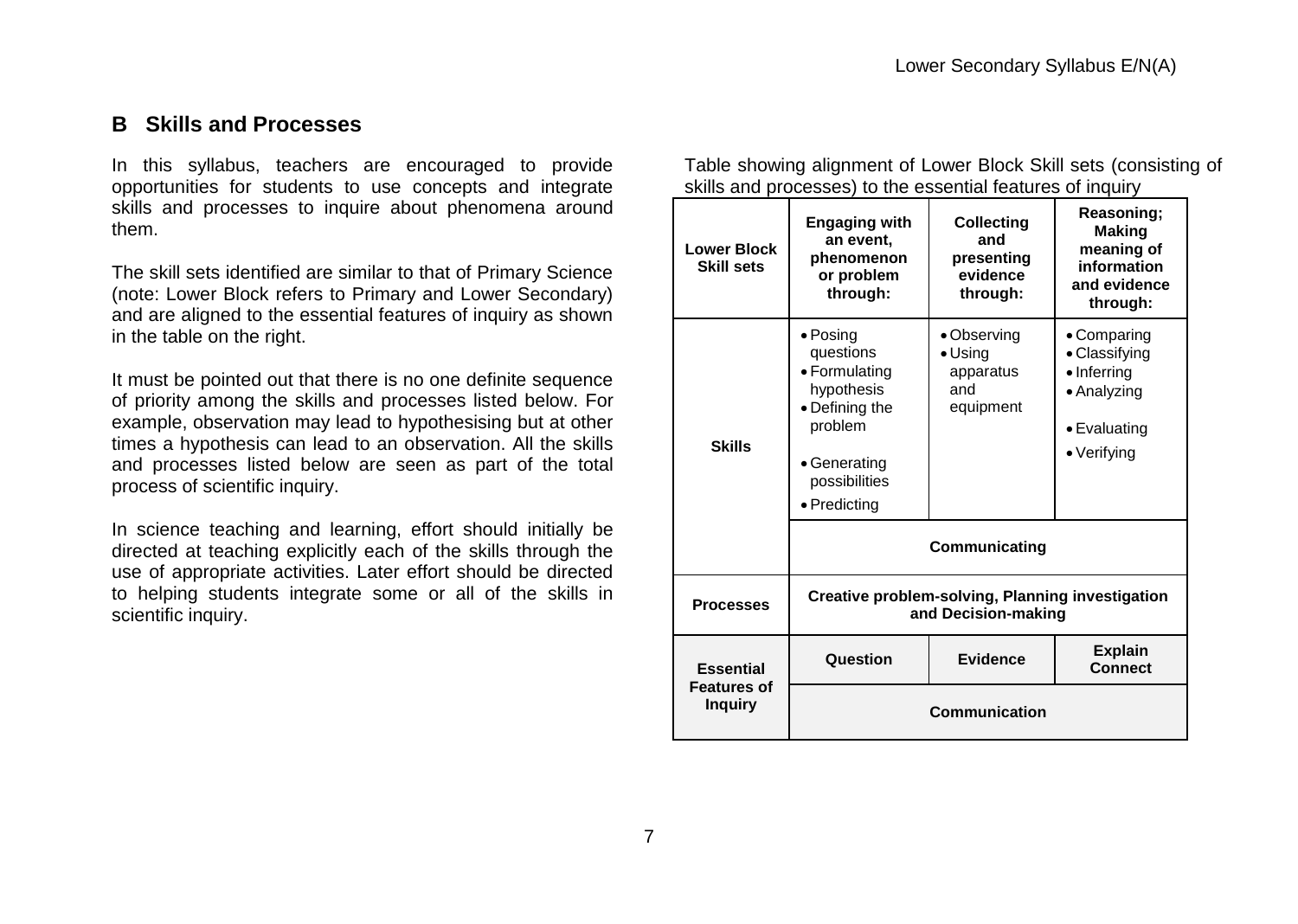### **Skills**

### *Posing questions*

This is the skill involving the clarification of issues and meaning through inquiry. Good questions focus attention on important information and are designed to generate new information.

### *Formulating hypothesis*

This is the skill of making a general explanation for a related set of observations or events. It is an extension of inferring.

### *Defining the problem*

This is the skill of consciously clarifying situations that are puzzling in some way. The extent, scope and nature of the problem are identified and clarified.

### *Generating possibilities*

This is the skill of exploring all the alternatives, possibilities and choices beyond the obvious or preferred one.

#### *Predicting*

This is the skill of assessing the likelihood of an outcome based on prior knowledge of how things usually turn out.

#### *Observing*

This is the skill of using our senses to gather qualitative as well as quantitative information about a particular object, event or phenomenon. This also includes the use of instruments to extend the range of our senses.

#### *Using apparatus and equipment*

This is the skill of knowing the functions and limitations of

various equipment and apparatus, and being able to select and handle them appropriately for various tasks.

### *Comparing*

This is the skill of identifying the similarities and differences between or among objects or entities.

### *Classifying*

This is the skill of grouping objects or events according to common attributes or properties.

### *Inferring*

This is the skill of interpreting and explaining observations, data or information gathered.

### *Analysing*

This is the skill of clarifying information by examining parts and relationships contained in the information.

### *Evaluating*

This is the skill of assessing the reasonableness, accuracy and quality of information, processes or ideas. This is also the skill of assessing the quality and feasibility of objects.

### *Verifying*

This is the skill of confirming or proving the truth of information, using specific standards or criteria of evaluation.

### *Communicating*

This is the skill of transmitting and receiving information presented in various forms - verbal, tabular, graphical or pictorial.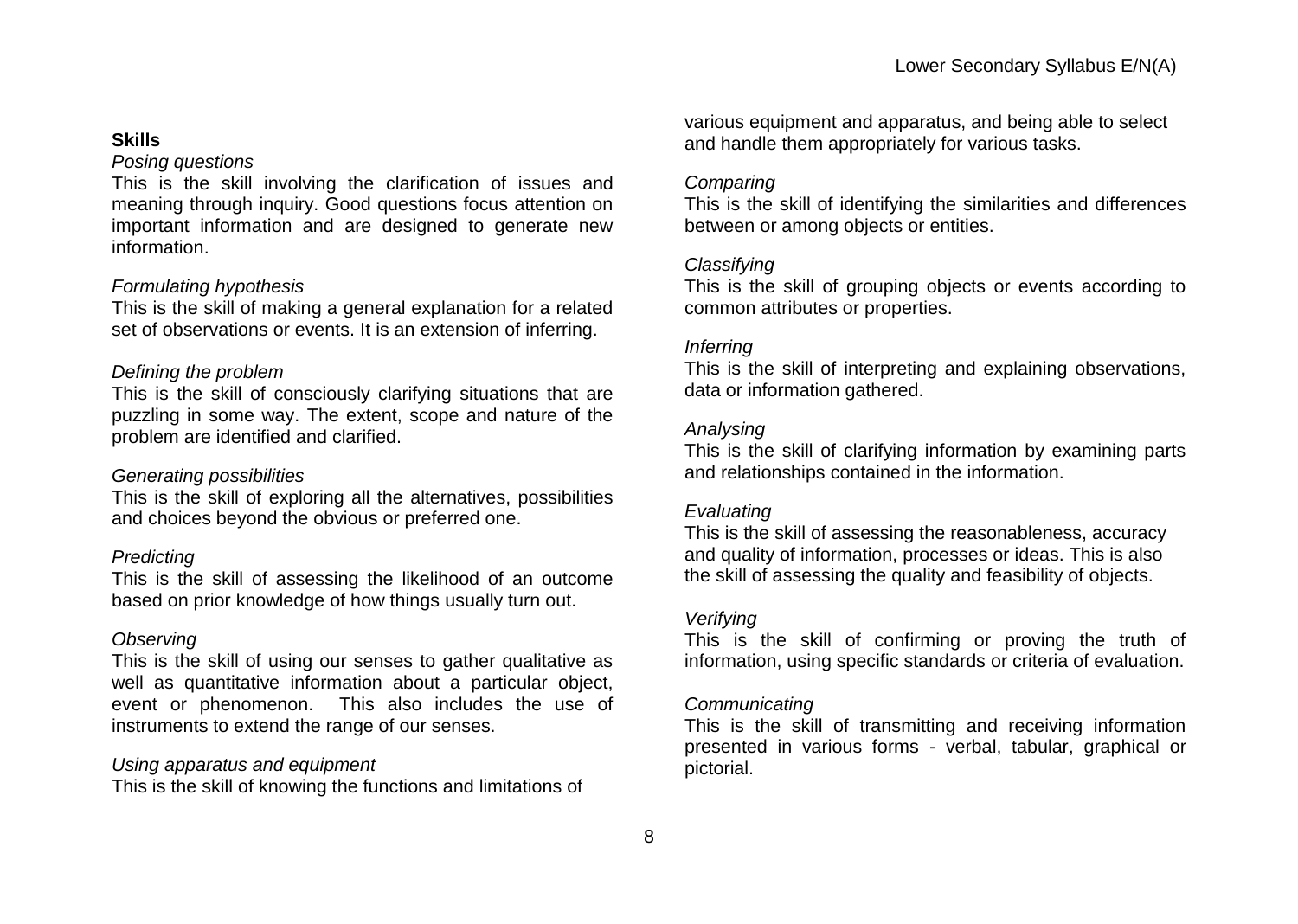### **Processes**

Processes are complex operations which call upon the use of several skills.

### *Creative problem-solving*

This is the process of thinking through a problem and generating and applying criteria to select an innovative solution that meets the requirements. This thinking process is used whenever one faces obstacles and wishes to overcome them so as to arrive at a practical and workable solution.

### *Planning investigation*

This process involves formulating questions or hypotheses for investigating, and devising ways to find answers. It also involves deciding on the type of equipment required and measurements to be made, as well as identifying the variables involved and manipulating the variables so that the effect of only one variable can be observed in any one experiment.

#### *Decision-making*

Decision-making is the process of establishing and applying criteria to select from among seemingly equal alternatives. The process of establishing criteria involves consideration of the consequences and values and the ability to defend the reasons for the decision.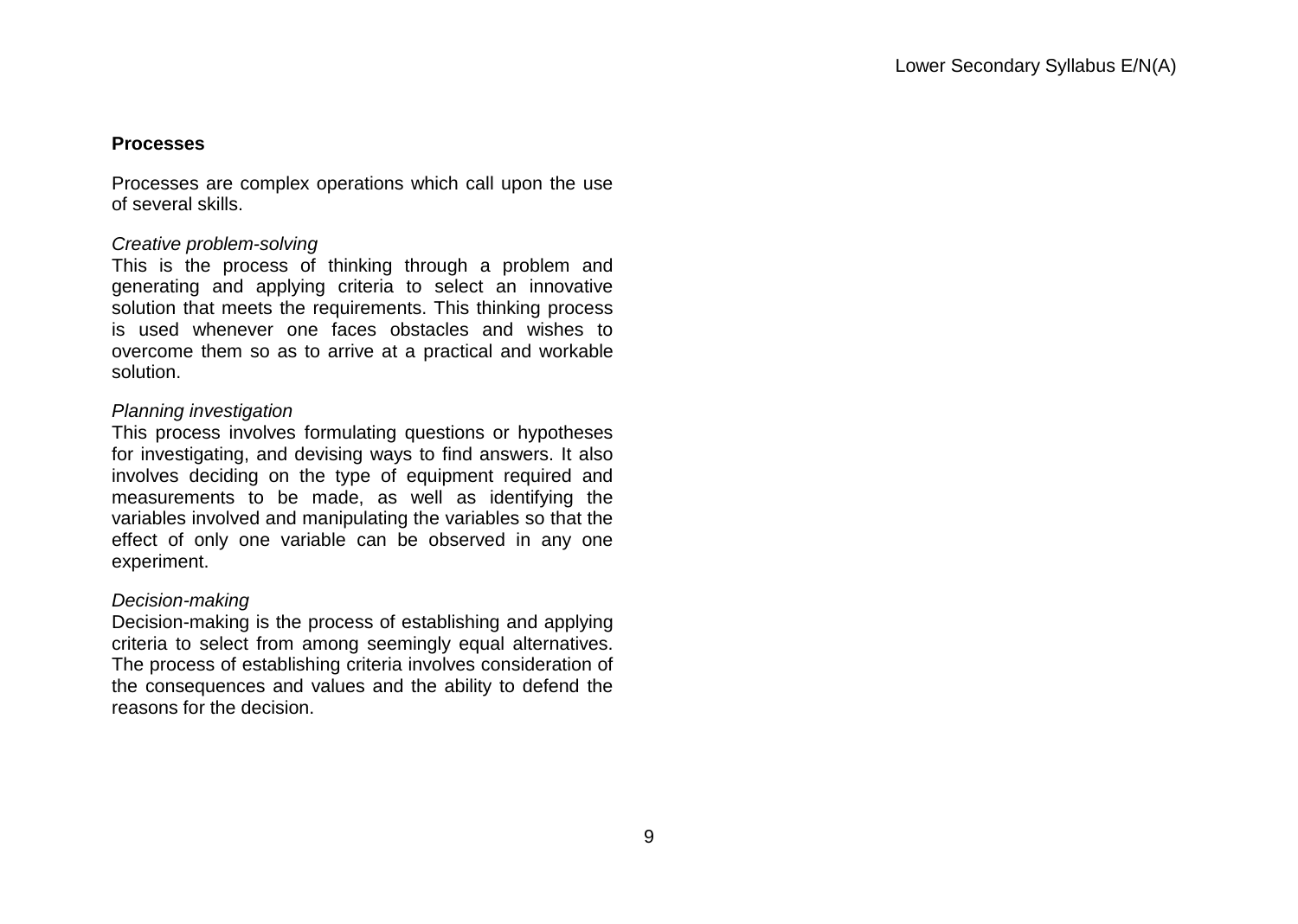### **C Ethics and Attitudes**

In all scientific inquiry, the adoption of certain mental attitudes such as *curiosity, creativity, objectivity, integrity, open-mindedness, perseverance* and *responsibility* are advocated. Attempts should also be made to promote safety consciousness among students and to encourage students to adopt safe practices.

### *Curiosity*

This is the attitude of desiring to explore the environment and question what is found.

### *Creativity*

This is the attitude of seeking innovative and relevant ways to solve problems.

### *Objectivity*

This is the attitude of seeking data and information to validate observations and explanations objectively.

### *Integrity*

This is the attitude of handling and communicating data and information with integrity.

### *Open-mindedness*

This is the attitude of accepting all knowledge as tentative and the willingness to change their views if the evidence is convincing.

### *Perseverance*

This is the attitude of pursuing a problem until a satisfactory solution is found.

### *Responsibility*

This is the attitude of showing care and concern for living things and awareness of our responsibility for the quality of the environment.

Opportunities should be provided in the classroom for students to ask questions. Students should be encouraged to ask both closed and open questions. From the type of questions asked by the students, teachers could gather information on their "frame of mind" and the quality of their understanding.

Table 1 shows an overview of the Lower Secondary Science Express/Normal (Academic) syllabus.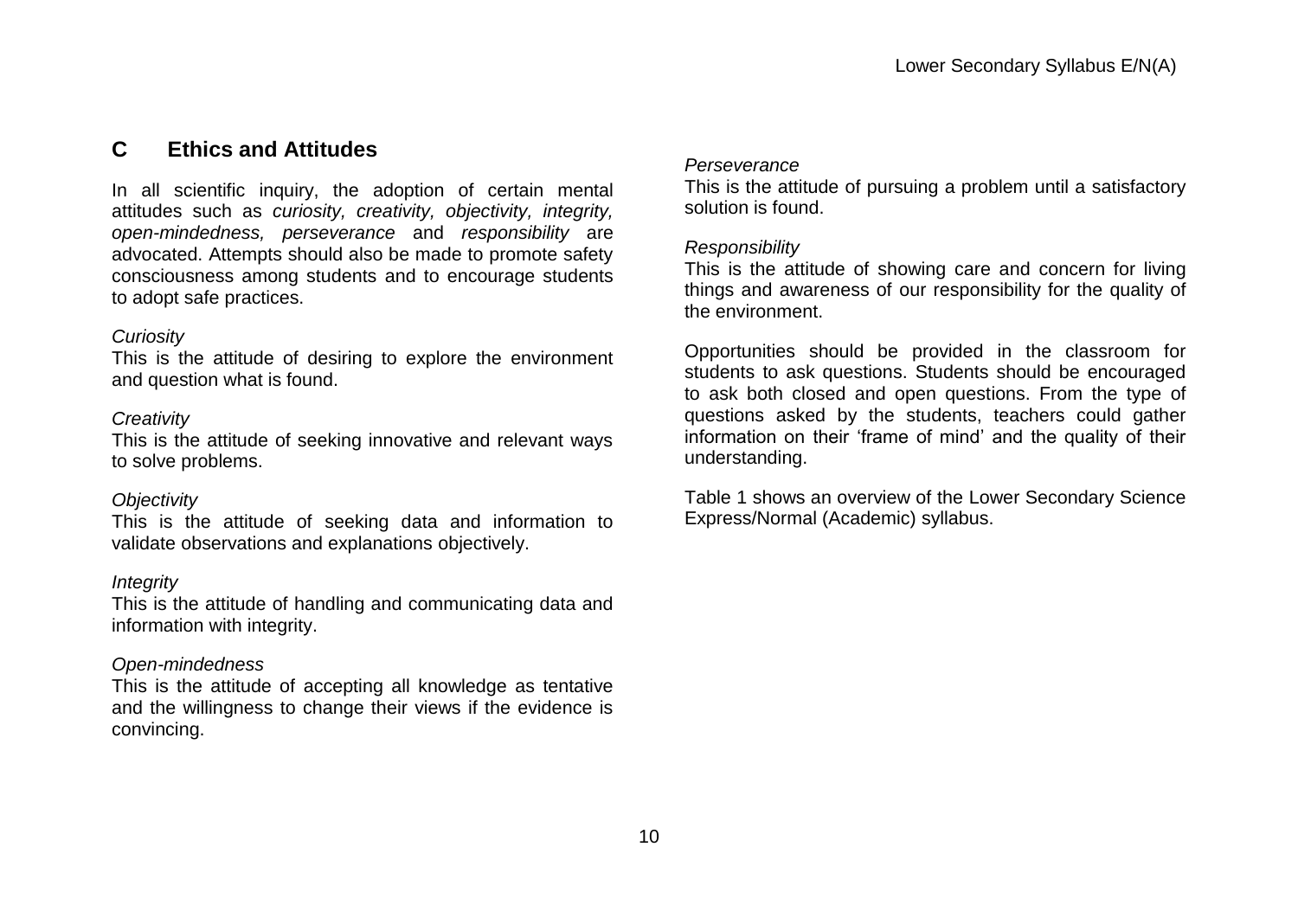| Designed for 85% of the curriculum time. <sup>2</sup> |                                                                                                                                                                                                                                              | <b>White Space</b>                                                                                                                                                                        |  |
|-------------------------------------------------------|----------------------------------------------------------------------------------------------------------------------------------------------------------------------------------------------------------------------------------------------|-------------------------------------------------------------------------------------------------------------------------------------------------------------------------------------------|--|
|                                                       | 1. The Scientific Endeavour                                                                                                                                                                                                                  |                                                                                                                                                                                           |  |
| <b>Themes</b>                                         | <b>Topics</b>                                                                                                                                                                                                                                | The 15% freed up curriculum time is to enable teachers to use<br>more engaging teaching and learning approaches, and/or to<br>implement customised school-based programmes as long as the |  |
| <b>Diversity</b>                                      | 2. Exploring Diversity of Matter by their Physical Properties<br>3. Exploring Diversity of Matter by its Chemical Composition<br>4. Exploring Diversity of Matter Using Separation Techniques<br>5. Understanding Diversity of Living Things | aims of the syllabus are met. This enables teachers to make<br>learning more meaningful and enjoyable for their students.                                                                 |  |
| <b>Models</b>                                         | 6. Model of Cells – the Basic Units of Life<br>7. Model of Matter - The Particulate Nature of Matter<br>8. Model of Matter - Atoms and Molecules<br>9. Ray Model of Light                                                                    |                                                                                                                                                                                           |  |
| <b>Systems</b>                                        | 10. Transport System in Living Things<br>11. Human Digestive System<br>12. Human Sexual Reproductive System<br>13. Electrical Systems                                                                                                        |                                                                                                                                                                                           |  |
| <b>Interactions</b>                                   | 14. Interactions through the application of forces<br>15. Energy and Work Done<br>16. Transfer of Sound Energy through Vibrations<br>17. Effects of Heat & its Transmission<br>18. Chemical Changes<br>19. Interactions within Ecosystems    |                                                                                                                                                                                           |  |

### **Table 1: Overview of Lower Secondary Science Express/Normal (Academic) Syllabus**

 2 There is no change in the recommended curriculum time, which remains as 6 periods per week (Express) and 5 periods per week (Normal (Academic)). Each period is 35-40 minutes.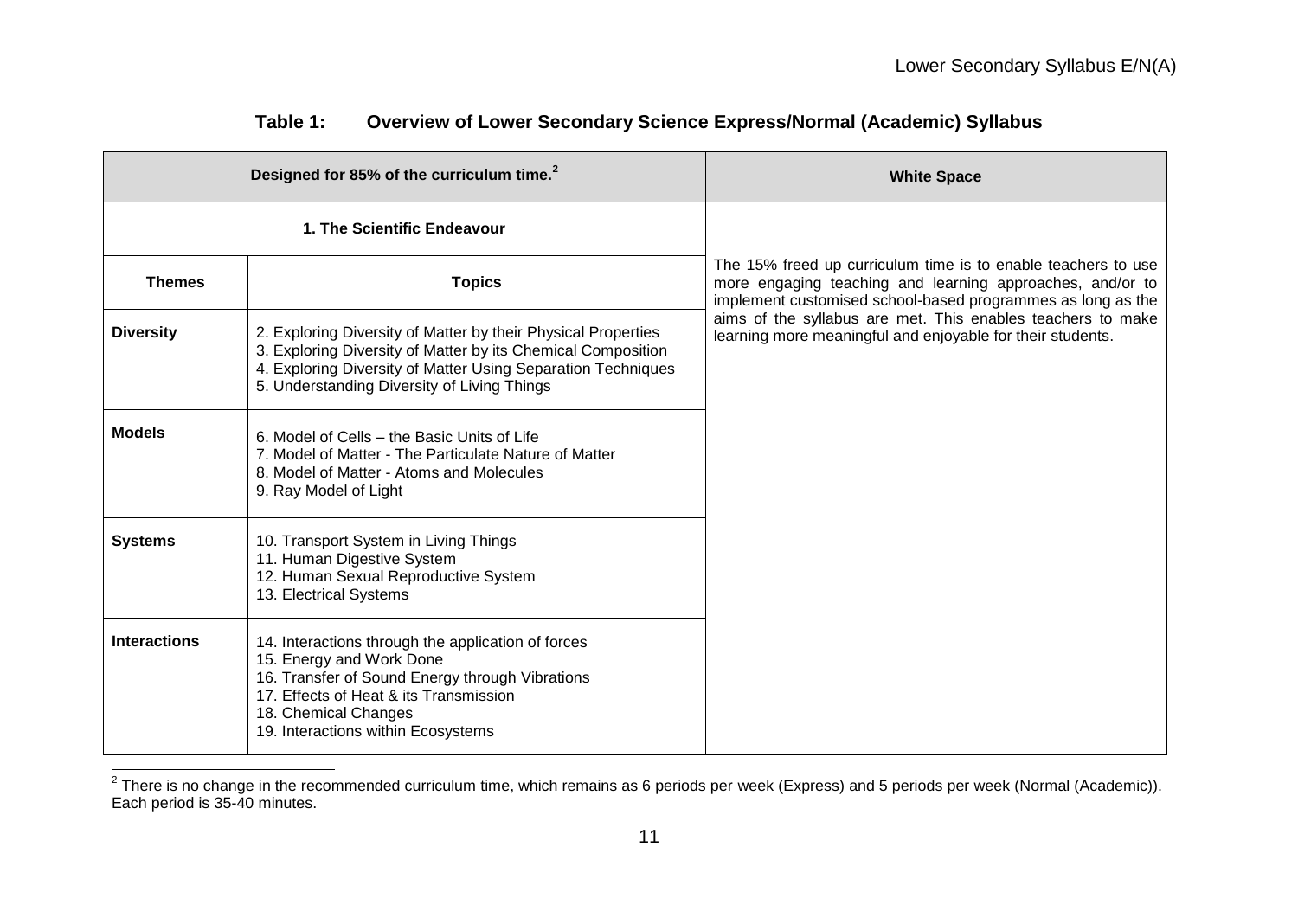### **TEACHING AND LEARNING THROUGH INQUIRY**

#### **What is scientific inquiry?**

 $\overline{\phantom{a}}$ 

Scientific inquiry may be defined as the activities and processes which scientists and students engage in to study the natural and physical world around us. In its simplest form, scientific inquiry may be seen as consisting of two critical aspects: the what (content) and the how (process) of understanding the world we live in $3$ .

Teaching science as inquiry must therefore go beyond merely presenting the facts and the outcomes of scientific investigations. Students need to be shown how the products of scientific investigations were derived by scientists and be provided opportunities to: ask questions about knowledge and issues that relate to their daily lives, society and the environment; be actively engaged in the collection and use of evidence; formulate and communicate explanations based on scientific knowledge.

Through inquiry learning, students will be able to acquire knowledge and understanding of their natural and physical world based on their own investigations, apply the skills and processes of inquiry and develop attitudes and values that are essential to the practice of science.

### **What are some characteristics of teaching and learning of science as inquiry?**

Inquiry-based learning may be characterised by the degree of responsibility students have in posing and responding to questions, designing investigations, and evaluating and communicating their learning (student-directed inquiry) compared to the degree of responsibility the teacher takes (teacher-guided inquiry). Students will best benefit from experiences that vary between these two inquiry approaches.

| <b>Essential</b><br>features of<br>science as<br>inguiry                                       | <b>Amount of Student Self-Direction</b><br>More<br><b>Amount of Guidance from Teacher</b><br><b>Less</b><br>or Material |                                            | <b>Less</b><br><b>More</b>                 |                                                 |
|------------------------------------------------------------------------------------------------|-------------------------------------------------------------------------------------------------------------------------|--------------------------------------------|--------------------------------------------|-------------------------------------------------|
| Question<br>Students engage<br>with an event,<br>phenomenon or<br>problem when<br>they $\dots$ | pose a<br>question                                                                                                      | select among<br>questions                  | sharpen or<br>clarify question<br>provided | accept given<br>question                        |
| <b>Evidence</b><br>Students give<br>priority to<br>evidence when<br>they $\dots$               | determine<br>what<br>constitutes<br>evidence and<br>collects it                                                         | are directed to<br>collect certain<br>data | are given data<br>and asked to<br>analyse  | are given<br>data and told<br>how to<br>analyse |

<sup>3</sup> Reference: Chiappetta, E. L., Koballa, T., Collette, A. T. (2002). *Science instruction in the middle and secondary schools*. Upper Saddle River, NJ: Merrill Prentice Hall.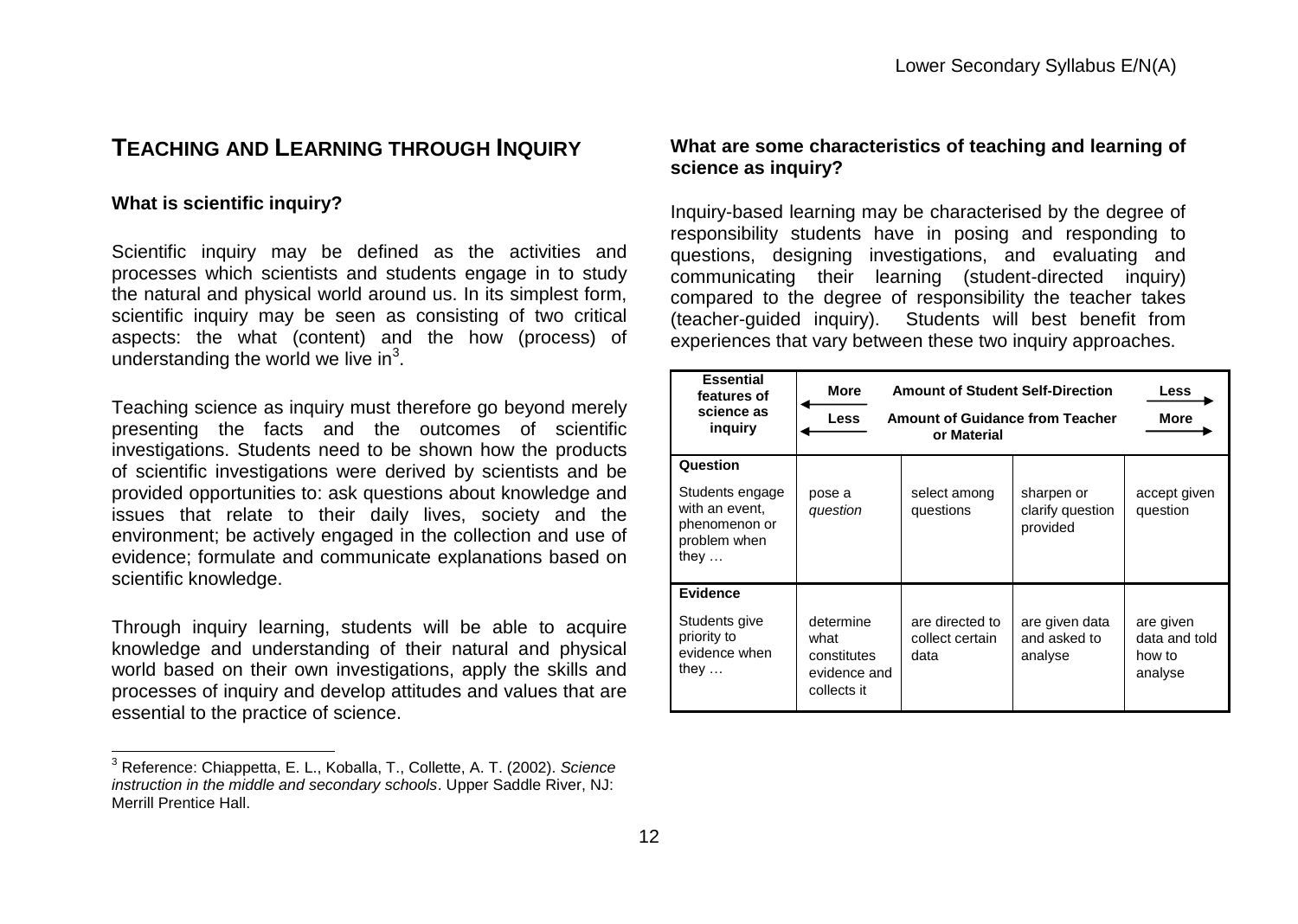| <b>Essential</b><br>features of<br>science as<br>inquiry                                                         | <b>More</b><br><b>Amount of Student Self-Direction</b><br>Less<br><b>Amount of Guidance from Teacher</b><br><b>More</b><br><b>Less</b><br>or Material |                                                                                     |                                                                                       |                                                           |
|------------------------------------------------------------------------------------------------------------------|-------------------------------------------------------------------------------------------------------------------------------------------------------|-------------------------------------------------------------------------------------|---------------------------------------------------------------------------------------|-----------------------------------------------------------|
| <b>Explanation</b><br><b>Students</b><br>construct<br>explanations<br>when they $\dots$                          | formulate their<br>own<br>explanation<br>after<br>summarising<br>evidence                                                                             | guided<br>in<br>are<br>of<br>process<br>formulating<br>explanation<br>from evidence | given<br>are<br>possible<br>ways<br>to use evidence<br>formulate<br>t٥<br>explanation | provided<br>are<br>with evidence                          |
| <b>Connections</b><br><b>Students</b><br>evaluate their<br>explanations<br>when they $\dots$                     | examine other<br>resources and<br>form links to<br>explanations                                                                                       | directed<br>are<br>toward sources<br>of knowledge                                   | given<br>are<br>possible<br>connections                                               | provided<br>are<br>with<br>connections                    |
| <b>Communication</b><br><b>Students</b><br>communicate<br>and justify their<br>explanations<br>when they $\dots$ | form<br>reasonable<br>logical<br>and<br>argument<br>to<br>communicate<br>explanations                                                                 | are coached in<br>development of<br>communication                                   | provided<br>are<br>guidelines<br>for<br>communication                                 | are given steps<br>and procedures<br>for<br>communication |

Adapted from *Inquiry and the National Science Education Standards*, National Research Council (2000).

### **What are some strategies for conducting inquiry-based learning and teaching?**

A primary purpose for inquiry-based instruction is for students to learn fundamental science concepts, principles, and theories as well as to develop science process skills and attitudes that are essential for scientific inquiry. Science teachers are already using a variety of teaching strategies in their lessons such as discrepant events, inductive and deductive activities and problem solving to achieve this end. It is important to use *real life situations*, where possible, as the starting point for the development of scientific ideas through inquiry.

To further emphasise the learning of science as inquiry, teachers can incorporate in these strategies the essential features of **Question, Evidence, Explanation, Connections** and **Communication** and provide students with experiences that varies between guided (partial) and open (full) inquiry.

Teachers are also encouraged to use a variety of strategies to facilitate the inquiry process. Selected strategies are highlighted to help teachers plan and deliver lessons that will engage students in meaningful learning experiences and cultivate their interest and curiosity in science. These strategies can be mixed and matched. A brief description of each of these strategies is given as follows: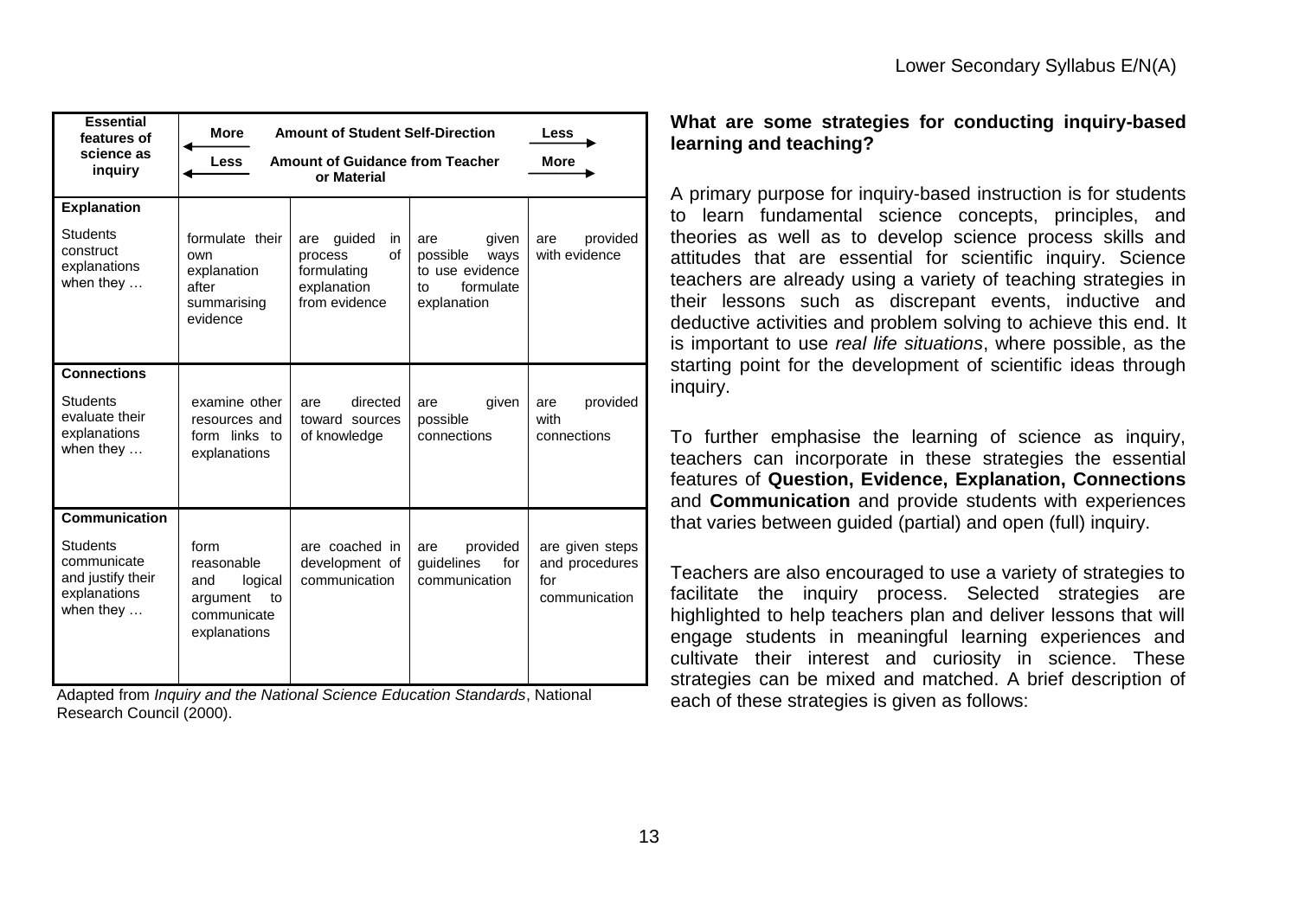### **Strategies for inquiry-based learning and teaching**



### **Brainstorming**

Brainstorming is a strategy for generating creative ideas and solutions.



#### **Case Study**

The case study approach is a strategy which uses real and hypothetical cases to help students develop critical skills such as analysing, inferring and communicating.



### **Concept Cartoon**

In concept cartoons, minimal language is used. Visual images are utilised to present concepts or questions relating to one central idea or word.

### **Concept Mapping**

Concept mapping is a strategy to present meaningful relationships among concepts. Concept maps are useful in organising and linking concepts or ideas.

### **Cooperative Learning**

In cooperative learning, activities are structured such that each student assumes certain responsibilities and contributes to the completion of tasks. In working with others, students are exposed to different points of views and solutions in accomplishing a common goal.



#### **Demonstration**

Demonstration is commonly used to scaffold the learning process. This approach is recommended when the learning activity is not safe or too complex for students to set up on their own.



### **Field Trip**

A field trip is any learning activity outside the school. It provides opportunities for students to explore, discover and experience science in everyday life.



#### **Games**

Games engage students in play or simulations for the learning of concepts or skills. This is useful in helping students to visualise or illustrate objects or processes in the real world.



### **Investigation**

In scientific investigation, students engage in activities that mirror how scientists think and what they do in a decision making process, such as asking or posing questions and planning or designing investigations.



### **Learning Centres**

Learning centres are various stations at which individuals or groups of students carry out selected activities. The activities may be designed to accommodate a variety of learning styles and challenge multiple intelligences.



### **Mindmapping**

A mind map radiates from a central image or key word. The branches connect related concepts and ideas to the central image. Every word and image is itself a potential sub-centre of ideas or concepts. The visual presentation of related information enhances understanding. The association would be to facts as well as relationship between the facts.



### **Model Building**

Model building is an activity in which students design and construct a representation of a concept or object.



### **Problem Solving**

Problem solving engages students in finding solutions to problems by applying scientific knowledge and skills.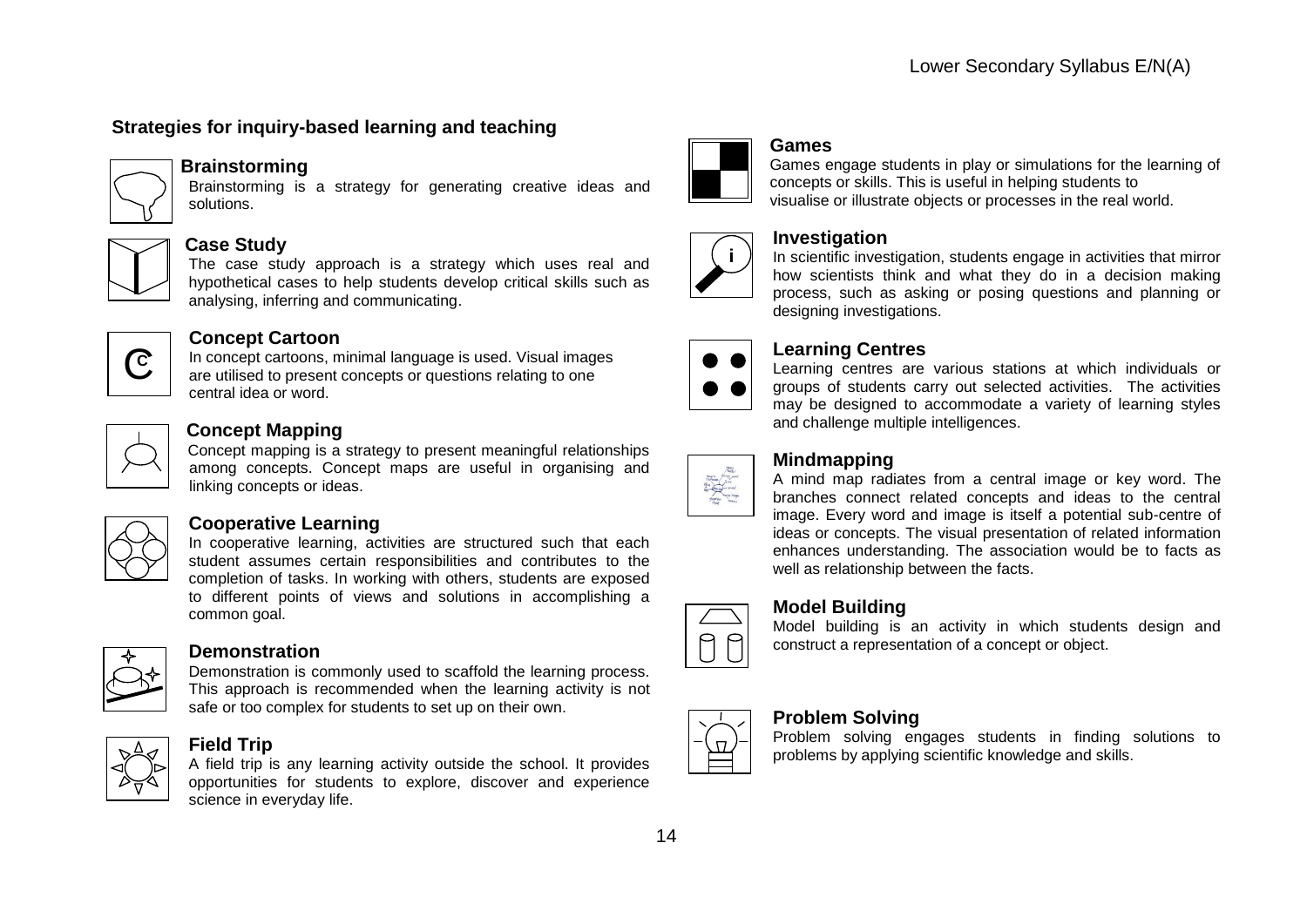

#### **Projects**

Projects are learning activities that require students to find out about an object, event, process or phenomenon over a few weeks or even months.



### **Questioning**

Questions are useful tools in the scientific inquiry process. Both teachers and students should engage in cycles of questions-answers-questions throughout the learning process.



### **Role Play, Drama, Dance and Movement**

Role play, drama, dance and movement allow students to express their understanding of scientific concepts and processes in a creative way.



### **Stories**

Stories of science in everyday life and of scientists can capture students' interest and engage them in talking about science. Either the teacher or students can be the story creator or teller.

### **Strategies for Active and Independent Learning (SAIL)**

The SAIL approach emphasises learning as a formative and developmental process in which instruction and assessment point the way for students to continuously learn and improve. Learning expectations and rubrics are used to describe what students should know and be able to do. This would help students know where they are in the learning process and how they can improve.

Teachers are also encouraged to leverage on the planned learning activities to infuse Information and Communication Technologies and National Education.



**Information and Communication Technologies (ICT)** ICT supports the inquiry process and also facilitates student collaboration and self-directed learning. For example, online collaborative tools allow students to share and discuss their ideas or findings within the school, and also extend their learning through consulting field experts. Internet-enabled devices could be used to facilitate data collect and analyse in situated learning. Students can also explore and visualise abstract concepts using simulations tools to manipulate the variables to deduce a relationship between the variables.



#### **National Education**

National Education is infused into the curriculum to allow students to see how scientific phenomenon and developments can contribute to or affect the nation.

Where appropriate, students should have opportunities to develop attitudes which are relevant to the study of science. Teachers are also encouraged to incorporate the ethical aspect of science wherever possible throughout the syllabus.

### **Ethics and Attitudes**

In scientific inquiry, the adoption of certain mental attitudes such as curiosity, creativity, objectivity, integrity, open-mindedness, perseverance and responsibility is advocated. Students can also discuss the ethical implications of science and technology.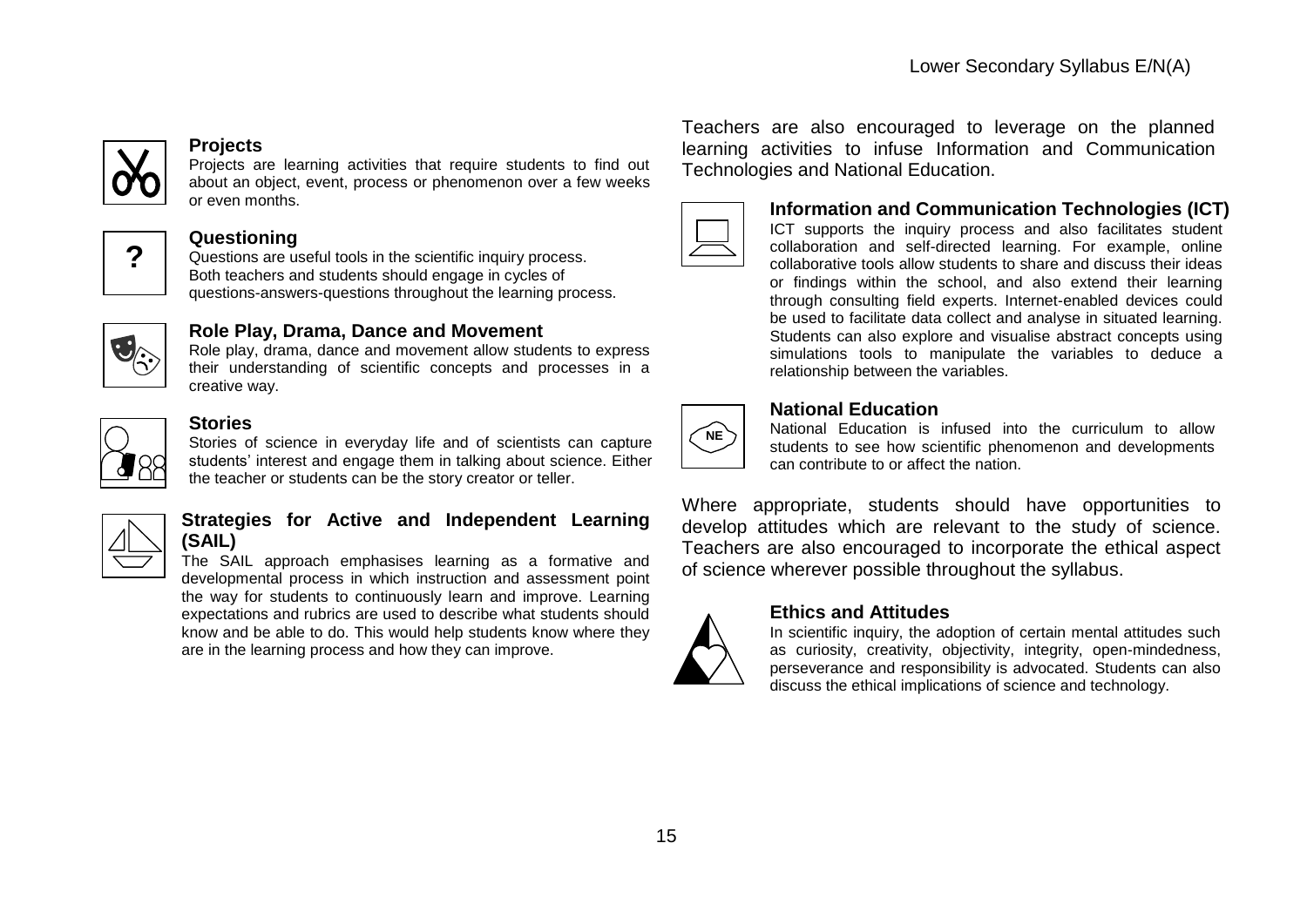### **What are some features of an inquiry classroom?**

An inquiry classroom is visibly different from a traditional classroom in the following ways:

| <b>Traditional</b>                                            | <b>Inquiry</b>                                                                |
|---------------------------------------------------------------|-------------------------------------------------------------------------------|
| Students often work alone                                     | Students often work in groups                                                 |
| Emphasis on mastery of facts                                  | Emphasis on understanding of key<br>concepts                                  |
| Follows a fixed curriculum closely                            | Allows for pursuit of student<br>questions                                    |
| Activities rely mainly on textbooks<br>and workbook materials | Activities rely on primary sources                                            |
| Students are viewed as "blank"<br>slates"                     | Students are viewed as thinkers<br>with their own theories about the<br>world |
| Teachers tend to disseminate<br>information to students       | Teachers facilitate an interactive<br>learning environment                    |
| Teachers tend to seek correct<br>answers                      | Teachers seek to understand<br>student learning                               |
| Assessment tends to be separate<br>from teaching              | Assessment is interwoven with<br>teaching                                     |

Adapted from *In search of understanding: the case for constructivist classrooms*, Brooks & Brooks (1993).

### **What are some misconceptions about inquiry-based learning and teaching?**

1: *All science subject matter should be taught through studentdirected inquiry.* 

Whereas student-directed inquiry will provide the best opportunities for cognitive development and scientific reasoning, teacher-guided inquiry can better focus learning on the development of particular science concepts. Thus, students will best benefit from experiences that vary between these two inquiry approaches.

### 2: *Inquiry cannot be carried out by students effectively as they will not be able to discover anything worthwhile.*

Although it is important that students are provided with opportunities to pursue their own questions and discover some things for themselves, scientists and students often engage in inquiry to solve problems or understand events by reading relevant materials such as science magazines /journals and online scientific literature, and seeking advice from experts in the specific field. They may be engaged in inquiry without actually making their own discoveries.

3: *Inquiry teaching occurs whenever students are provided with hands-on activities.* 

Although participation by students in hands-on activities is desirable, it is equally important that they are mentally engaged with scientific reasoning and methods. Research indicates that science process skills are best learnt when used to understand specific scientific content. Understanding content without process or vice versa is insufficient to nurture students as inquirers.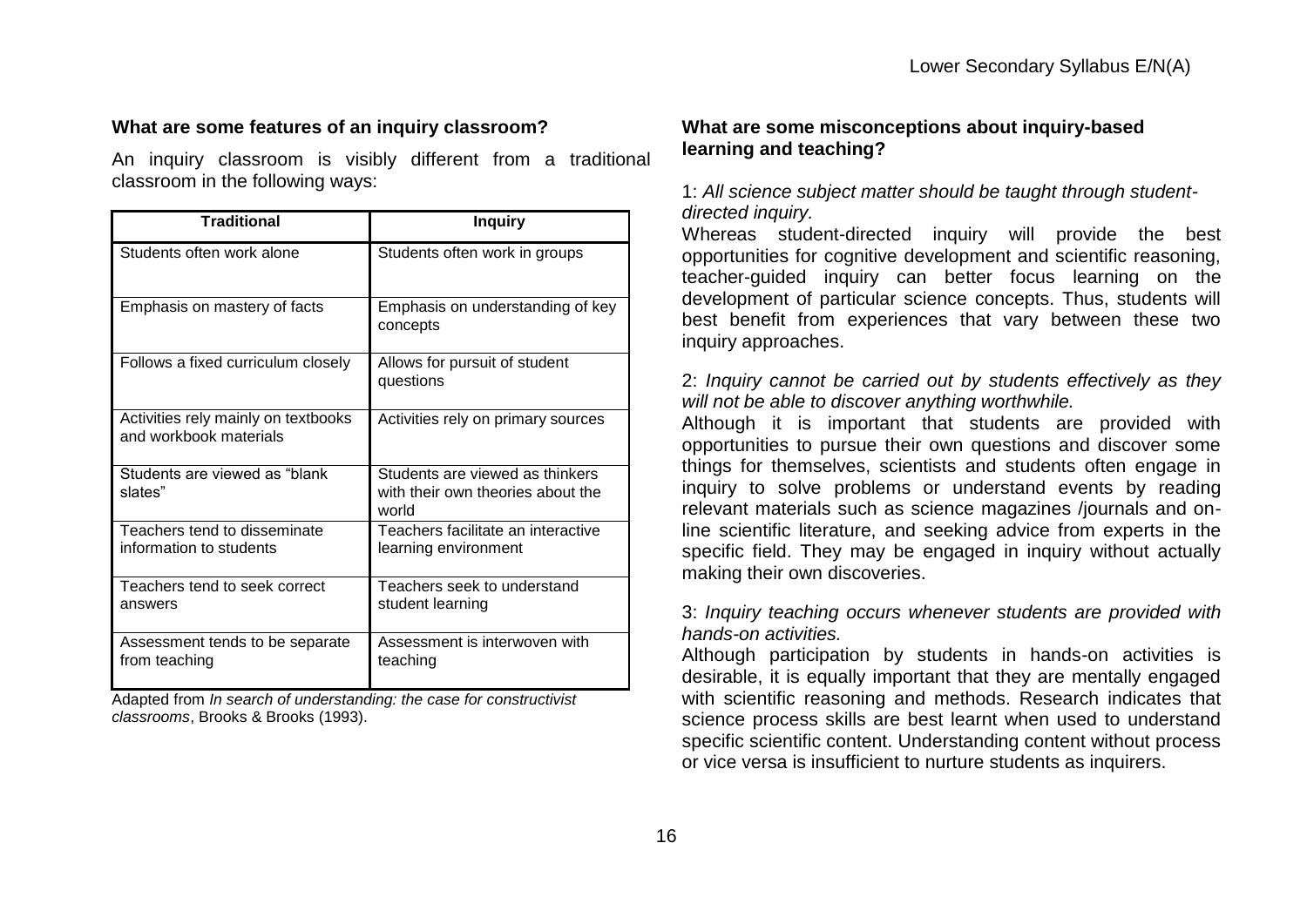### **ASSESSING TEACHING AND LEARNING**

Assessment is an integral part of the teaching and learning process. It involves gathering information through various assessment techniques and making sound decisions. Assessment provides information to the teacher about students' achievement in relation to the learning objectives. With this information, the teacher makes informed decisions about what should be done to improve teaching methods and enhance the learning of the students.

### **Why Assess?**

Assessment measures the extent to which desired knowledge, skills and attitudes are attained by students. While it complements the teaching and learning process, it also provides formative and summative feedback to teachers, students, schools and parents.

- Assessment provides feedback to *students,* allows them to understand their strengths and weaknesses. Through assessment, students can monitor their own performance and progress. It also points them in the direction they should go to improve further.
- Assessment provides feedback to *teachers,* enables them to understand the strengths and weaknesses of their students. It provides information about the students' achievement of learning outcomes as well as the effectiveness of their teaching.
- Assessment provides feedback to *schools.* The information gathered facilitates the placement of students in the appropriate stream or course, and the promotion of students from one level to the next. It also allows the schools to review the effectiveness of their instructional programme.
- Assessment provides feedback to *parents,* allows them to monitor their children"s progress and achievement through the information obtained.

### **What to Assess?**

The aims of the Lower Secondary Science are the acquisition of knowledge, understanding and application of the science concepts, the ability to use process skills, and the development of attitudes important to the practice of science. The assessment objectives of the syllabus are aligned to the three domains in the *Science Curriculum Framework* as shown below:

- i. Assessment of Knowledge, Understanding and Application of Science Concepts
- ii. Assessment of Skills and Processes
- iii. Assessment of Ethics and Attitudes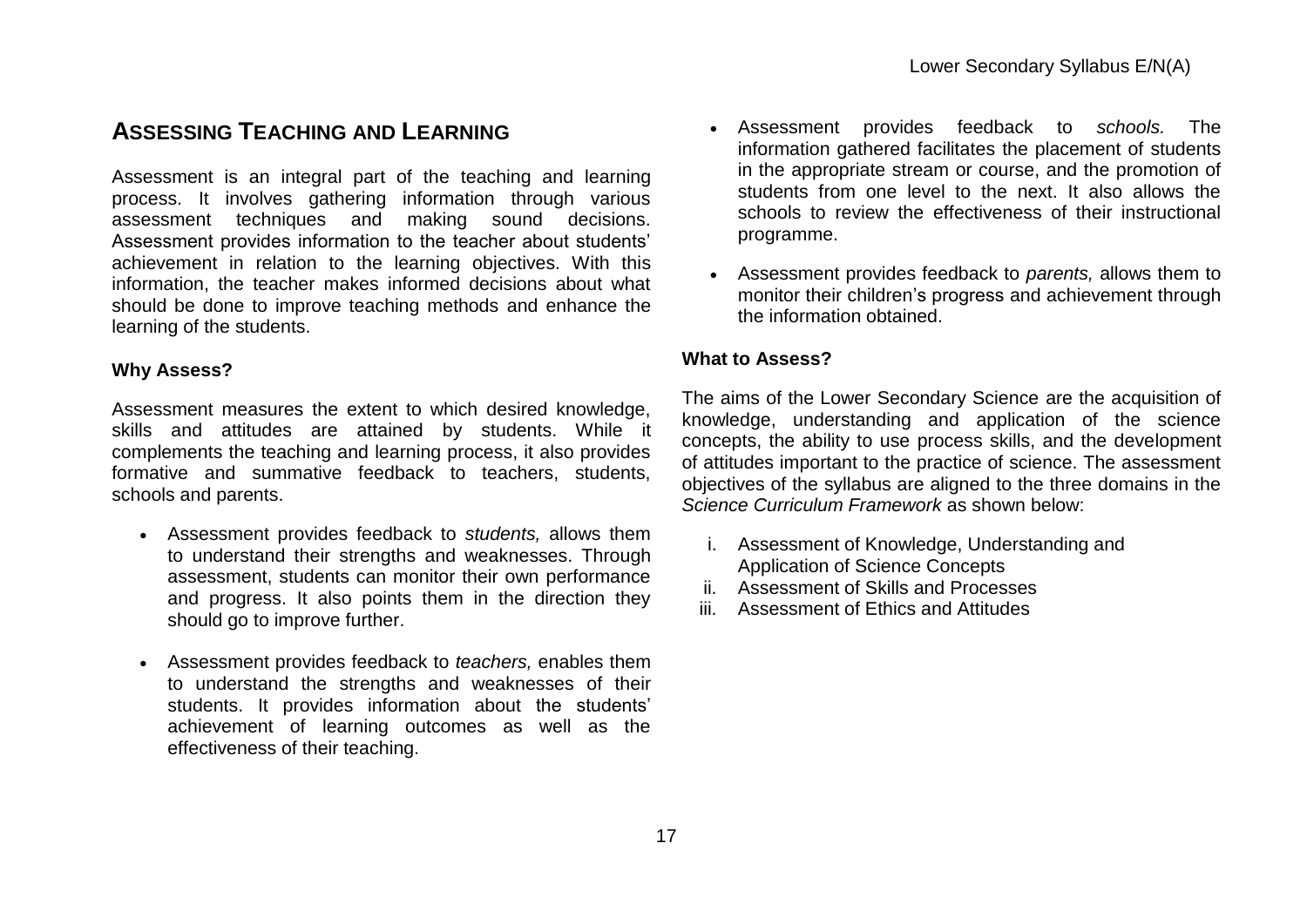#### **How to Assess?**

Assessment measures the extent to which desired knowledge, skills and attitudes are attained by students. As it serves many purposes, it is important to match the type of assessment to the specific purpose for which it is intended. Before making a judgement about a certain aspect of students' performance, the teacher should ensure that the assessment mode used will generate information that reflect accurately the particular aspect of performance the teacher intends to assess.

In an inquiry-based classroom, the assessment can take many forms. In addition to the written tests, teachers can also conduct performance based assessment using the following modes:

• Practicals

• Posters

• Debates

• Projects

- Games and quizzes
- Teacher observations
- Checklists
- Reflections / Journals
- Model-making
- Drama / Show and Tell
- Learning Trails

Teachers can also assess students through the use of portfolio. It is a systematic collection of students' work and provides a comprehensive picture of their achievement. The work collected provides a continuous record of the students' development and progress in the acquisition of knowledge, understanding of scientific concepts, application of process skills, and development of attitudes. It also provides opportunity for the students to have self-evaluation and reflections by revisiting their own portfolio.

The assessment modes listed above are by no means exhaustive. Adopting a variety of assessment modes enables the teachers to assess different aspects of the teaching and learning.

#### **Using real-world situations for written assessment**

For meaningful assessment, teachers can use real-world situations involving Science in daily life, society and the environment as the starting points for the construction of questions in order to mirror the application of scientific knowledge in real-life contexts. The real-world situations chosen should be significant and engaging.

Examples of questions using real-world situations as the starting point for their construction can be found in the Teaching and Learning Guide.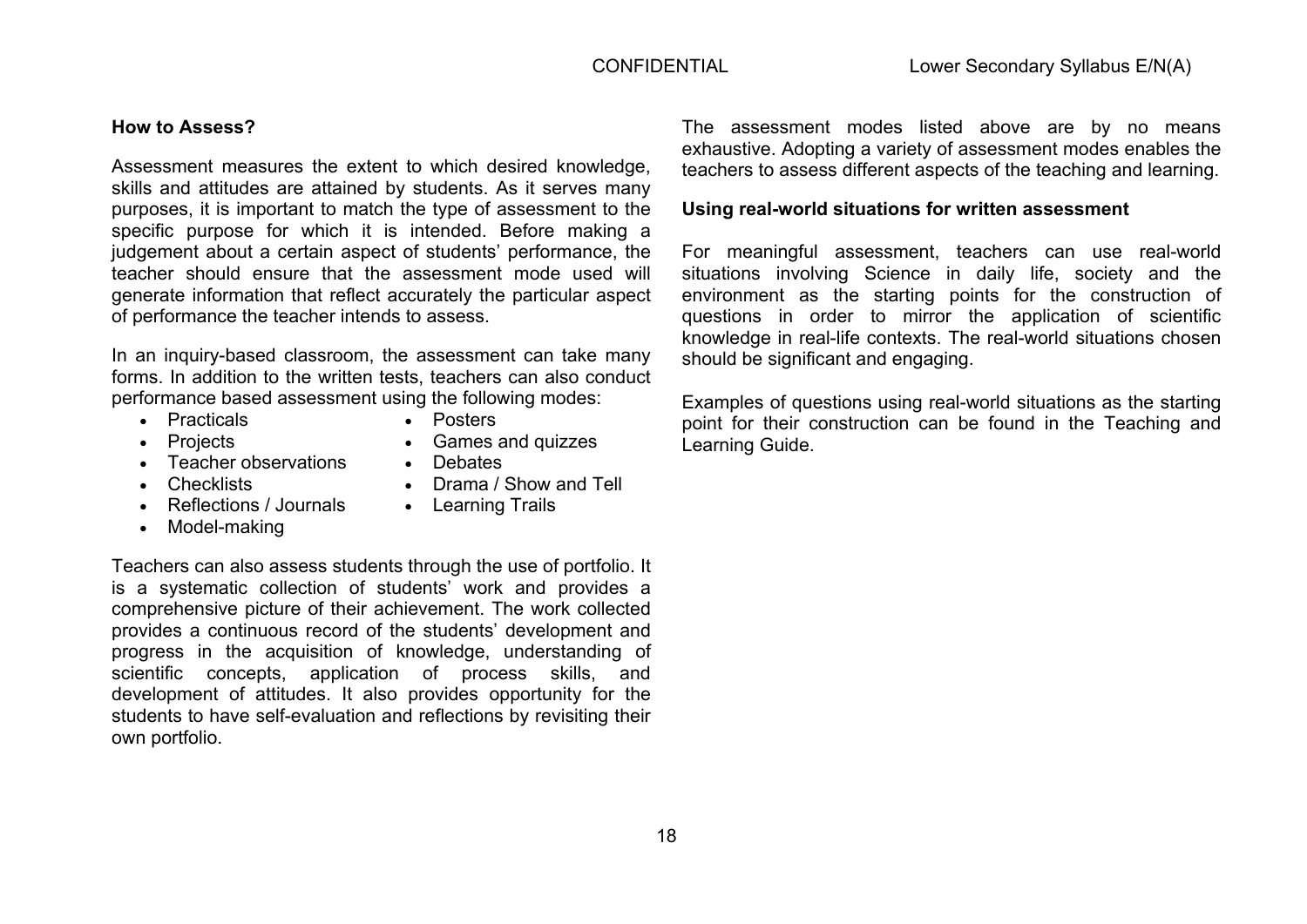|                               | <b>1. THE SCIENTIFIC ENDEAVOUR</b>                                                                                                                                                                                                                                            |                                                                                                                                                                                                                                                                                                                                                                                                                                                                                                                                                                                                                                                                                                                                                                                                                                                                                                                                                                                                                                                                                                           |                                                                                                                                                                                                                                                                                                                                                                                                                                                                                              |  |  |  |
|-------------------------------|-------------------------------------------------------------------------------------------------------------------------------------------------------------------------------------------------------------------------------------------------------------------------------|-----------------------------------------------------------------------------------------------------------------------------------------------------------------------------------------------------------------------------------------------------------------------------------------------------------------------------------------------------------------------------------------------------------------------------------------------------------------------------------------------------------------------------------------------------------------------------------------------------------------------------------------------------------------------------------------------------------------------------------------------------------------------------------------------------------------------------------------------------------------------------------------------------------------------------------------------------------------------------------------------------------------------------------------------------------------------------------------------------------|----------------------------------------------------------------------------------------------------------------------------------------------------------------------------------------------------------------------------------------------------------------------------------------------------------------------------------------------------------------------------------------------------------------------------------------------------------------------------------------------|--|--|--|
| <b>Description</b>            | This introduction builds on students' learning of Primary Science as a way of exploring and<br>understanding the physical and natural world. It aims to deepen students' understanding of what<br>Science is and how it is practised and applied, i.e. the nature of Science. |                                                                                                                                                                                                                                                                                                                                                                                                                                                                                                                                                                                                                                                                                                                                                                                                                                                                                                                                                                                                                                                                                                           | Key Inquiry Questions in the Scientific<br><b>Endeavour include:</b><br>Why did this event, phenomenon or problem<br>$\blacksquare$<br>happen?<br>What is Science?<br>$\blacksquare$<br>How does Science affect our lives?                                                                                                                                                                                                                                                                   |  |  |  |
| <b>Essential</b><br>takeaways | SE 1: Science is a study of the physical<br>and natural world.                                                                                                                                                                                                                | <b>SE 2:</b> Scientific knowledge is derived partly from<br>systematic observation, experimentation and<br>analysis and partly from human imagination and<br>creativity. Scientific knowledge is subject to change.                                                                                                                                                                                                                                                                                                                                                                                                                                                                                                                                                                                                                                                                                                                                                                                                                                                                                       | SE 3: Scientific knowledge can be applied to bring<br>benefits and harm.                                                                                                                                                                                                                                                                                                                                                                                                                     |  |  |  |
| Learning<br><b>Outcomes</b>   | • Show an awareness that Science is not<br>confined to the laboratory, but is<br>manifested in all aspects of our lives<br>Show a healthy curiosity about the<br>natural and physical world.                                                                                  | • Show an appreciation of Science being a human<br>endeavour, with scientific knowledge contributed<br>by different civilizations over the centuries<br>Understand how scientific knowledge is built<br>from systematic collection and analyses of<br>evidence and rigorous reasoning based on the<br>evidence<br>• Show an awareness that scientific evidence is<br>subject to multiple interpretations<br>• Recognise that scientific evidence can be<br>quantitative or qualitative, and can be gathered<br>through one's senses or instruments as<br>extensions of one's senses<br>Use scientific inquiry skills such as posing<br>and<br>carrying<br>questions,<br>planning<br>out<br>investigations, evaluating experimental results<br>and communicating findings (Estimation and<br>measurement skills, knowledge of S.I units, and using<br>appropriate units for the respective physical quantities,<br>should be infused into the respective topics)<br>• Show attitudes such as creativity, objectivity,<br>integrity, open-mindedness and perseverance in<br>carrying out scientific inquiry | Discuss the uses and benefits of science and<br>$\bullet$<br>technology to society.<br>• Relate applications of science to some social<br>and ethical issues<br>State some current limitations of science and<br>technology in solving societal problems<br>• Recognise the need to be responsible towards<br>society and the environment in using technology<br>and scientific knowledge.<br>Demonstrate safety consciousness and adopt<br>safe practices when carrying out investigations. |  |  |  |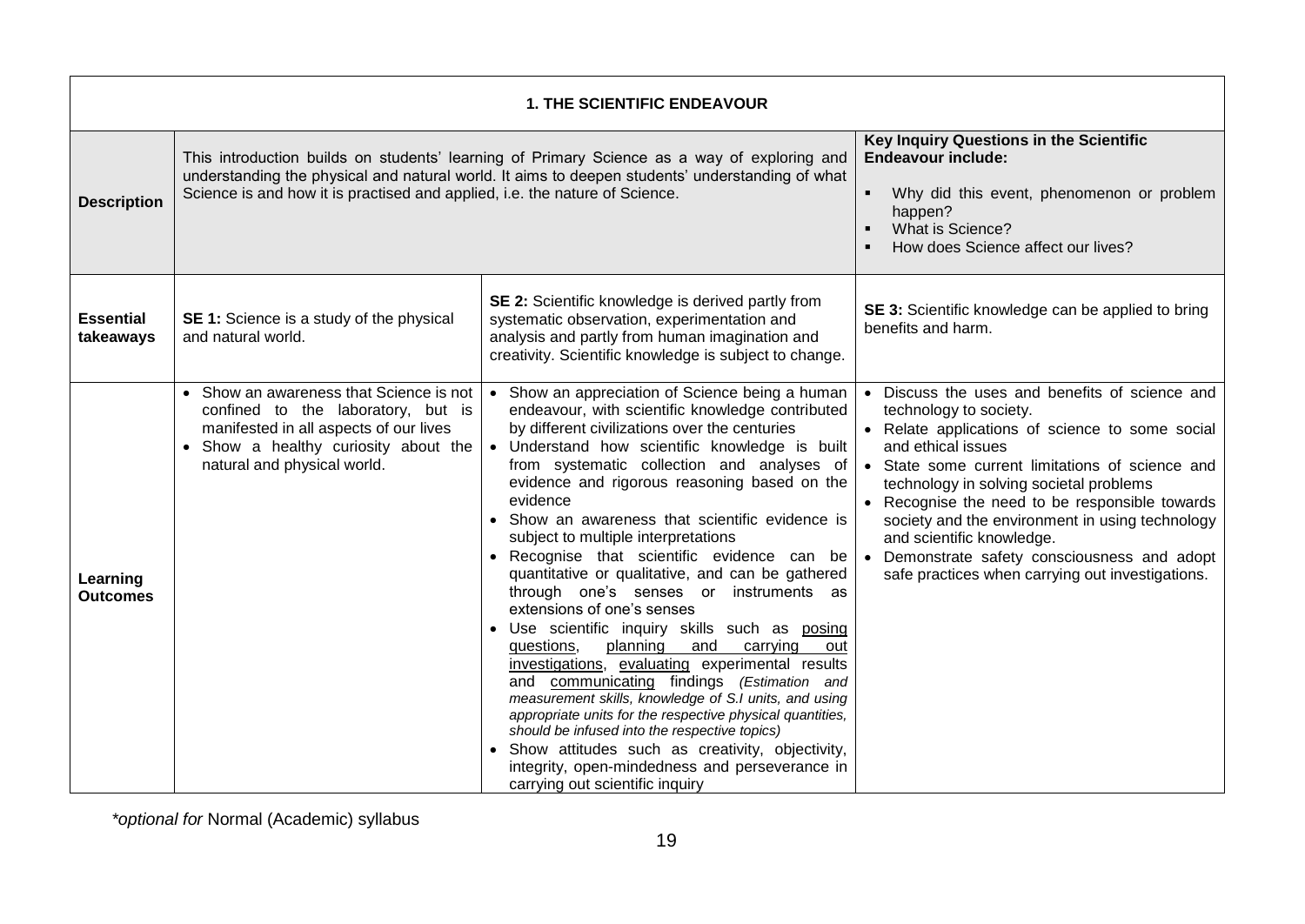| <b>Theme: Diversity</b><br>There is a great variety of living and non-living things in the world. Such diversity in the natural and man-made<br>world helps to maintain a balance in the ecosystem and provide Man with useful resources. This complexity may<br>be organised through common characteristics and unifying factors to better understand the world we live in. The<br>study of living and non-living things in terms of their properties and changes is greatly facilitated by putting them<br>into groups.<br><b>Essential Takeaways:</b><br>- The diversity of the rich resources in the natural world is important for the continual survival of living things.<br>- Humans have to use the rich resources in nature responsibly and sustainably.<br>- Man continually seeks to understand the complexity in the natural world by studying it in a systematic manner. | <b>Key Inquiry Questions in Diversity include:</b><br>How does the diversity of living and non-living<br>things contribute to our lives?<br>How do we classify things in our world?<br>How do we find out the properties and<br>$\bullet$<br>characteristics of the things around us?                                                                                                                                                                                                                                                                                                                                                                                                                                                                                                                                                               |                                                                                                                                                                                                                                                                                                                                                                                                            |
|----------------------------------------------------------------------------------------------------------------------------------------------------------------------------------------------------------------------------------------------------------------------------------------------------------------------------------------------------------------------------------------------------------------------------------------------------------------------------------------------------------------------------------------------------------------------------------------------------------------------------------------------------------------------------------------------------------------------------------------------------------------------------------------------------------------------------------------------------------------------------------------|-----------------------------------------------------------------------------------------------------------------------------------------------------------------------------------------------------------------------------------------------------------------------------------------------------------------------------------------------------------------------------------------------------------------------------------------------------------------------------------------------------------------------------------------------------------------------------------------------------------------------------------------------------------------------------------------------------------------------------------------------------------------------------------------------------------------------------------------------------|------------------------------------------------------------------------------------------------------------------------------------------------------------------------------------------------------------------------------------------------------------------------------------------------------------------------------------------------------------------------------------------------------------|
|                                                                                                                                                                                                                                                                                                                                                                                                                                                                                                                                                                                                                                                                                                                                                                                                                                                                                        | <b>Learning Outcomes</b>                                                                                                                                                                                                                                                                                                                                                                                                                                                                                                                                                                                                                                                                                                                                                                                                                            |                                                                                                                                                                                                                                                                                                                                                                                                            |
| Knowledge, Understanding and Application                                                                                                                                                                                                                                                                                                                                                                                                                                                                                                                                                                                                                                                                                                                                                                                                                                               | <b>Skills and Processes</b>                                                                                                                                                                                                                                                                                                                                                                                                                                                                                                                                                                                                                                                                                                                                                                                                                         | <b>Ethics and Attitudes</b>                                                                                                                                                                                                                                                                                                                                                                                |
| 2. Exploring Diversity of Matter by their Physical<br><b>Properties</b><br>explain the choice of the main classes of materials<br>$\bullet$<br>(metals, ceramics, glass, plastics, fibres) in the<br>production of common household items, in terms<br>of their properties, e.g.<br>density<br>strength<br>hardness<br>flexibility<br>electrical conductivity<br>thermal conductivity<br>boiling/melting point                                                                                                                                                                                                                                                                                                                                                                                                                                                                         | • make estimations and measure accurately<br>length, volume and mass (including volume and<br>mass of liquids and solids but not of gases) of<br>matter using appropriate instruments (metre<br>rule, measuring tape, vernier calipers,<br>measuring cylinder, displacement can,<br>electronic balance) and methods<br>• calculate density using the formula (density $=$<br>mass/volume) and use the appropriate unit<br>• predict whether an object will sink or float by<br>comparing its density with that of its surrounding<br>medium<br>• classify a number of common everyday objects<br>and recognise that there are many ways of<br>classifying the same group of objects<br>• use data on the properties of different materials<br>to evaluate their uses<br>• communicate their findings on classification and<br>justify their reasons | • display the habit of sustainable use of<br>materials, e.g. preferential choice of products<br>made from biodegradable materials, practising<br>the 3Rs: reduce, reuse, recycle<br>• evaluate the environmental impact of<br>excessive use of paper and disposal of<br>plastics<br>• demonstrate precision and accuracy in making<br>measurements (taking into consideration<br>parallax and zero errors) |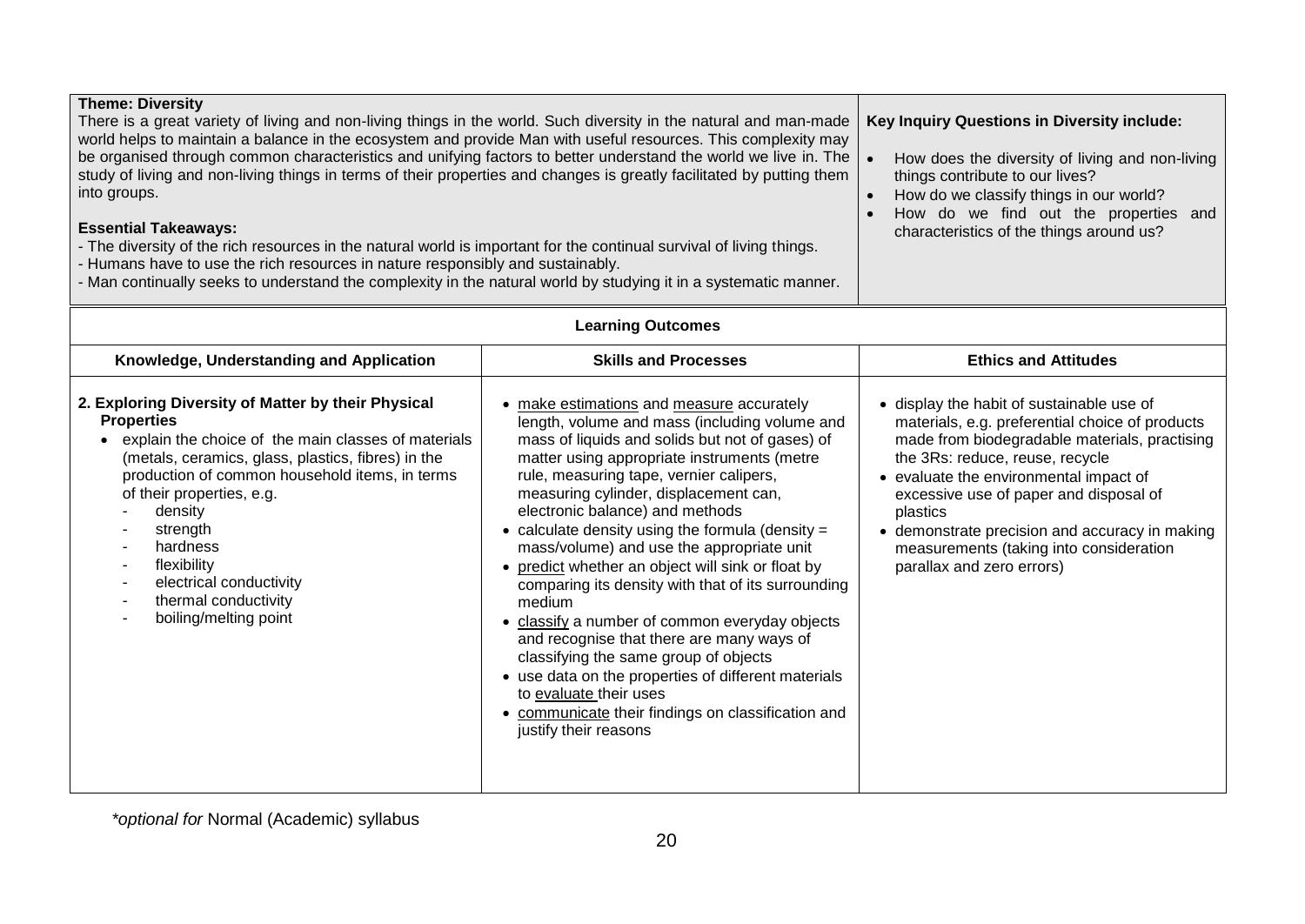| <b>Learning Outcomes</b>                                                                                                                                                                                                                                                                                                                                                                                                                                                                                                                                                                                                                                                                                                                                                                              |                                                                                                                                                                                          |                                                                                                                                                                                                        |
|-------------------------------------------------------------------------------------------------------------------------------------------------------------------------------------------------------------------------------------------------------------------------------------------------------------------------------------------------------------------------------------------------------------------------------------------------------------------------------------------------------------------------------------------------------------------------------------------------------------------------------------------------------------------------------------------------------------------------------------------------------------------------------------------------------|------------------------------------------------------------------------------------------------------------------------------------------------------------------------------------------|--------------------------------------------------------------------------------------------------------------------------------------------------------------------------------------------------------|
| Knowledge, Understanding and Application                                                                                                                                                                                                                                                                                                                                                                                                                                                                                                                                                                                                                                                                                                                                                              | <b>Skills and Processes</b>                                                                                                                                                              | <b>Ethics and Attitudes</b>                                                                                                                                                                            |
|                                                                                                                                                                                                                                                                                                                                                                                                                                                                                                                                                                                                                                                                                                                                                                                                       |                                                                                                                                                                                          |                                                                                                                                                                                                        |
| 3. Exploring Diversity of Matter by its Chemical<br><b>Composition</b><br>• recognise that substances can be classified as<br>elements, compounds and mixtures<br>distinguish among elements, compounds and<br>$\bullet$<br>mixtures<br>state that elements are the basic building blocks of<br>living and non-living matter<br>recognise that elements are classified according to<br>their properties<br>show an understanding that compounds are<br>$\bullet$<br>substances consisting of two or more chemically<br>combined elements<br>show an understanding that mixtures are made up<br>of two or more elements and/or compounds that<br>are not chemically combined<br>distinguish among solute, solvent and solution<br>show an understanding that solutions and<br>suspensions are mixtures | • classify elements as metals and non-metals<br>based on their characteristic properties<br>• investigate the factors that affect the solubility<br>and rate of dissolving of substances | • evaluate how the disposal of harmful pure<br>substances (e.g. mercury) and mixtures (e.g.<br>sewage) impact the environment                                                                          |
| 4. Exploring Diversity of Matter Using Separation<br><b>Techniques</b><br>show an awareness of basic principles involved in<br>the following separation techniques: magnetic<br>attraction, filtration, evaporation, distillation and<br>paper chromatography<br>explain how the constituents of a mixture can be<br>$\bullet$<br>separated based on their properties, using the<br>following techniques: magnetic attraction, filtration,<br>evaporation, distillation, paper chromatography.<br>state some examples of the applications of the<br>various separation techniques in everyday life and<br>industries<br>show an awareness of the techniques involved in<br>$\bullet$                                                                                                                  | • separate constituents of mixtures using the<br>appropriate separation techniques                                                                                                       | • show an appreciation of why water is a<br>precious resource and the need to conserve it<br>• show objectivity and accuracy in systematic<br>investigations involved in the separation of<br>mixtures |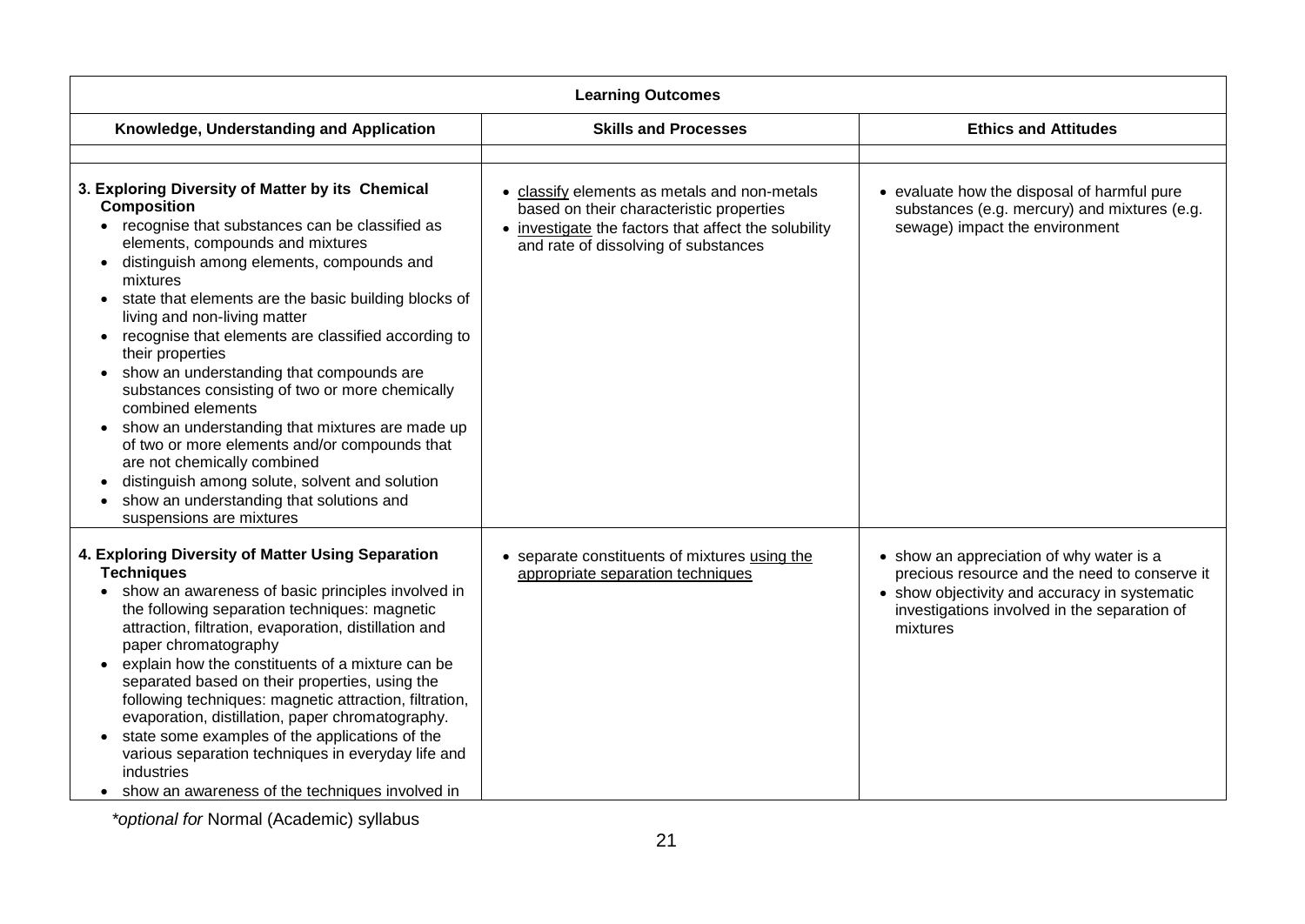| <b>Learning Outcomes</b>                                                                                                                                                                                                                                                                                                                                                                                                                                                                                                                                                                                                                                                                             |                                                                                                    |                                                                                                                                                                                                                                                                                   |
|------------------------------------------------------------------------------------------------------------------------------------------------------------------------------------------------------------------------------------------------------------------------------------------------------------------------------------------------------------------------------------------------------------------------------------------------------------------------------------------------------------------------------------------------------------------------------------------------------------------------------------------------------------------------------------------------------|----------------------------------------------------------------------------------------------------|-----------------------------------------------------------------------------------------------------------------------------------------------------------------------------------------------------------------------------------------------------------------------------------|
| Knowledge, Understanding and Application                                                                                                                                                                                                                                                                                                                                                                                                                                                                                                                                                                                                                                                             | <b>Skills and Processes</b>                                                                        | <b>Ethics and Attitudes</b>                                                                                                                                                                                                                                                       |
| obtaining drinking water from non-potable sources<br>(e.g. distillation of sea water in desalination plants,<br>and filtration and *reverse osmosis of sewage<br>water)                                                                                                                                                                                                                                                                                                                                                                                                                                                                                                                              |                                                                                                    |                                                                                                                                                                                                                                                                                   |
| 5. Understanding Diversity of Living Things<br>• show an awareness of biodiversity as the variety of<br>life on earth, including variety within each species<br>of plant and animal<br>recognise that classifying living things into major<br>$\bullet$<br>taxonomic groups enables us to make sense of the<br>biodiversity around us<br>show an awareness that bacteria could have<br>beneficial or harmful effects (e.g. bacteria in the<br>digestive tract could help in digestion or cause<br>infections)<br>recognise the importance of biodiversity to the<br>stability of natural systems, and its benefits to<br>humans (provision of resources like food,<br>medicine, raw materials, etc.) | • construct and use simplified dichotomous keys<br>in identifying and classifying living organisms | · discuss the reasons for the depletion or<br>extinction of some plants or animals (e.g.<br>hunting, disease, invasive species, changes to<br>or destruction of habitat)<br>• show an awareness of how teamwork and<br>perseverance are important in the study of<br>biodiversity |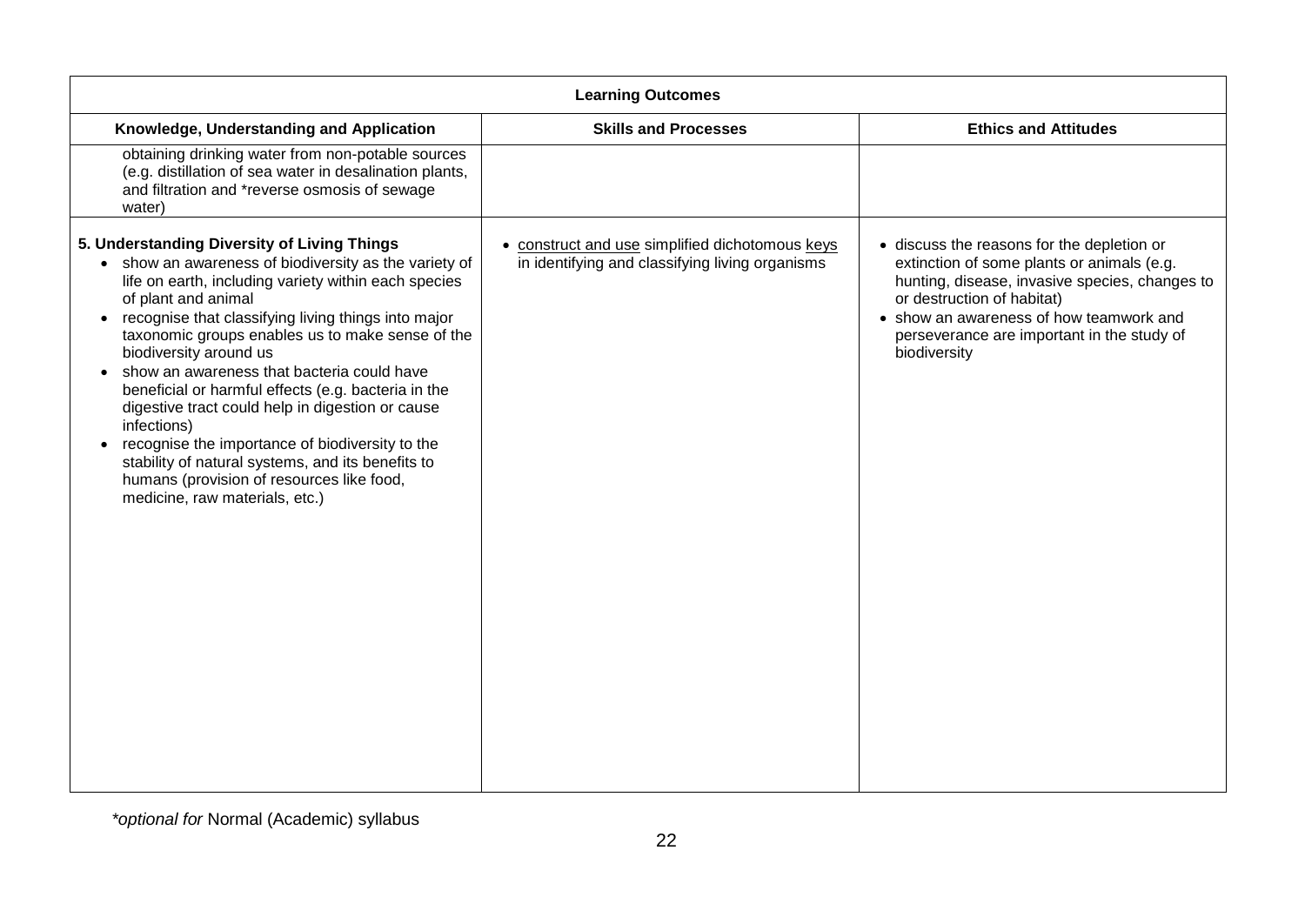| <b>Theme: Models</b><br>Models are representations of phenomena, constructed to facilitate understanding of processes and structures<br>that cannot be observed directly, or to make reasonable predictions. Models used in the learning of science<br>include physical, conceptual and mathematical models. As models are approximations of actual phenomena,<br>they are inherently inexact. Thus, models of phenomena change as Man strives to improve the models for<br>representing, explaining and predicting phenomena.<br><b>Essential Takeaways:</b><br>- Models are simplified representations of phenomena.<br>- Models are constructed to explain phenomena.<br>Models can be used to make predictions. |                                                                                                                                                                                                                                                                                                                           | Key Inquiry questions in Models include:<br>Why are models important?<br>How do we know that the models used are<br>good representations of the real system?                                                                                                                                                     |
|---------------------------------------------------------------------------------------------------------------------------------------------------------------------------------------------------------------------------------------------------------------------------------------------------------------------------------------------------------------------------------------------------------------------------------------------------------------------------------------------------------------------------------------------------------------------------------------------------------------------------------------------------------------------------------------------------------------------|---------------------------------------------------------------------------------------------------------------------------------------------------------------------------------------------------------------------------------------------------------------------------------------------------------------------------|------------------------------------------------------------------------------------------------------------------------------------------------------------------------------------------------------------------------------------------------------------------------------------------------------------------|
|                                                                                                                                                                                                                                                                                                                                                                                                                                                                                                                                                                                                                                                                                                                     | <b>Learning Outcomes</b>                                                                                                                                                                                                                                                                                                  |                                                                                                                                                                                                                                                                                                                  |
| Knowledge, Understanding and Application                                                                                                                                                                                                                                                                                                                                                                                                                                                                                                                                                                                                                                                                            | <b>Skills and Processes</b>                                                                                                                                                                                                                                                                                               | <b>Ethics and Attitudes</b>                                                                                                                                                                                                                                                                                      |
| 6. Model of Cells – the Basic Units of Life<br>• show an understanding of the functions of the<br>different parts of a typical cell, including the<br>nucleus which contains genetic material that<br>determines heredity.<br>recognise that in multicellular organisms (both<br>$\bullet$<br>plants and animals), cells are the basic building<br>blocks that are organised into tissues, organs and<br>systems<br>• show an understanding that typical plant and<br>animals cells are models used to represent their<br>various forms<br>explain the significance of the division of labour,<br>$\bullet$<br>even at the cellular level                                                                           | • use the microscope safely and correctly to<br>identify the different parts of a typical cell (plant<br>or animal) viz.<br>$\bullet$ cell wall<br>• cell membrane<br>• cytoplasm<br>• nucleus<br>• vacuole<br>• chloroplast<br>• infer whether an organism is an animal or a<br>plant, based on its cellular composition | • show an awareness of the moral and social<br>issues related to organ donation/sale and<br>*application of genetic science                                                                                                                                                                                      |
| 7. Model of Matter - The Particulate Nature of Matter<br>• show an awareness that according to the<br>Particulate Nature of Matter, matter is made up of<br>small discrete particles which are in constant and<br>random motion<br>• show an understanding of the simple model of<br>solids, liquids and gases, in terms of the                                                                                                                                                                                                                                                                                                                                                                                     | • *use of models to explain melting and boiling in<br>terms of conversion of the three states of matter<br>• use of models to explain expansion and<br>contraction, and the conservation of mass<br>during these processes<br>• compare the properties of solids, liquids and<br>gases (e.g. volume, shape, density,      | • show an appreciation of how in practice,<br>models are constructed to explain phenomena<br>• show an appreciation of scientific attitudes<br>such as creativity and open-mindedness in<br>creating models to explain the fundamental<br>nature of things and the willingness to re-<br>examine existing models |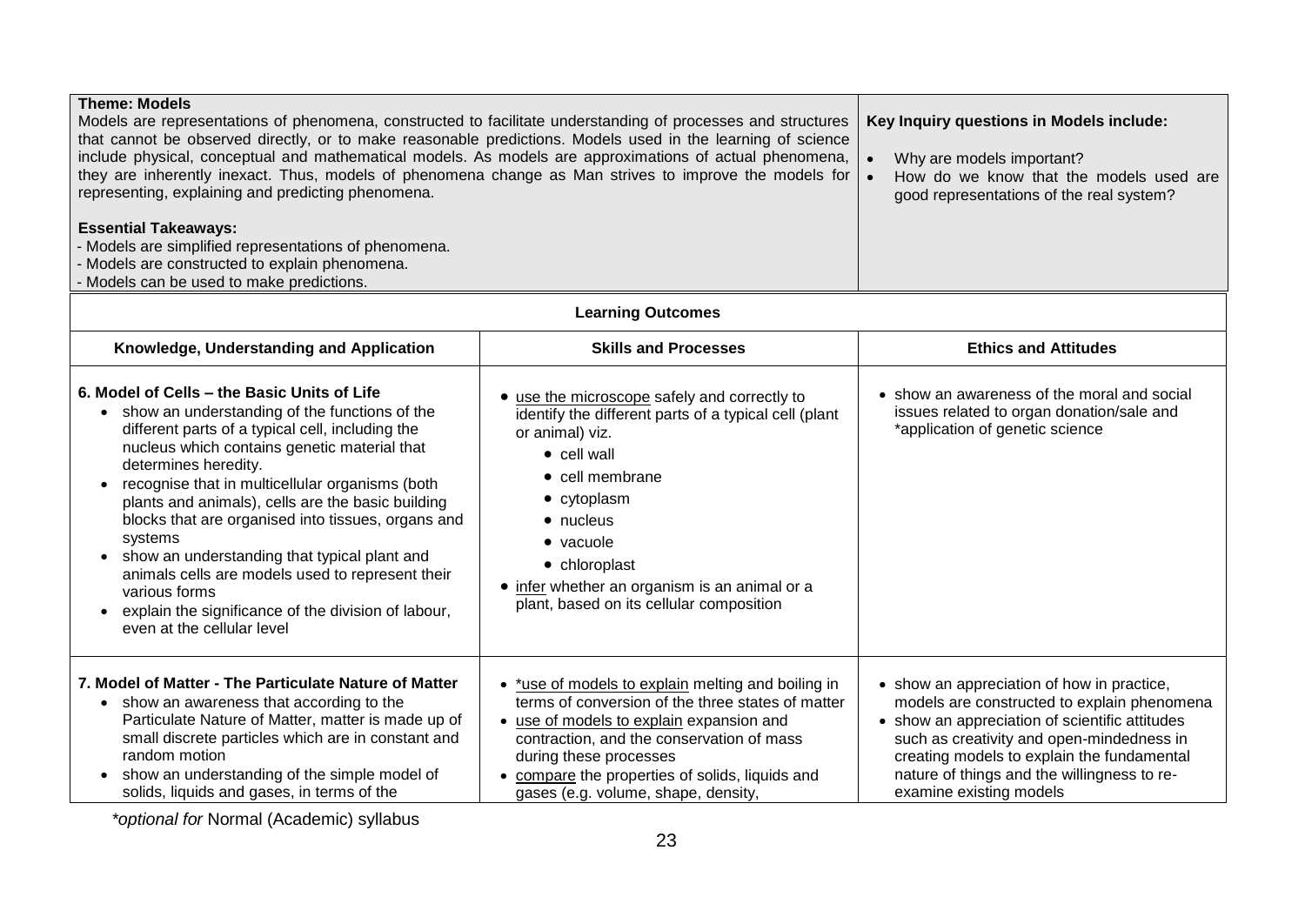| <b>Learning Outcomes</b>                                                                                                                                                                                                                                                                                                                                                                                                                                                                                                                                                                                                                                             |                                                                                                                                                                                                                                                                                                                                                                 |                                                                                                                                                                                                                                                                                                                                                                                                                                                                                                                                                                                                                 |
|----------------------------------------------------------------------------------------------------------------------------------------------------------------------------------------------------------------------------------------------------------------------------------------------------------------------------------------------------------------------------------------------------------------------------------------------------------------------------------------------------------------------------------------------------------------------------------------------------------------------------------------------------------------------|-----------------------------------------------------------------------------------------------------------------------------------------------------------------------------------------------------------------------------------------------------------------------------------------------------------------------------------------------------------------|-----------------------------------------------------------------------------------------------------------------------------------------------------------------------------------------------------------------------------------------------------------------------------------------------------------------------------------------------------------------------------------------------------------------------------------------------------------------------------------------------------------------------------------------------------------------------------------------------------------------|
| Knowledge, Understanding and Application                                                                                                                                                                                                                                                                                                                                                                                                                                                                                                                                                                                                                             | <b>Skills and Processes</b>                                                                                                                                                                                                                                                                                                                                     | <b>Ethics and Attitudes</b>                                                                                                                                                                                                                                                                                                                                                                                                                                                                                                                                                                                     |
| arrangement and movement of the particles                                                                                                                                                                                                                                                                                                                                                                                                                                                                                                                                                                                                                            | compressibility) in terms of the arrangement and<br>movement of the particles                                                                                                                                                                                                                                                                                   |                                                                                                                                                                                                                                                                                                                                                                                                                                                                                                                                                                                                                 |
| 8. Model of Matter - Atoms and Molecules<br>• describe an atom as an electrically neutral entity<br>made up of a positively charged nucleus (protons<br>and neutrons) with negatively charged electrons<br>moving round the nucleus<br>show an awareness that atoms of an element<br>have a unique number of protons<br>• recognize that atoms have mass that is<br>contributed by the mass of nucleus<br>show an understanding that a molecule is a group<br>of two or more atoms chemically combined<br>together<br>state the number and types of atoms, given the<br>$\bullet$<br>chemical formula of a compound (writing of<br>chemical formula is not required) | • compare the relative size of an atom to other<br>objects<br>• compare atoms and molecules                                                                                                                                                                                                                                                                     | • show an appreciation of how in practice,<br>models are constructed, justified and<br>continuously revised as they are used to probe<br>new phenomena and collect additional data<br>(e.g. the various atomic models)<br>• show an appreciation of scientific attitudes<br>such as creativity and open-mindedness in<br>creating models to explain the fundamental<br>nature of things and the willingness to re-<br>examine existing models<br>• show an awareness that technologies resulting<br>from knowledge of the atom have created<br>social and ethical issues, risks and costs (e.g.<br>atomic bomb) |
| 9. Ray Model of Light<br>• show an understanding that the ray model<br>represents the path taken by light<br>• recognise that light travels in a straight line,<br>forming shadows when blocked (e.g. eclipse)<br>explain how reflection is affected by a smooth and<br>$\bullet$<br>rough surface using the ray model of light<br>describe the effects and uses of reflecting<br>$\bullet$<br>surfaces (e.g. plane and curved)<br>• *show an understanding that the change in the                                                                                                                                                                                   | • investigate the effects of reflection and<br>*refraction in practical activities and make<br>inferences through observations in everyday life<br>(e.g. as the moon orbits the earth, different parts<br>of it reflects light from the sun, resulting in<br>different moon phases)<br>investigate the characteristics of the image<br>formed by a plane mirror | • evaluate the impact of light produced by<br>technology, on society and the environment<br>(e.g. city lights can improve night visibility but<br>cause light pollution, disorientation of birds,<br>and use up a lot of electrical energy)                                                                                                                                                                                                                                                                                                                                                                     |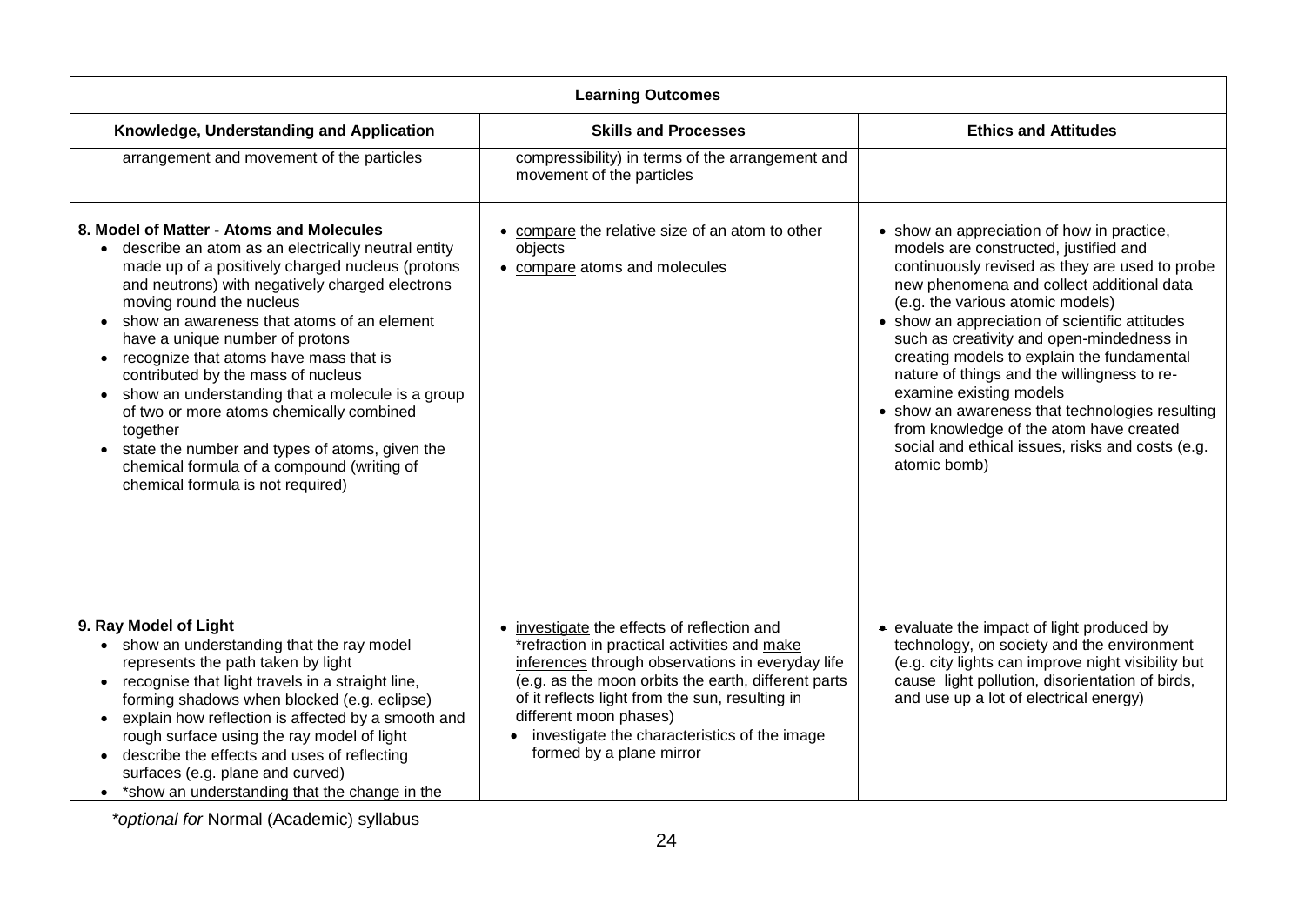| <b>Learning Outcomes</b>                                                                                                                                                                                                                                                                                                                 |                             |                             |
|------------------------------------------------------------------------------------------------------------------------------------------------------------------------------------------------------------------------------------------------------------------------------------------------------------------------------------------|-----------------------------|-----------------------------|
| Knowledge, Understanding and Application                                                                                                                                                                                                                                                                                                 | <b>Skills and Processes</b> | <b>Ethics and Attitudes</b> |
| speed of light in different media causes refraction<br>(calculation of angles not required)<br>describe some effects of refraction<br>describe the dispersion of white light by a prism<br>using the ray model of light<br>*explain how we see the colour of objects in white<br>light and coloured light such as red, blue and<br>green |                             |                             |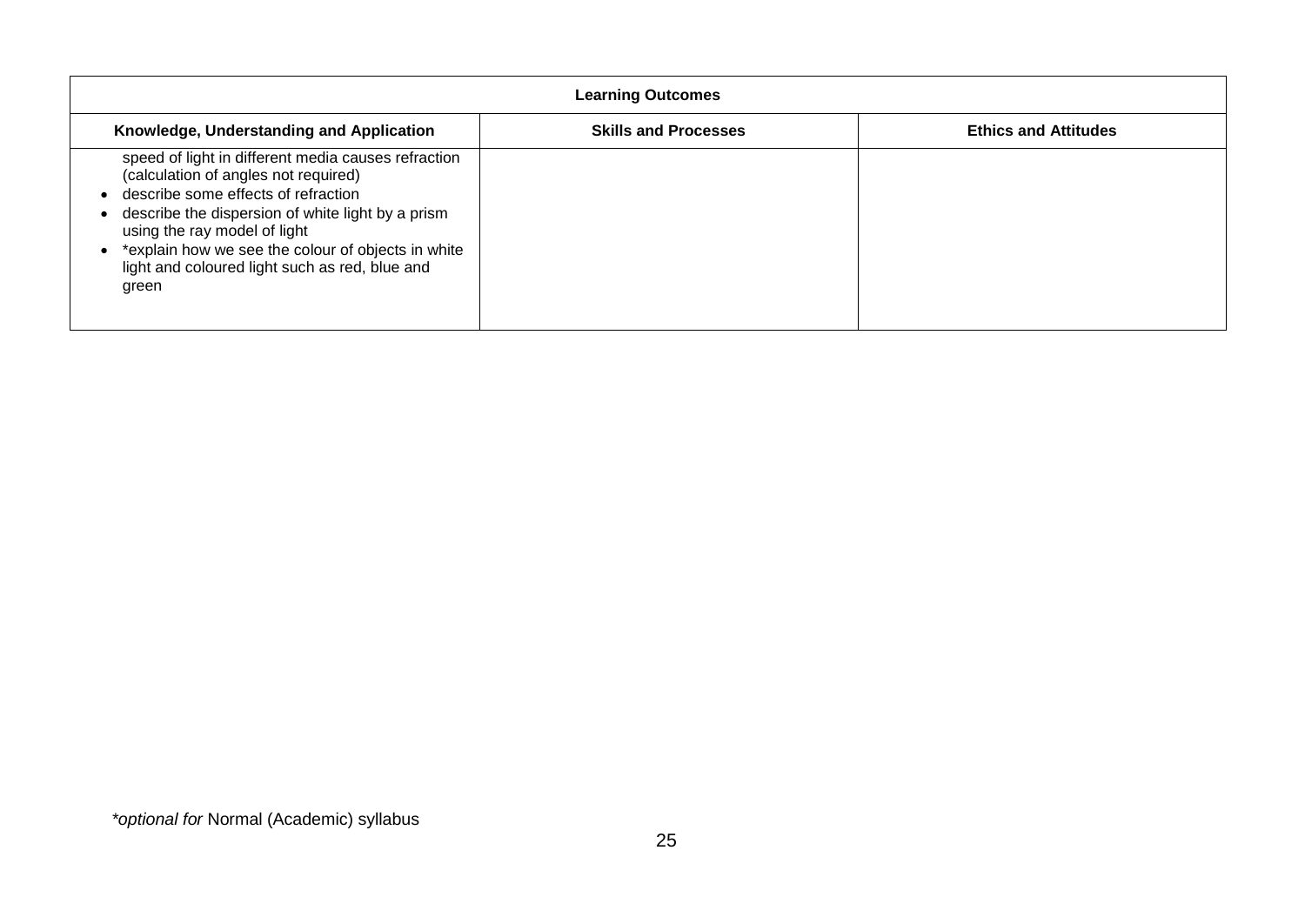| <b>Theme: Systems</b><br>Systems are defined by placing boundaries around inter-related entities to make them easier to study. There are<br>systems in nature as well as man-made systems. Any change to a part of the system could affect the rest of the<br>system to different extents. That is, a part of the system may not work (well) if another is missing or not working<br>(well). Conversely, when the parts are put together, they can perform functions that cannot be carried out by the<br>parts alone.<br><b>Essential Takeaways:</b><br>- A system is a whole consisting of parts that work together to perform a function.<br>- Parts of a system can influence one another and hence the whole system.<br>- Inputs to a system can determine the outputs of the system.                                                             |                                                                                                                                                | Key Inquiry questions in Systems include:<br>How do parts of a system or different systems<br>work together to perform a function?<br>How could parts of a system affect the<br>function of other parts?                                             |
|--------------------------------------------------------------------------------------------------------------------------------------------------------------------------------------------------------------------------------------------------------------------------------------------------------------------------------------------------------------------------------------------------------------------------------------------------------------------------------------------------------------------------------------------------------------------------------------------------------------------------------------------------------------------------------------------------------------------------------------------------------------------------------------------------------------------------------------------------------|------------------------------------------------------------------------------------------------------------------------------------------------|------------------------------------------------------------------------------------------------------------------------------------------------------------------------------------------------------------------------------------------------------|
|                                                                                                                                                                                                                                                                                                                                                                                                                                                                                                                                                                                                                                                                                                                                                                                                                                                        | <b>Learning Outcomes</b>                                                                                                                       |                                                                                                                                                                                                                                                      |
| Knowledge, Understanding and Application                                                                                                                                                                                                                                                                                                                                                                                                                                                                                                                                                                                                                                                                                                                                                                                                               | <b>Skills and Processes</b>                                                                                                                    | <b>Ethics and Attitudes</b>                                                                                                                                                                                                                          |
| 10. Transport System in Living Things<br>*explain the need for a transport system in multi-<br>$\bullet$<br>cellular organisms<br>identify the parts of the human circulatory system<br>$\bullet$<br>and their respective functions (include heart, blood<br>vessels and blood)<br>state how diffusion facilitates the transport of<br>substances in animals (e.g. diffusion of digested<br>food molecules and oxygen from blood to tissues)<br>show an awareness of how the various parts of<br>$\bullet$<br>the plant transport system work together to<br>transport useful substances within the plant<br>state how diffusion facilitates the transport of<br>substances in plants (e.g. diffusion of gases and<br>mineral salts into and out of plant cells)<br>state how osmosis facilitates the absorption of<br>$\bullet$<br>water at the roots | infer from investigations that particles move from<br>a region of where they are of higher<br>concentration to a region of lower concentration | • show curiosity in exploring how different<br>systems (digestion, respiratory and excretory)<br>work with the transport system in transporting<br>useful substances in the body and transporting<br>waste substances from the body to be<br>removed |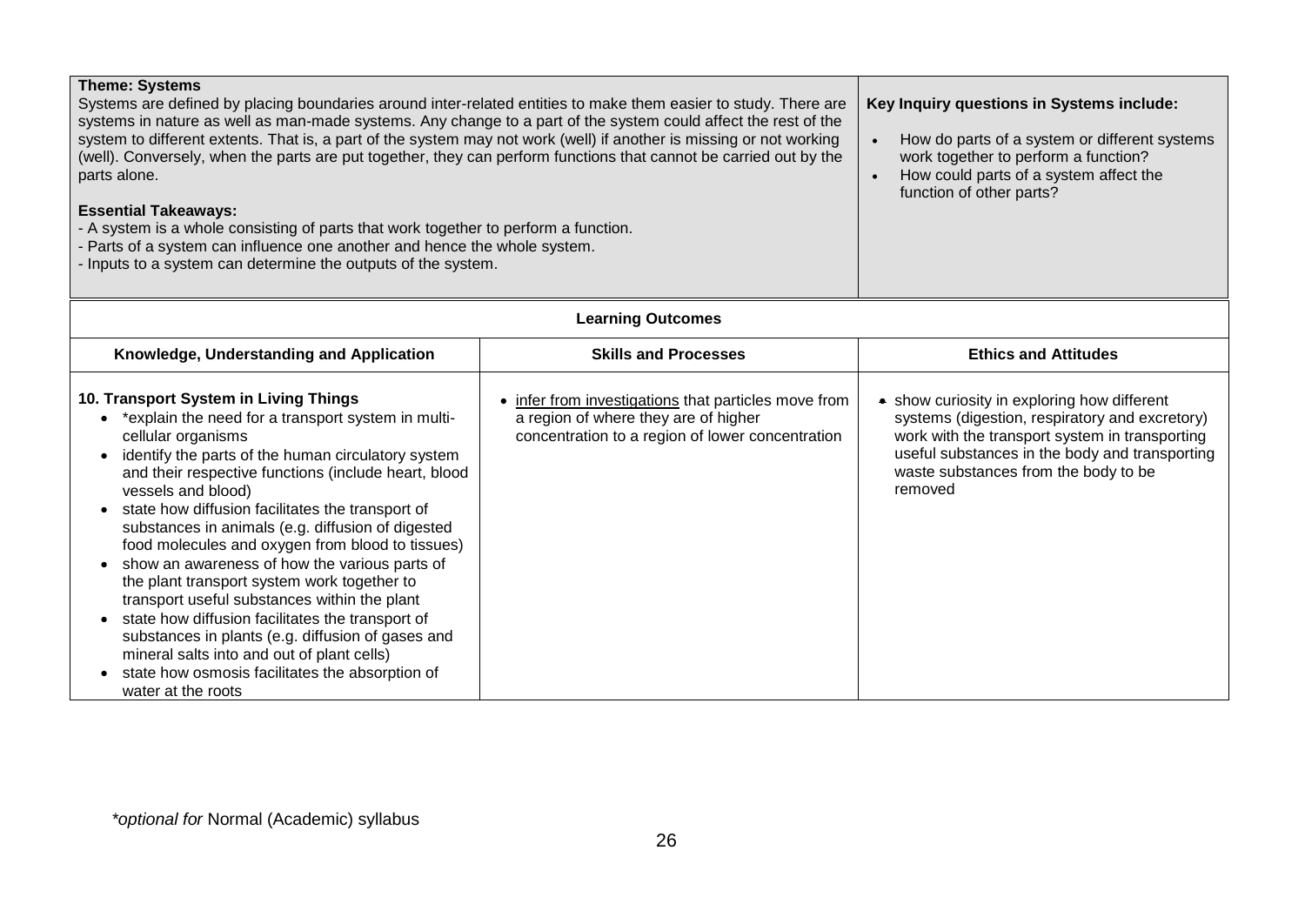| <b>Learning Outcomes</b>                                                                                                                                                                                                                                                                                                                                                                                                                                                                                                                                                                                                                                                                                                                                                                                                                                                                                                                                                                                                                                                                                                                                                                                                                         |                                                                                                                           |                                                                                                                                                                                                                        |
|--------------------------------------------------------------------------------------------------------------------------------------------------------------------------------------------------------------------------------------------------------------------------------------------------------------------------------------------------------------------------------------------------------------------------------------------------------------------------------------------------------------------------------------------------------------------------------------------------------------------------------------------------------------------------------------------------------------------------------------------------------------------------------------------------------------------------------------------------------------------------------------------------------------------------------------------------------------------------------------------------------------------------------------------------------------------------------------------------------------------------------------------------------------------------------------------------------------------------------------------------|---------------------------------------------------------------------------------------------------------------------------|------------------------------------------------------------------------------------------------------------------------------------------------------------------------------------------------------------------------|
| Knowledge, Understanding and Application                                                                                                                                                                                                                                                                                                                                                                                                                                                                                                                                                                                                                                                                                                                                                                                                                                                                                                                                                                                                                                                                                                                                                                                                         | <b>Skills and Processes</b>                                                                                               | <b>Ethics and Attitudes</b>                                                                                                                                                                                            |
| 11. Human Digestive System<br>• explain the importance of the digestive system<br>identify the main parts of a digestive system and<br>how they work together to perform a function<br>describe how a digestive system helps in digestion<br>of food and the part played by enzymes in<br>digestion (Only classes of enzymes such as<br>amylase, protease and lipase are needed.<br>Specific names of enzymes not required.)                                                                                                                                                                                                                                                                                                                                                                                                                                                                                                                                                                                                                                                                                                                                                                                                                     | infer that the end products of digestion are used<br>for cellular processes like respiration, growth and<br>tissue repair | show an awareness of the importance of hygiene<br>habits and food handling practices in preventing<br>food-borne diseases                                                                                              |
| 12. Human Sexual Reproductive System<br>• recognise that the sexual reproductive system<br>facilitates heredity (the transfer of genetic<br>information from one generation to another)<br>recognise that the union of the nuclei of an egg<br>and a sperm (inputs of a system) forms a new<br>individual (output of a system)<br>recognise that a new individual formed through<br>$\bullet$<br>sexual reproduction receives a unique<br>combination of genetic information from its mother<br>(via the egg) and its father (via the sperm),<br>resulting in variation between individuals.<br>state some of the physical changes that occur<br>during puberty and early adolescence as a result<br>of the effect of hormones on other systems (details<br>of hormonal system NOT required)<br>describe briefly the structures of human male and<br>$\bullet$<br>female reproductive systems and how they work<br>together for fertilisation to take place<br>describe how each part of the female reproductive<br>$\bullet$<br>system is involved in the menstrual cycle<br>outline how temporary and permanent birth control<br>$\bullet$<br>methods prevent conception by disrupting certain<br>processes and/or disrupting the functions of | evaluate the consequences and issues relating<br>to:<br>abortion<br>pre-marital sex                                       | • show an appreciation of the social and moral<br>issues relating to abortion and pre-marital sex<br>• suggest reasons for the world's growing human<br>population (e.g. advances in medicine,<br>improved sanitation) |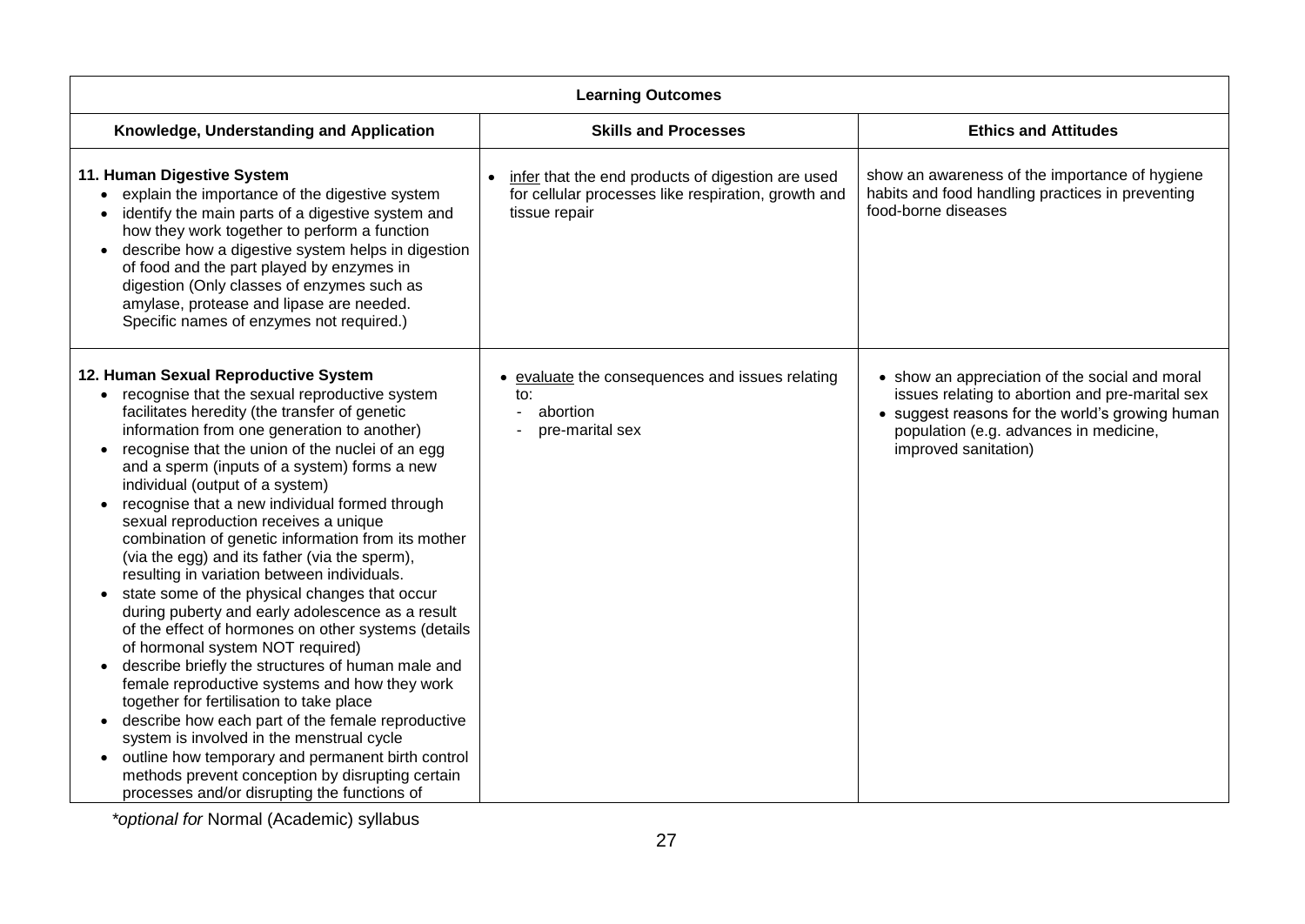| <b>Learning Outcomes</b>                                                                                                                                                                                                                                                                                                        |                             |                             |
|---------------------------------------------------------------------------------------------------------------------------------------------------------------------------------------------------------------------------------------------------------------------------------------------------------------------------------|-----------------------------|-----------------------------|
| Knowledge, Understanding and Application                                                                                                                                                                                                                                                                                        | <b>Skills and Processes</b> | <b>Ethics and Attitudes</b> |
| certain organs in the reproductive system<br>state the harmful consequences of infections that<br>are transmitted through sexual reproductive<br>system, i.e. sexually transmitted infections (STIs)<br>like syphilis, gonorrhoea and AIDS<br>state that some bacterial STIs can be cured by<br>antibiotics, but not viral STIs |                             |                             |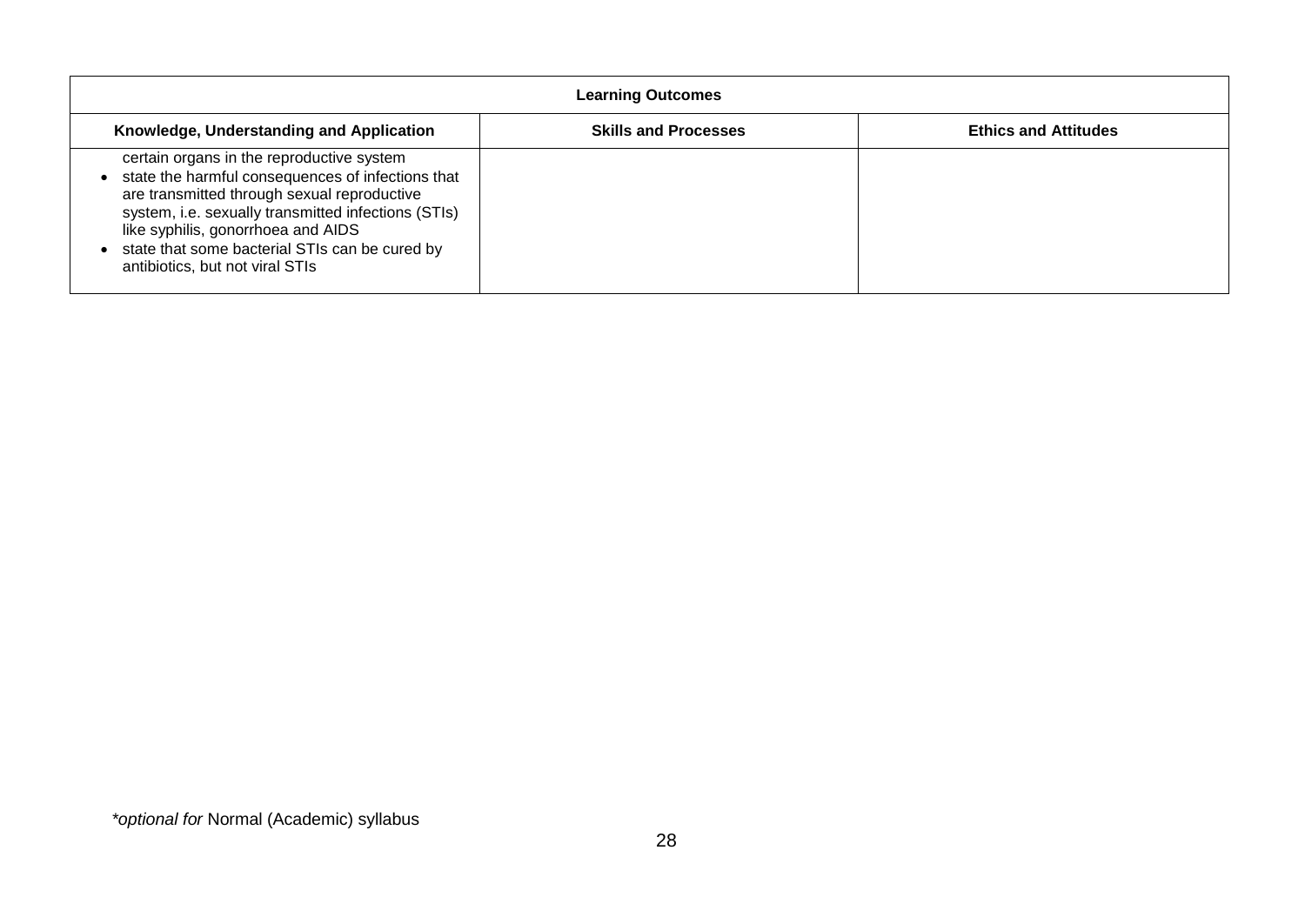| <b>Learning Outcomes</b>                                                                                                                                                                                                                                                                                                                                                                                                                                                                                                                                                                                                                                                                                                                                                                                                                                                                                                                                            |                                                                                                                                                                                                                                                                  |                                                                                                                                                                                                                                                                                               |
|---------------------------------------------------------------------------------------------------------------------------------------------------------------------------------------------------------------------------------------------------------------------------------------------------------------------------------------------------------------------------------------------------------------------------------------------------------------------------------------------------------------------------------------------------------------------------------------------------------------------------------------------------------------------------------------------------------------------------------------------------------------------------------------------------------------------------------------------------------------------------------------------------------------------------------------------------------------------|------------------------------------------------------------------------------------------------------------------------------------------------------------------------------------------------------------------------------------------------------------------|-----------------------------------------------------------------------------------------------------------------------------------------------------------------------------------------------------------------------------------------------------------------------------------------------|
| Knowledge, Understanding and Application                                                                                                                                                                                                                                                                                                                                                                                                                                                                                                                                                                                                                                                                                                                                                                                                                                                                                                                            | <b>Skills and Processes</b>                                                                                                                                                                                                                                      | <b>Ethics and Attitudes</b>                                                                                                                                                                                                                                                                   |
| 13. Electrical Systems<br>explain what is meant by current, potential<br>difference and resistance of an electrical system,<br>stating their units<br>draw and interpret circuit diagrams and set up<br>circuits containing electrical sources, switches,<br>lamps, resistors (fixed and variable), ammeters<br>and voltmeters<br>*explain how arrangement of the components of<br>an electrical system affects the outputs of the<br>system (e.g. how series or parallel arrangement of<br>resistors affects the brightness of the bulb)<br>explain qualitatively the chemical, heating and<br>magnetic effects of an electric current and list<br>some applications<br>explain what is meant by power, relate it to an<br>output of an electrical system and state its S.I. unit<br>state how changes made to an electrical system<br>can cause some electrical hazards<br>state some precautionary measures to ensure the<br>safe use of electricity in the home | *investigate the effect of varying resistance on<br>the current in the circuit using fixed or variable<br>resistors<br>• *solve simple problems on the cost of using<br>electrical appliances, using kilowatt-hour as a<br>unit of electrical energy consumption | • discuss the importance for Singapore, which<br>has no natural resources of her own, to<br>conserve energy and how this could help<br>reduce contribution to global warming<br>• demonstrate precision and accuracy in making<br>measurements (taking into consideration<br>parallax errors) |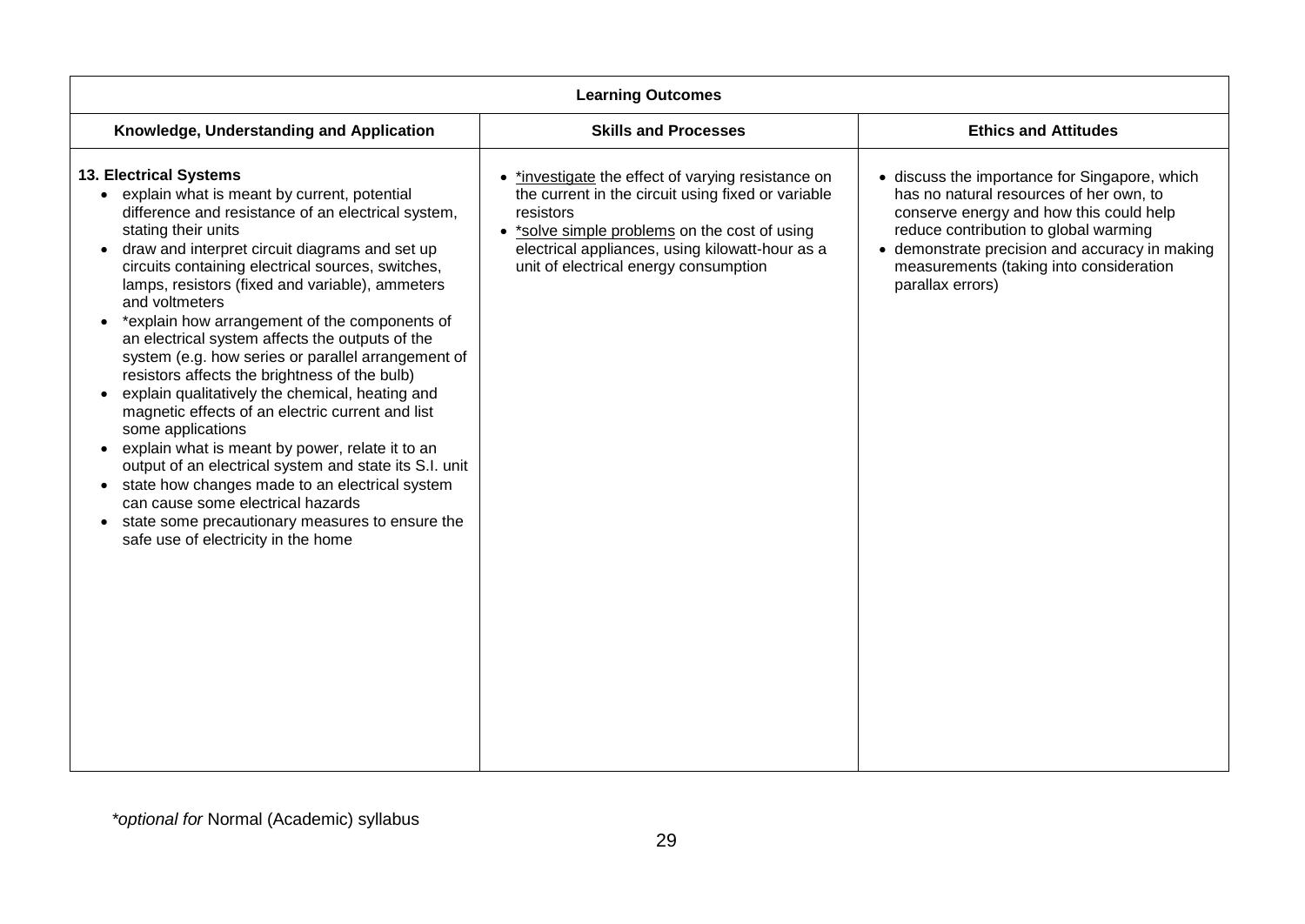| <b>Theme: Interactions</b><br>Interactions exist between the living world and the environment at various levels: (i) within organisms, (ii)<br>between organisms, (iii) within the environment, and (iv) between organisms and the environment. These<br>interactions are often accompanied by the transfer of energy between matter, application of forces between<br>matter, or transfer/exchange of matter. As a result of interactions, changes can occur. These changes could be<br>small or big, fast or slow, reversible or irreversible, predictable or erratic.<br><b>Essential Takeaways:</b><br>- Interactions occur through the transfer of energy and/or matter, as well as the application of forces.<br>- Interactions can lead to changes or stability in the system.<br>- The interaction of Man with his environment drives the development of Science and Technology. At the same<br>time, Science and Technology influences the way Man interacts with his environment. |                                                                                                                                                                                                                                                                       | Key Inquiry questions in Interactions include:<br>How does knowledge of interactions between<br>and within systems help<br>Man<br>better<br>understand his environment?<br>What are the interactions between physical<br>phenomena and life processes? |
|---------------------------------------------------------------------------------------------------------------------------------------------------------------------------------------------------------------------------------------------------------------------------------------------------------------------------------------------------------------------------------------------------------------------------------------------------------------------------------------------------------------------------------------------------------------------------------------------------------------------------------------------------------------------------------------------------------------------------------------------------------------------------------------------------------------------------------------------------------------------------------------------------------------------------------------------------------------------------------------------|-----------------------------------------------------------------------------------------------------------------------------------------------------------------------------------------------------------------------------------------------------------------------|--------------------------------------------------------------------------------------------------------------------------------------------------------------------------------------------------------------------------------------------------------|
|                                                                                                                                                                                                                                                                                                                                                                                                                                                                                                                                                                                                                                                                                                                                                                                                                                                                                                                                                                                             | <b>Learning Outcomes</b>                                                                                                                                                                                                                                              |                                                                                                                                                                                                                                                        |
| Knowledge, Understanding and Application                                                                                                                                                                                                                                                                                                                                                                                                                                                                                                                                                                                                                                                                                                                                                                                                                                                                                                                                                    | <b>Skills and Processes</b>                                                                                                                                                                                                                                           | <b>Ethics and Attitudes</b>                                                                                                                                                                                                                            |
| 14. Interactions through the application of forces<br>• state that forces can<br>- change the state of rest or motion of a body<br>- change the size and/or shape of a body<br>- bring about turning effects in objects (e.g. levers)<br>- exert pressure on objects<br>identify some examples of contact forces (e.g.<br>frictional force) and non-contact forces (e.g.<br>gravitational force and magnetic force) and predict<br>their effects on an object (e.g. how tides are<br>caused by gravitational interaction between the<br>oceans and the moon)<br>relate pressure to force and area, using<br>appropriate everyday examples (e.g. high heel<br>shoes, cutting edge of a knife)<br>• *show an appreciation of some daily life<br>phenomena associated with atmospheric pressure<br>(e.g. use of suction cups, drinking from straws)<br>and pressure due to liquid (e.g. submarines have<br>depth limits)                                                                       | • compare mass and weight<br>• make measurements of (length, time) mass and<br>force, using their respective S.I. units<br>• *investigate pressure using the formula,<br>pressure = force/area<br>• solve problems of objects in motion using the<br>concept of speed | • demonstrate precision and accuracy in making<br>measurements (taking into consideration<br>parallax errors)<br>• show curiosity about the destructive power of<br>forces of nature (e.g. tsunamis, volcanoes,<br>earthquakes, hurricane/typhoon)     |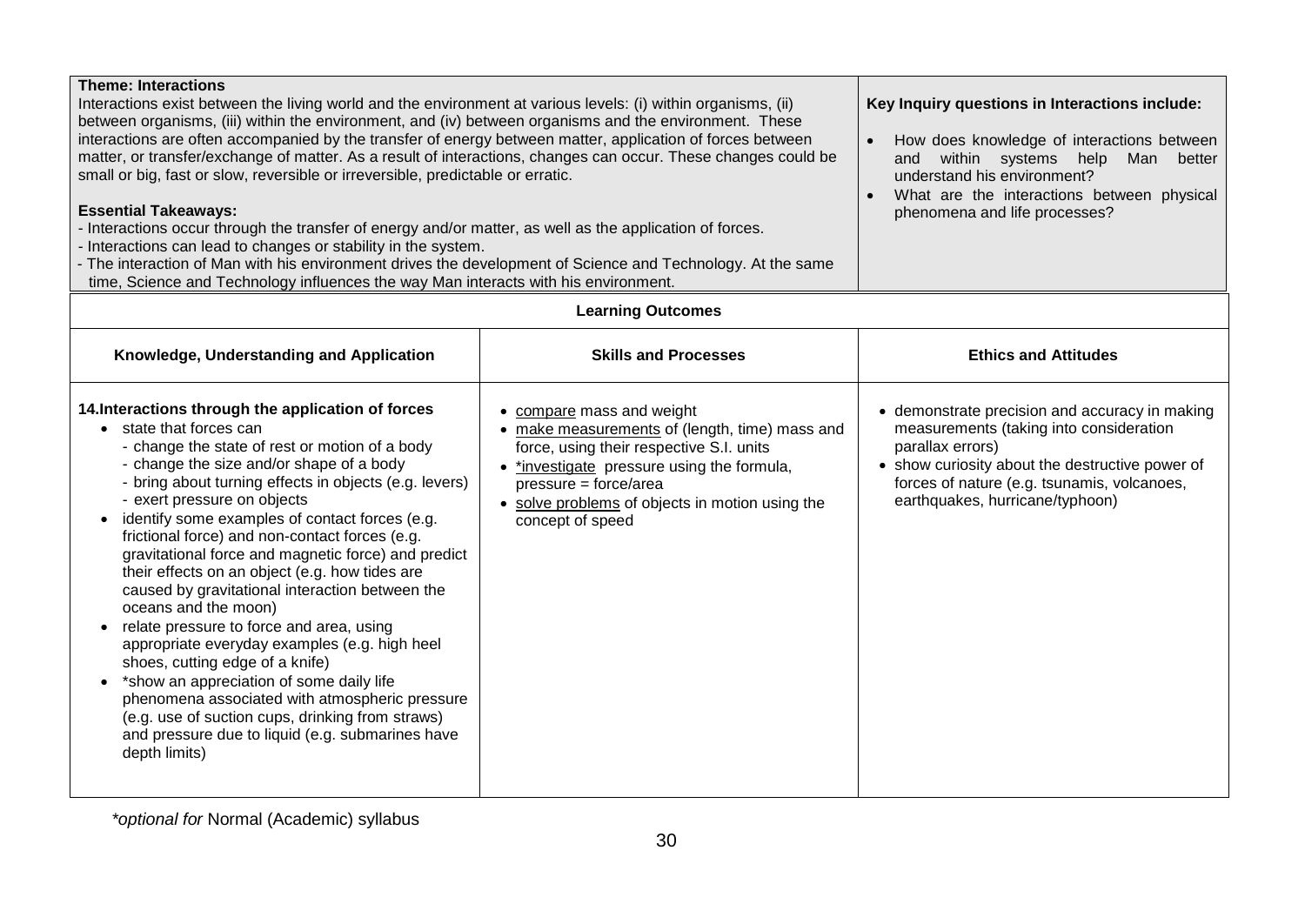| <b>Learning Outcomes</b>                                                                                                                                                                                                                                                                                                                                                                                                                                                                                                                                                                                                             |                                                                                                                                                                                                                                                                                                                 |                                                                                                                                                                                                                                                                                                                                                                                                          |
|--------------------------------------------------------------------------------------------------------------------------------------------------------------------------------------------------------------------------------------------------------------------------------------------------------------------------------------------------------------------------------------------------------------------------------------------------------------------------------------------------------------------------------------------------------------------------------------------------------------------------------------|-----------------------------------------------------------------------------------------------------------------------------------------------------------------------------------------------------------------------------------------------------------------------------------------------------------------|----------------------------------------------------------------------------------------------------------------------------------------------------------------------------------------------------------------------------------------------------------------------------------------------------------------------------------------------------------------------------------------------------------|
| Knowledge, Understanding and Application                                                                                                                                                                                                                                                                                                                                                                                                                                                                                                                                                                                             | <b>Skills and Processes</b>                                                                                                                                                                                                                                                                                     | <b>Ethics and Attitudes</b>                                                                                                                                                                                                                                                                                                                                                                              |
| 15. Energy and Work Done<br>• identify energy as the ability to do work<br>• show understanding that work is done when<br>object moves in the same direction as the force is<br>applied<br>• show understanding that energy is transferred<br>when work is done<br>• show an awareness that energy is conserved<br>when it is converted from one form to another<br>• state the S.I. unit of work as the joule                                                                                                                                                                                                                       | • infer that energy can be transformed from one<br>form to another<br>• compare between situations involving forces<br>where work is done and where work is not done                                                                                                                                            | • show an appreciation of the uses of various<br>sources of energy (e.g. geothermal energy is<br>used for heating; biofuels are used to power<br>vehicles; fossil fuels, solar, hydro-electric, wind<br>energy are used to generate electricity) and<br>their impact on the environment<br>• demonstrate precision and accuracy in making<br>measurements (taking into consideration<br>parallax errors) |
| 16. Transfer of Sound Energy through Vibrations<br>explain that sounds are produced due to<br>$\bullet$<br>interactions between molecules of a medium<br>caused by a vibrating source<br>recognise that sound transfers energy and that it<br>$\bullet$<br>takes different lengths of time to travel from one<br>point to another through different media<br>*identify sounds of different pitch and relate the<br>$\bullet$<br>pitch to their frequencies<br>outline how the ear detects sounds in terms of the<br>$\bullet$<br>vibrations of the eardrum and ear bones, and the<br>subsequent interpretation of sound by the brain | infer that the loudness of sounds can be<br>changed by changing the size of vibrations and<br>*pitch by the frequency                                                                                                                                                                                           | • recognise the importance of sound in our<br>society (e.g. for communication, music for<br>pleasure, ultrasound in medicine) and the<br>adverse effect of noise in our environment<br>• demonstrate precision and accuracy in making<br>measurements (taking into consideration<br>parallax errors)                                                                                                     |
| 17. Effects of Heat & its Transmission<br>describe some effects and applications of<br>$\bullet$<br>expansion and contraction in everyday life<br>state the S.I. unit of temperature and use the<br>$\bullet$<br>appropriate unit for it<br>• explain what is meant by conduction, convection<br>and radiation                                                                                                                                                                                                                                                                                                                       | • infer that generally, solids, liquids and gases<br>expand when heat is absorbed and contract<br>when heat is given out<br>• infer that thermal expansion results in a change<br>in volume of the substance and therefore the<br>density of the substance<br>• infer from experiments that different materials | • show open-mindedness in becoming aware of<br>the various proposed causes (man-made and<br>natural) of the recent climatic change - global<br>warming<br>• demonstrate precision and accuracy in making<br>measurements (taking into consideration<br>parallax errors)                                                                                                                                  |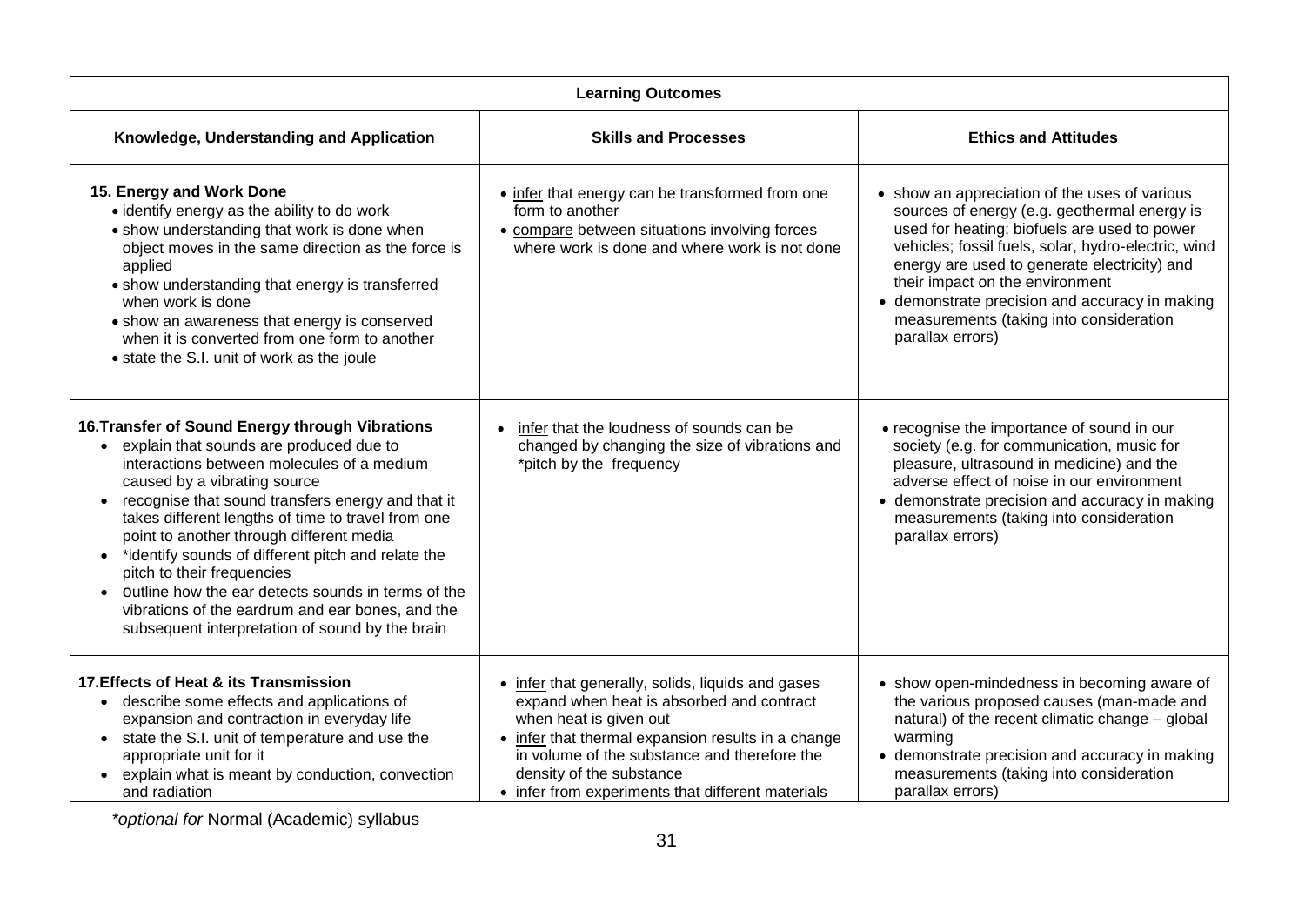| <b>Learning Outcomes</b>                                                                                                                                                                                                                                                                                                                                                                                                                                                                                               |                                                                                                                                                                                                                                                                                                                                                                                                                                                                                                                                                                                                                          |                                                                                                                                                                                                  |
|------------------------------------------------------------------------------------------------------------------------------------------------------------------------------------------------------------------------------------------------------------------------------------------------------------------------------------------------------------------------------------------------------------------------------------------------------------------------------------------------------------------------|--------------------------------------------------------------------------------------------------------------------------------------------------------------------------------------------------------------------------------------------------------------------------------------------------------------------------------------------------------------------------------------------------------------------------------------------------------------------------------------------------------------------------------------------------------------------------------------------------------------------------|--------------------------------------------------------------------------------------------------------------------------------------------------------------------------------------------------|
| Knowledge, Understanding and Application                                                                                                                                                                                                                                                                                                                                                                                                                                                                               | <b>Skills and Processes</b>                                                                                                                                                                                                                                                                                                                                                                                                                                                                                                                                                                                              | <b>Ethics and Attitudes</b>                                                                                                                                                                      |
| identify and explain applications of heat<br>conduction and convection (e.g. in cooling, heating<br>and insulation)<br>show an understanding that the rate of heat loss<br>or gain by a body through radiation is affected by<br>the (i) nature of its surface and (ii) temperature<br>difference between the body and its surroundings<br>identify and explain applications of heat radiation<br>(e.g. radiant heaters, solar radiation)                                                                              | have different rates of heat flow                                                                                                                                                                                                                                                                                                                                                                                                                                                                                                                                                                                        |                                                                                                                                                                                                  |
| <b>18. Chemical Changes</b><br>identify a change which leads to formation of new<br>$\bullet$<br>product(s) as a chemical change.<br>show an awareness that there are different types<br>$\bullet$<br>of chemical reactions such as combustion, thermal<br>decomposition, oxidation (e.g. cellular respiration)<br>and neutralisation<br>use word equations to represent chemical<br>reactions<br>show an awareness that chemical reactions<br>involve a rearrangement of atoms, which are not<br>created or destroyed | • infer that mass is conserved during a chemical<br>reaction<br>• Investigate the changes that matter (i.e.<br>element, compound or mixture) undergoes<br>through<br>- mixing<br>heating<br>exposure to light (e.g. photosynthesis)<br>passing of an electric current<br>oxidation (e.g. rusting)<br>• investigate the following chemical<br>reactions/changes:<br>effect of acidic, alkaline and neutral solutions<br>on indicators (include litmus paper, Universal<br>Indicator and natural indicators obtained from<br>plants)<br>reactions between acids and alkalis; acids<br>and metals; and acids and carbonates | • show an awareness of how chemical reactions<br>can benefit our lives (e.g. cooking, respiration)<br>and cause harm to our health and environment<br>(e.g. rusting, decay and burning), as well |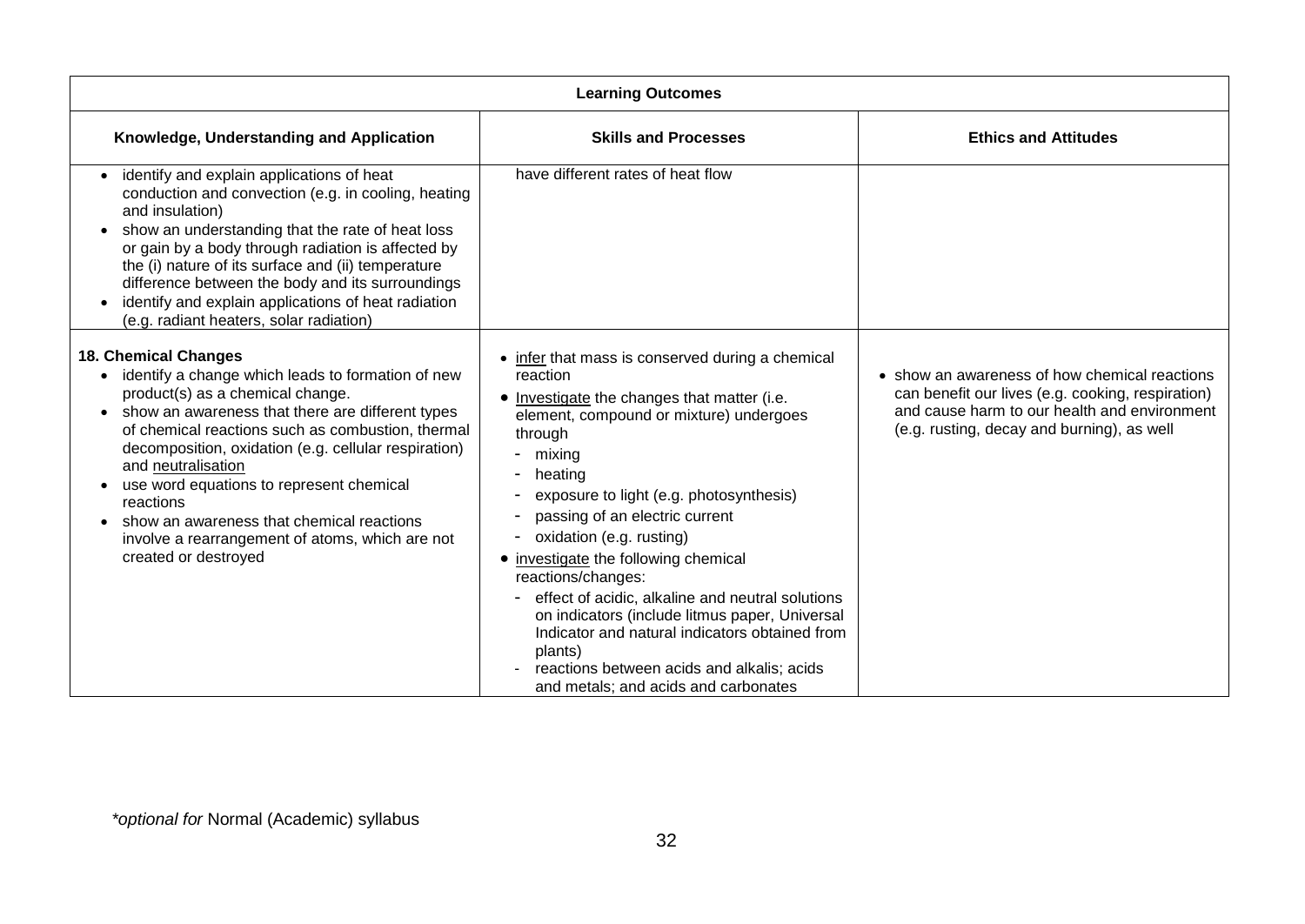| <b>Learning Outcomes</b>                                                                                                                                                                                                                                                                                                                                                                                                                                                                                                                                                                                                                                                                                                                                                                                                                                                                                                                                                                                                                  |                                                                                                                                                                                                                                                                                                                                                                                                                                                            |                                                                                                                                                                                                                                                               |  |  |  |
|-------------------------------------------------------------------------------------------------------------------------------------------------------------------------------------------------------------------------------------------------------------------------------------------------------------------------------------------------------------------------------------------------------------------------------------------------------------------------------------------------------------------------------------------------------------------------------------------------------------------------------------------------------------------------------------------------------------------------------------------------------------------------------------------------------------------------------------------------------------------------------------------------------------------------------------------------------------------------------------------------------------------------------------------|------------------------------------------------------------------------------------------------------------------------------------------------------------------------------------------------------------------------------------------------------------------------------------------------------------------------------------------------------------------------------------------------------------------------------------------------------------|---------------------------------------------------------------------------------------------------------------------------------------------------------------------------------------------------------------------------------------------------------------|--|--|--|
| Knowledge, Understanding and Application                                                                                                                                                                                                                                                                                                                                                                                                                                                                                                                                                                                                                                                                                                                                                                                                                                                                                                                                                                                                  | <b>Skills and Processes</b>                                                                                                                                                                                                                                                                                                                                                                                                                                | <b>Ethics and Attitudes</b>                                                                                                                                                                                                                                   |  |  |  |
| 19. Interactions within Ecosystems<br>• show an understanding of an ecosystem as the<br>interactions between a community and its physical<br>environment<br>explain the importance of various physical factors<br>$\bullet$<br>like air, water, temperature, light, minerals and<br>acidity/alkalinity, to the life of the organisms<br>recognise how adaptive traits (structural or<br>behavioural) and changes in environmental<br>conditions can affect the survival of organisms<br>show an understanding of the interrelationship<br>among the various organisms in a community<br>(Examples of interrelationships are predator-prey<br>relationship, mutualism and parasitism)<br>explain the importance of conserving the<br>environment<br>show an understanding of how respiration and<br>photosynthesis are related to the flow of energy<br>through food chains and food webs<br>describe how nutrients trapped in living organisms<br>$\bullet$<br>are recycled within the environment, through the<br>actions of decomposers | investigate an environment using measurement<br>instruments such as datalogger probes to collect<br>data on physical quantities such as pH,<br>temperature and light intensity<br>• compare photosynthesis and respiration<br>• compare respiration and breathing in terms of<br>the roles they play in the interactions between<br>living things and their environment<br>• infer the role of decomposers in recycling of<br>nutrients in the environment | • *show an awareness of how some cultures<br>practise sustainable living through their<br>interactions with the environment<br>• evaluate the impact of human activities and<br>technologies on the environment (e.g. motor<br>vehicles and modern lifestyle) |  |  |  |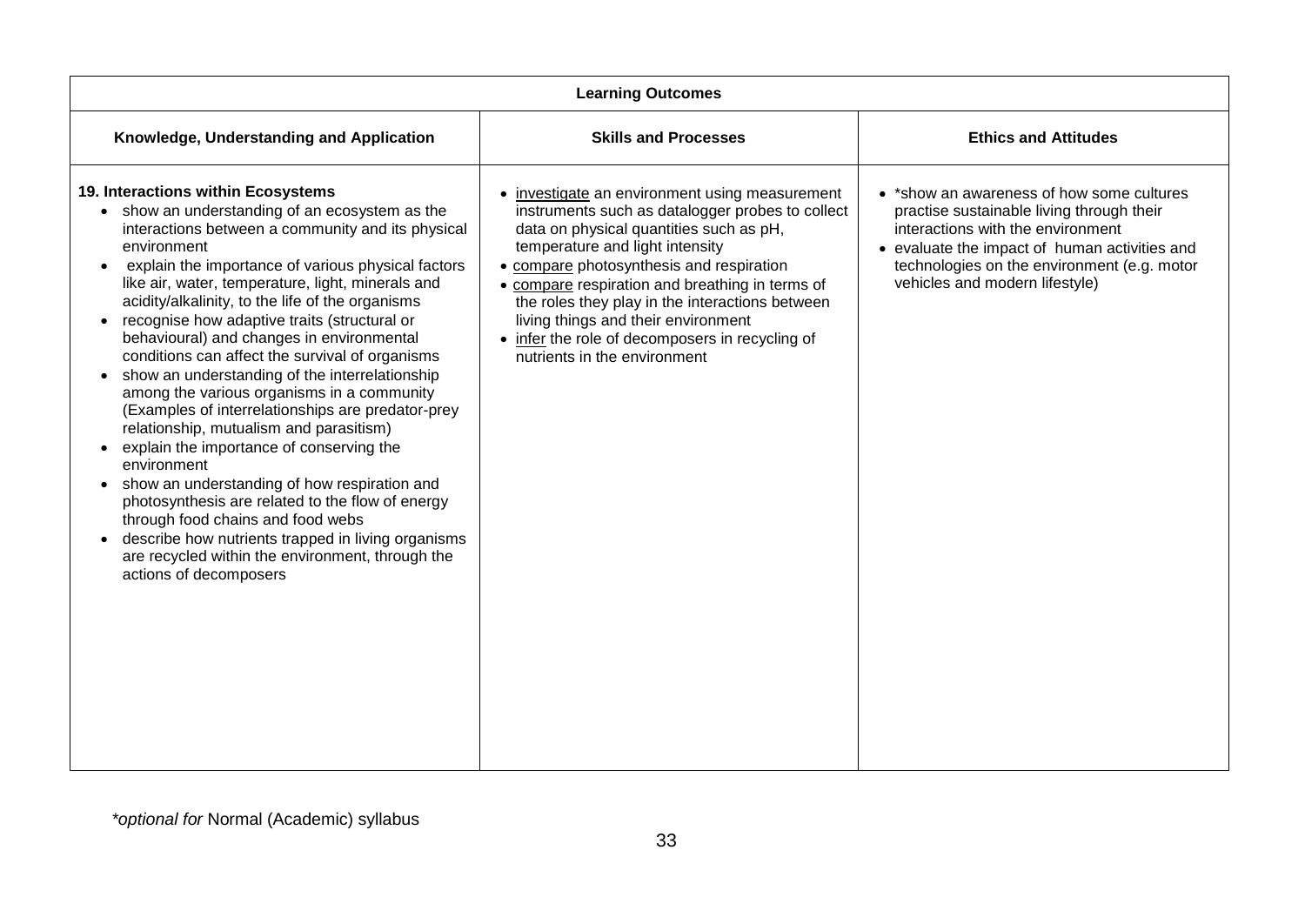### **GLOSSARY OF TERMS**

| S/No | <b>Term</b>           | <b>Description of Terms</b>                                                                                                                                  |  |
|------|-----------------------|--------------------------------------------------------------------------------------------------------------------------------------------------------------|--|
| 1.   | calculate             | to give a numerical answer based on a given formula with working shown                                                                                       |  |
| 2.   | classify              | to group things based on common characteristics                                                                                                              |  |
| 3.   | compare               | to identify similarities and differences between objects, concepts or processes                                                                              |  |
| 4.   | construct             | to write or form something not by factual recall but by using given information                                                                              |  |
| 5.   | deduce                | to draw a conclusion based on the general rules or given information                                                                                         |  |
| 6.   | describe              | to state in words (using diagrams where appropriate) the main points of a topic                                                                              |  |
| 7.   | determine             | to obtain the quantity by calculation, substituting measured or known values of other quantities<br>into a standard formula                                  |  |
| 8.   | discuss               | to give a critical account of the points involved in the topics                                                                                              |  |
| 9.   | distinguish           | to identify and understand the differences between objects, concepts and processes                                                                           |  |
| 10.  | evaluate              | to consider all factors relating to the object/event before making a judgement                                                                               |  |
| 11.  | explain               | to give reasons or make some reference to theory                                                                                                             |  |
| 12.  | identify              | to select and/or name the object, event, concept or process                                                                                                  |  |
| 13.  | infer                 | to draw a conclusion based on observations                                                                                                                   |  |
| 14.  | investigate           | to find out by carrying out experiments                                                                                                                      |  |
| 15.  | list                  | to give a number of points or items without elaboration                                                                                                      |  |
| 16.  | outline               | to give the main or essential points of the concepts or processes                                                                                            |  |
| 17.  | predict               | to state a likely future event based on the given information or rules                                                                                       |  |
| 18.  | recognise             | to identify facts, characteristics or concepts that are critical (relevant/appropriate) to the<br>understanding of a situation, event, process or phenomenon |  |
| 19.  | relate                | to identify and explain the relationships between objects, concepts or processes                                                                             |  |
| 20.  | show an appreciation  | to recognise and explain the value of a concept or situation                                                                                                 |  |
| 21.  | show an awareness     | to have superficial knowledge of the concepts or processes                                                                                                   |  |
| 22.  | show an understanding | to recall, explain and apply information                                                                                                                     |  |
| 23.  | state                 | to give a concise answer with little or no supporting argument                                                                                               |  |